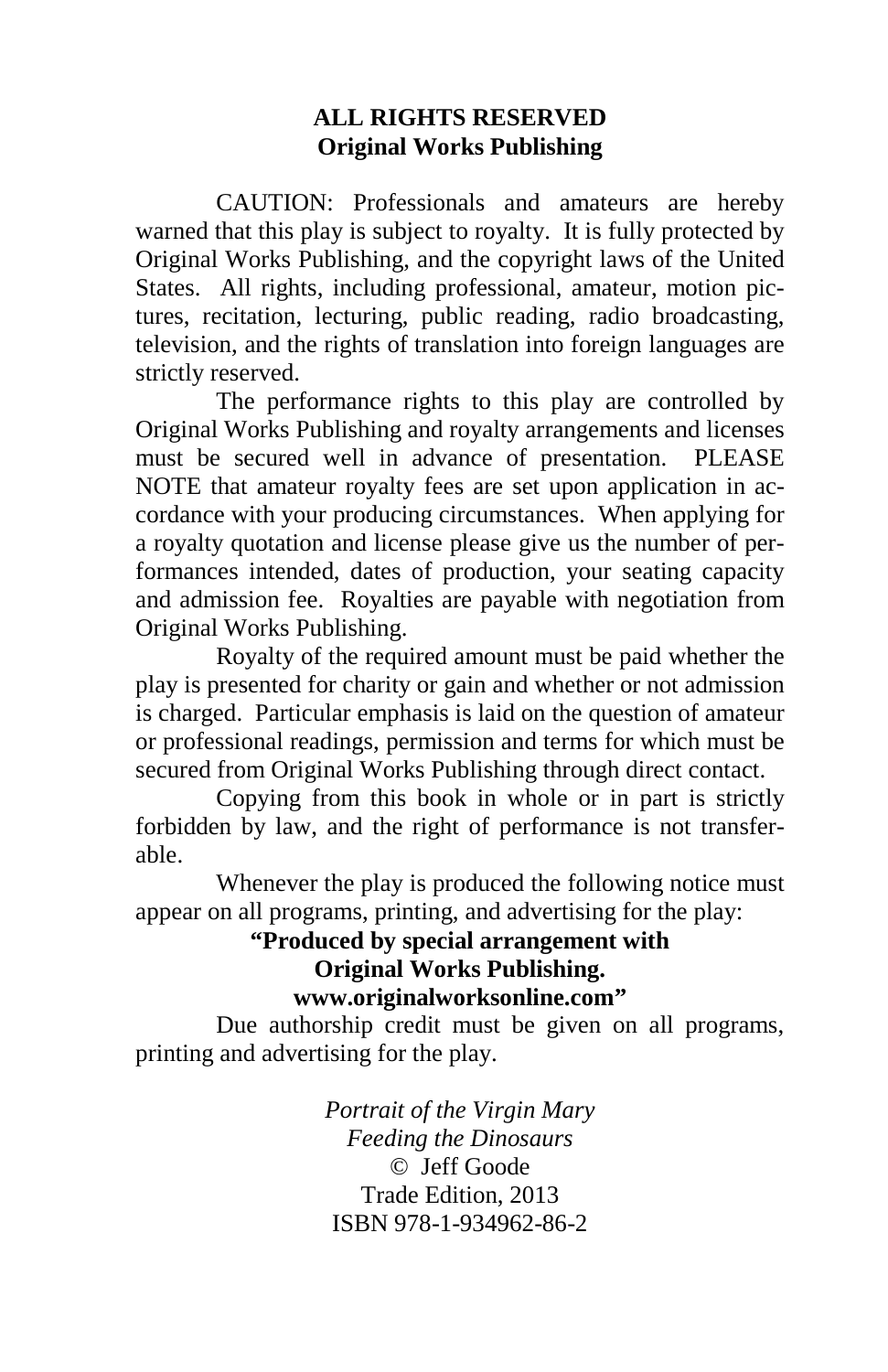# **The Portrait of the Virgin Mary Feeding the Dinosaurs**

## **by Jeff Goode**

Opus 1 - ballet for actors and audience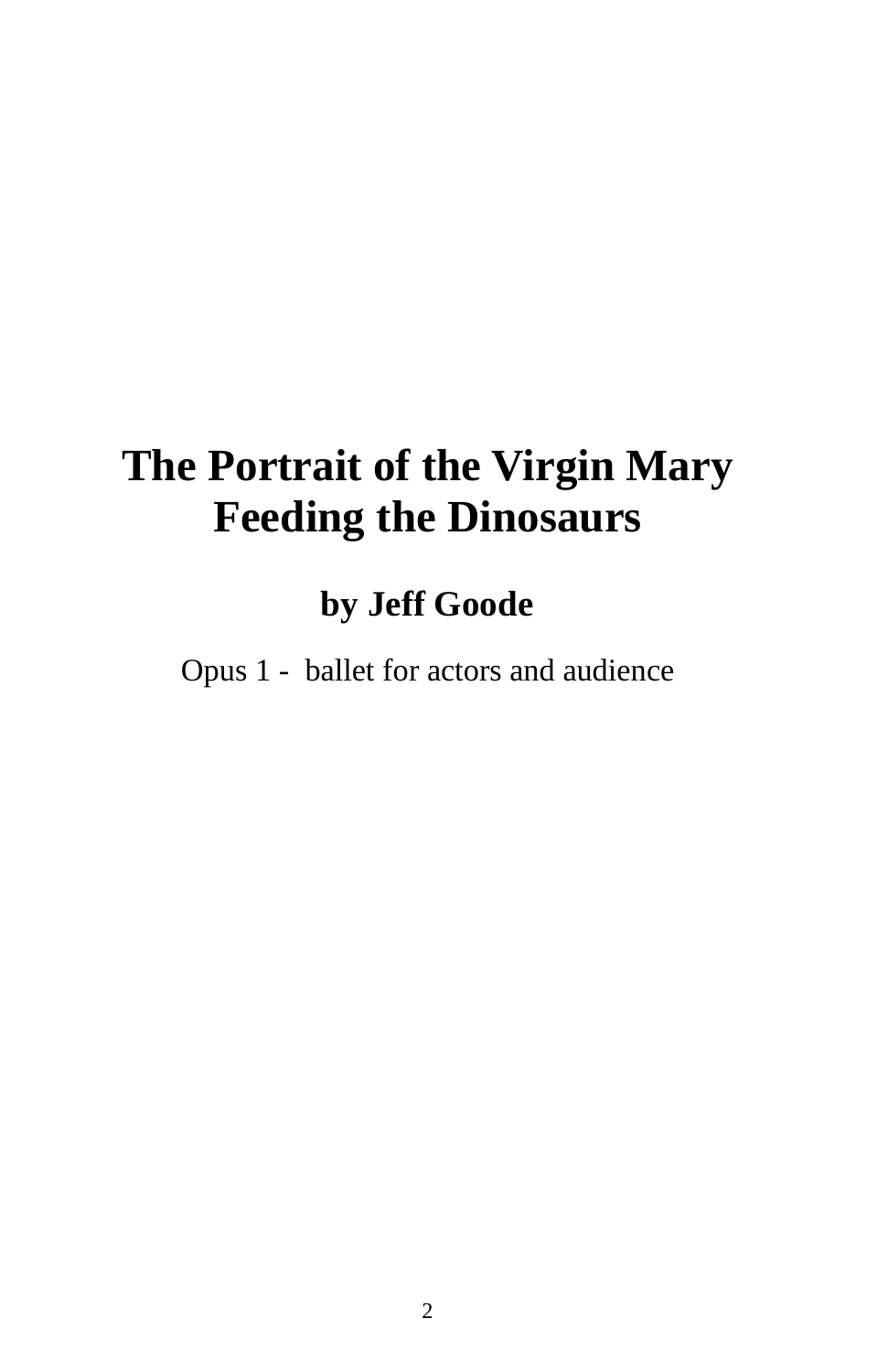**inspired by Avy Claire's painting: "But you said this was a peace offering"**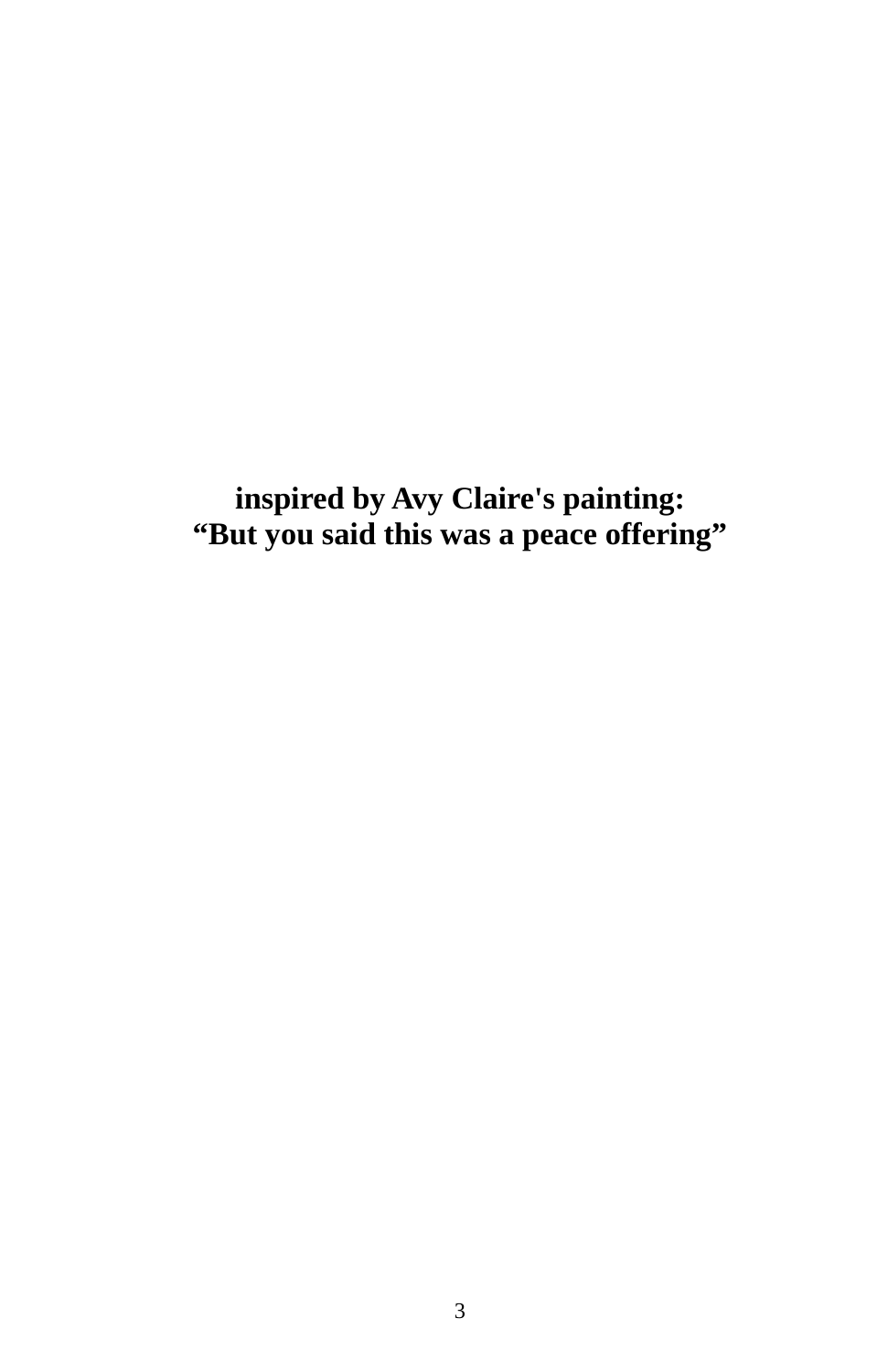A workshop production of *The Portrait of the Virgin Mary Feeding the Dinosaurs* opened June 8th, 1996 at the Organic Theatre in Chicago, a production of the Dolphinback Theatre Company.

Directed by Jemal Diamond

Jeff - Gregory Werstler Leveaux - Isi Geller Jack - Jennifer Shepard Phil - Brett Neveu Rafael - Ian Christopher Mary - Daniele O'Laughlin Jesus - Krystopher Drogoszewski Lisa - Melissa Lawson Rex - Gregory Werstler Mephistopheles - David Solovieff

Puppets by Kristen Rengren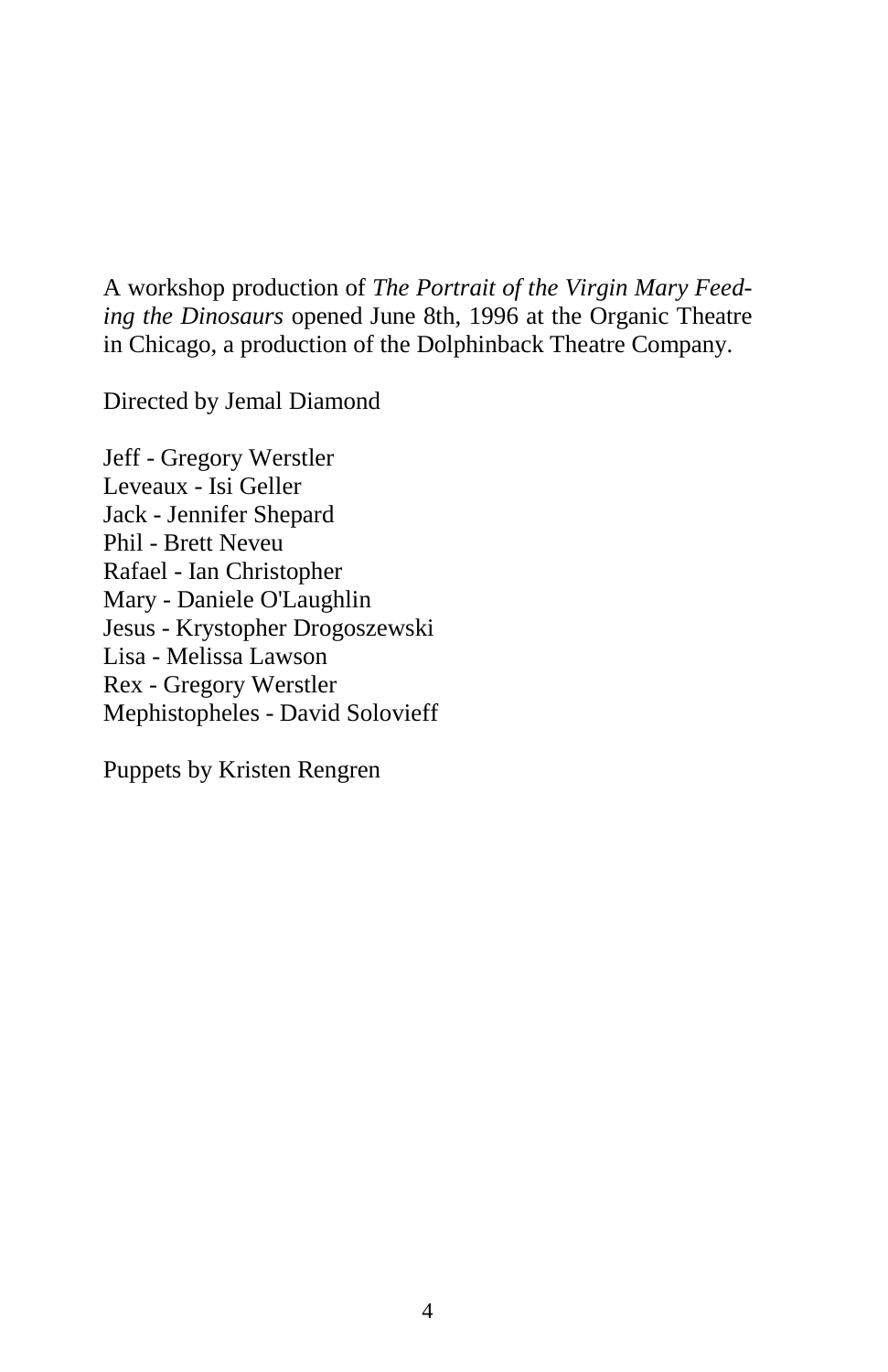The first full production of *The Portrait of the Virgin Mary Feeding the Dinosaurs* opened January 29th, 2004 at the Strayer-Wood Theatre in Cedar Falls, Iowa, a production of the University of Northern Iowa Student Theatre Association.

Directed by Jeff Johnson

 Jeff - Aaron DeYoung Leveaux - Luke Pingel Jack - Josh Visnapuu Phil - Jessica Olsen Rafael - Mike Foley Mary - Cinnamon Kleeman Jesus - Nate Maly Lisa - Crystal Grayle Schneider Rex - Ben Layne Mephistopheles - Josh McGrane

Dancers - Brian McCarty, Tanya Simchuk, Brina Smith, Becca Wagoner, Jessica Walstrom

Stage Manager - Kelly Kuhn Tech Coordinator - Dave A. Myrick Lighting Designer - Carson Gross Choreographer - Kate Fowler Costume Coordinator - Ashley Feht Props Master - Brina Smith Weapons Captain - Andy Johnson House Manager - Dana Baranowski Sound Board Op - Rob Schneider Light Board Op - Leo Murzenko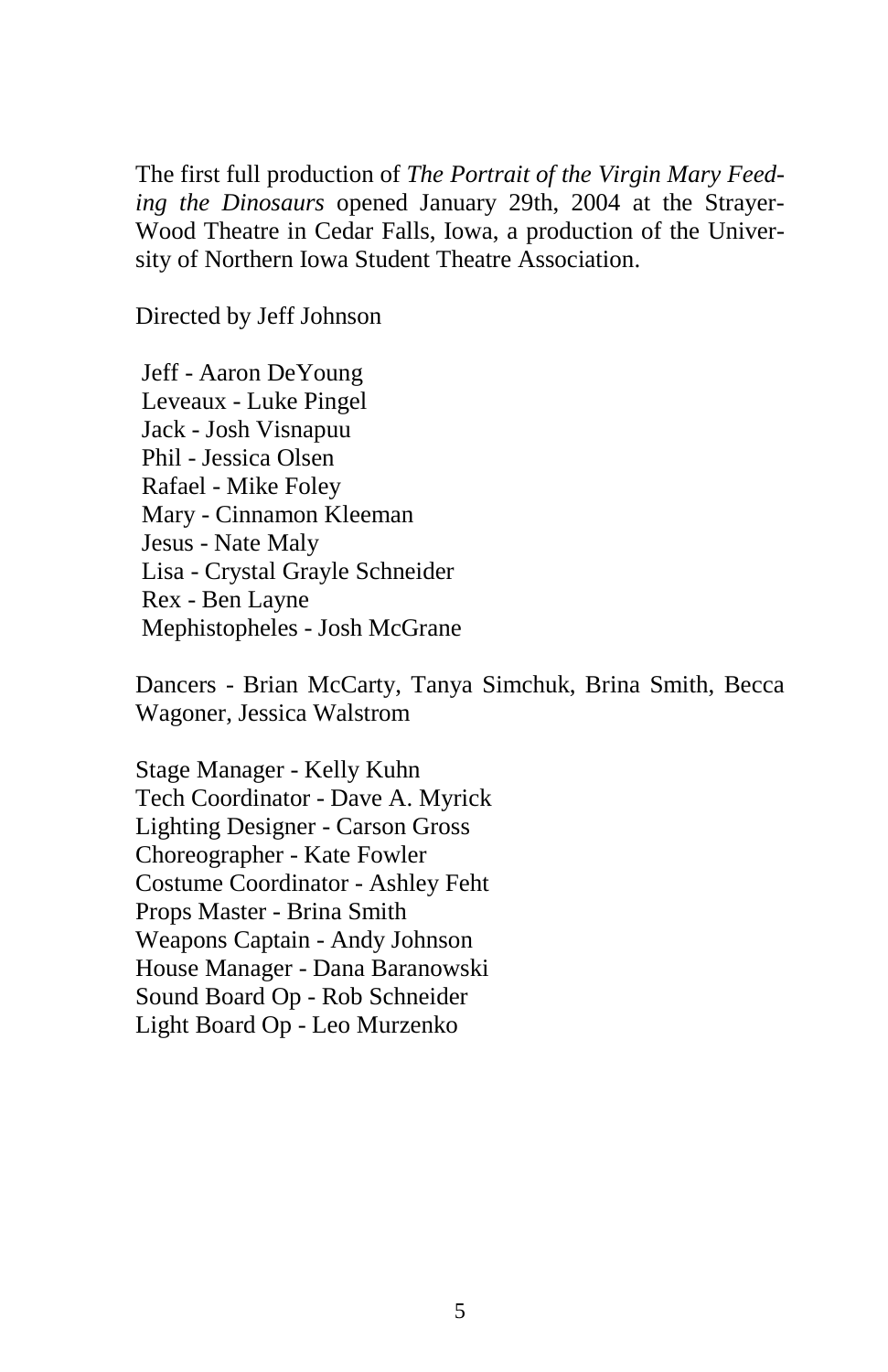### **THE PORTRAIT OF THE VIRGIN MARY FEEDING THE DINOSAURS**

### **Disclaimer**

*(enter Jeff, a small man with big glasses, dressed in a white lab coat, like a scientist.)* 

JEFF: Before we begin, I would like to say that God asked me to write this play.

Or rather - because that would be a lie - God knew about this play, I tried to keep in touch while I was working on it, and while this play will not please some of his servants - I have tried NOT to offend Our Lord nor Our Savior.

...And I think, from the response I've gotten, that I have succeeded as much as possible, in that respect.

*(emphatically):* There is nothing in this play that will offend pious people and Christians. There is quite a bit in this play that will offend religious people and those who call themselves Christians. Religion is an unfortunate side effect of God's worship.

## *(suddenly):* **HERETICS! SINNERS! YOU WILL BURN IN HELL!**

There, I've said it, so you don't have to. Now please leave quietly through the entrance doors at the back of the theatre.

*(he exits.)* 

*(he comes back.)* 

*(sincerely):* I hope that the world becomes a better place shortly after the final curtain tonight. Or even, if possible, by the first intermission - because we've got a lot of work ahead of us.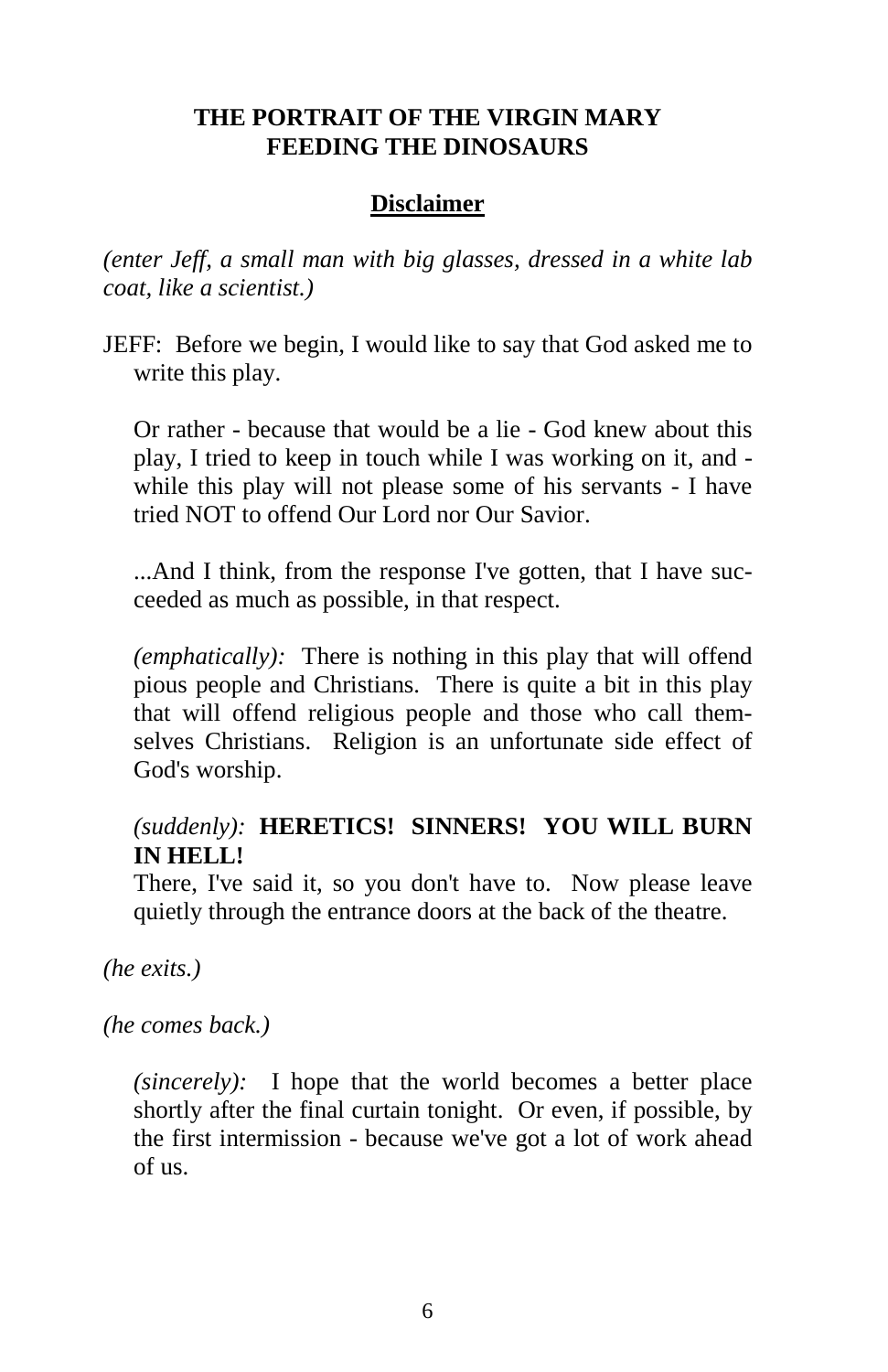#### **The Portrait of the Virgin Mary Feeding the Dinosaurs**

*(lights up on Leveaux, like a lecturer, with a pointer. He speaks to an imaginary audience seated beside the actual audience.)* 

LEVEAUX: "The Portrait of the Virgin Mary Feeding the Dinosaurs" -- Or, as we like to call it, "The P. of the V.M. F-ing the Dinosaurs" -- circa verified: 1520 is the correct date, that puts it near the end of Raphael's life1520.

This little known work by one of the Early Renaissance Masters great verify: Early Renaissance Master (or should it just be Renaissance Masters) Renaissance Masters 68expresses a love of the natural which is nurtured by an understanding of the supernatural. An ironic reconciliation of science and theology during a period notorious for its religious intolerance, witchhunts and other ethical recriminations.

"The P. of the V.M.---"

I'm sorry, "of the Virgin Mary Feeding the Dinosaurs" is a wonderful folkloric image.

The Virgin, awash with inspirational glow, extends a palmful of lifegiving manna toward the Tyrannosaur. Cherubim and shepherds hover about the docile T. Rex, perhaps soothing it, perhaps feeding off of its raw animal energy, while other Dinosaurs -- here an Allosaurus, here an Iguanodon, and this possibly a Pterodactyl -- gather to feed at the well of her generosity.

Note the graceful contrapunto of the Virgin, later appropriated by Michelangelo later appropriated by Michelangelo 68. And the exquisite detail in the features of the central dinosaur. Structurally, the composition is similar to The Nativity with the Mother at its center and the animals surrounding as witnesses to the heavenly moment.

But here, the Christ child is replaced with the most terrible of the terrible lizards, **Tyrannosaurus Rex!** 

*(lights out)* 

*(the sound of a garage door opening as:)* 

*(a screen rises to reveal two guys at a cafe, they are wearing Godzilla costumes and little green vests)*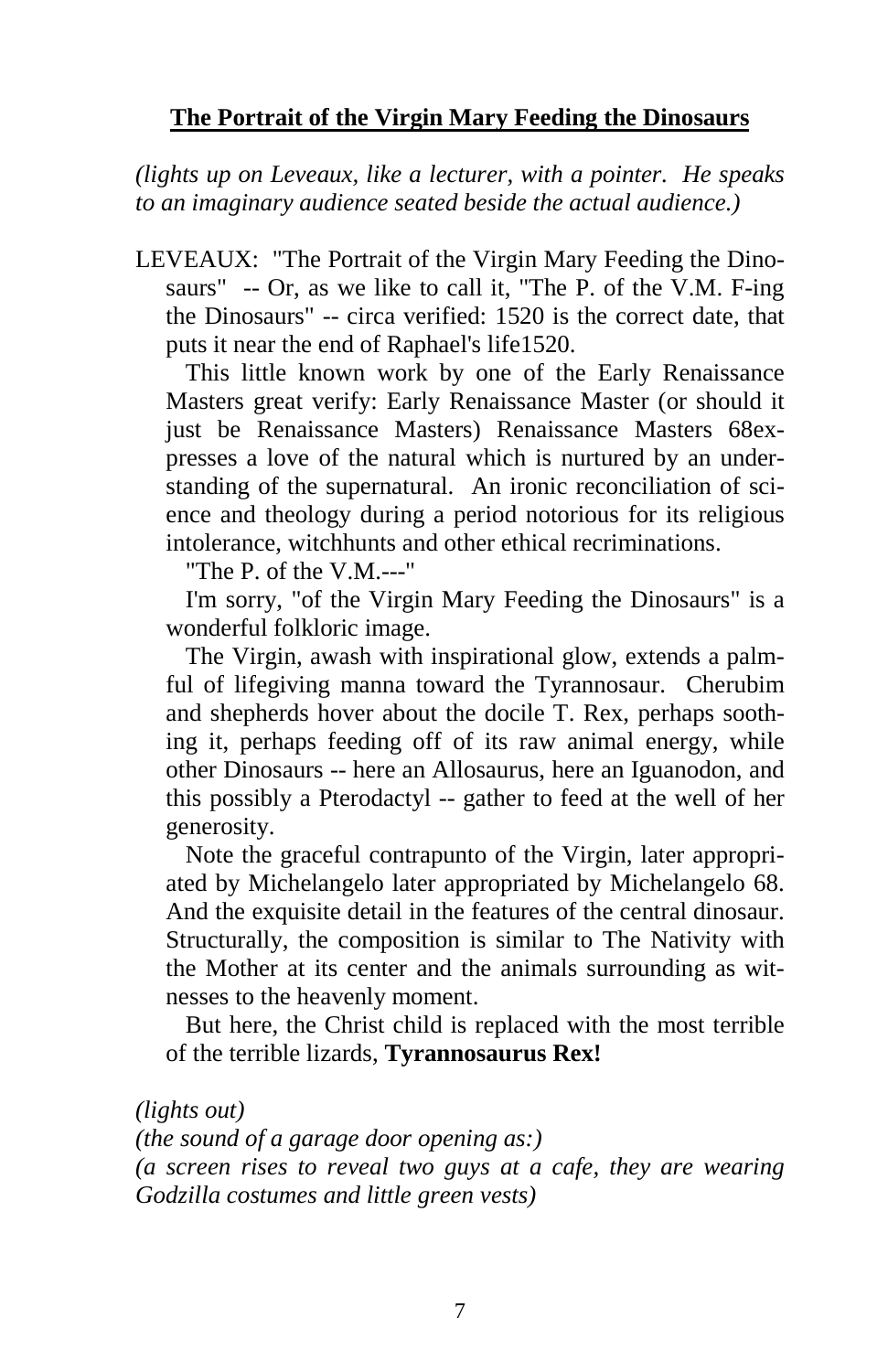#### **The Cafe Saurus**

- PHIL: Mary said something to me today.
- JACK: What's that?
- PHIL: "You're not going to live forever"
- JACK: Me or you?
- PHIL: Everyone.
- JACK: Phil, Nobody lives forever.
- PHIL: I know.
- JACK: Then why did she think everyone was gonna live forever?
- PHIL: She doesn't.
- JACK: Then why did she say we weren't gonna live forever?
- PHIL: We aren't, are we?

JACK: We're not?

- PHIL: That's what you said.
- JACK: About what?
- PHIL: Living forever.
- JACK: What about it?
- PHIL: We're not gonna do it!!

*(pause)* 

- JACK: *(testy)* Well, who died and made you God?
- PHIL: *(offended)* Excuse me?

JACK: What?

PHIL: What did I say?

JACK: When?

- PHIL: Just now.
- JACK: Just now sitting here?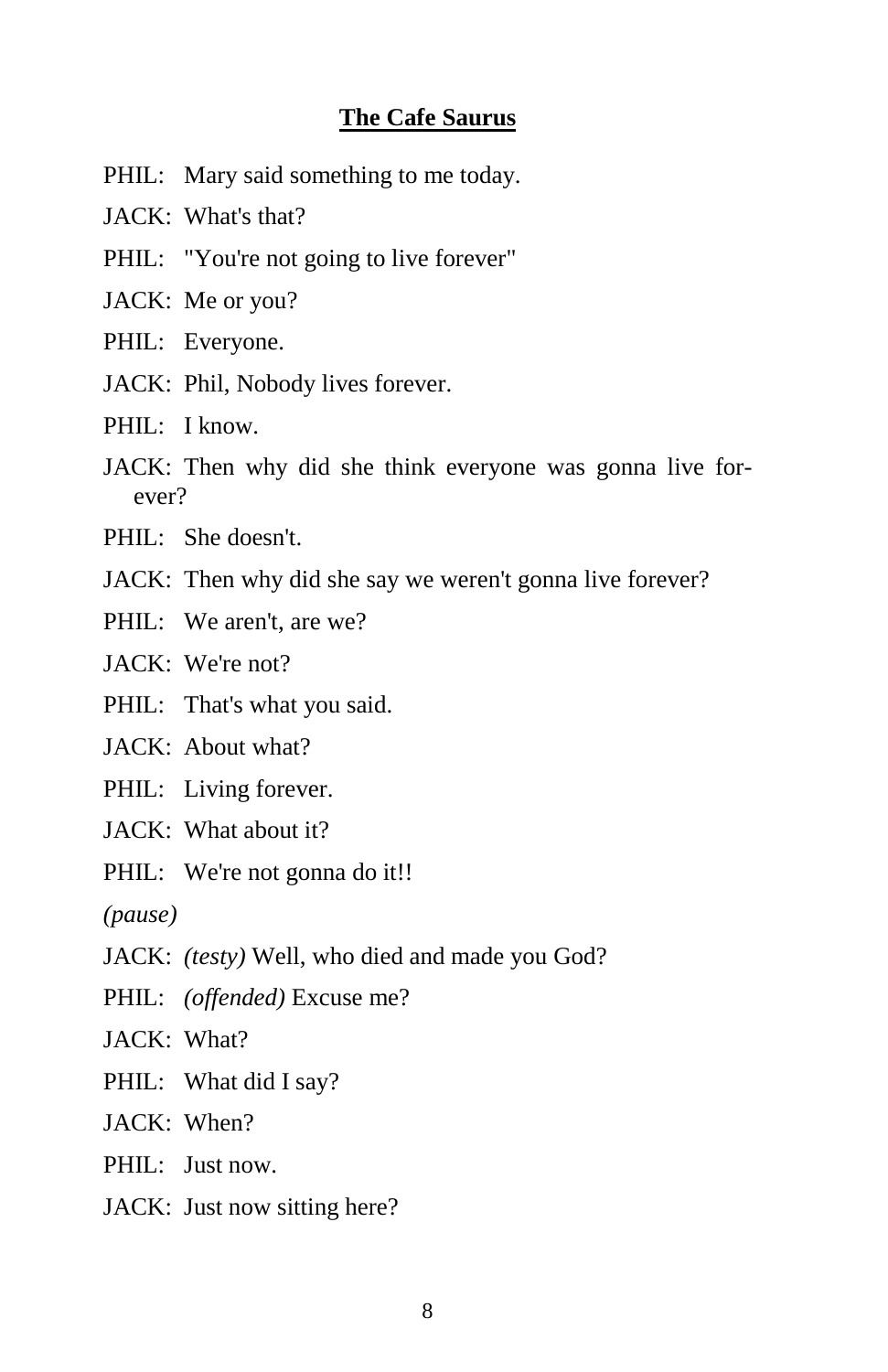PHIL: Yes!

- JACK: You don't remember?
- PHIL: Yes, I remember!
- JACK: Then why are you asking me?
- PHIL: I don't wanna know what I said, I wanna know what I said.
- JACK: You do, or you don't?
- PHIL: What are we talking about?
- JACK: I don't remember.
- PHIL: Maybe we should start over.

*(sound of a garage door closing on the scene)* 

### **Still Life by Rafael**

*(enter Rafael, reverently, with a bowl of fruit.) (when he reaches center stage, a pedestal rises out of the floor for him to set it on.) (a dancer appears and hands Rafael a palette.) (Rafael takes his place at the easel.) (dramatically, he begins. The instant he sets brush to canvas, underscoring begins.)* 

RAFAEL: Orange. Apple. Baa-naa-naa... Grapegrapegrapegrapegrapegrapegrape. BOOOOOOOOWL.

*(a brilliant light appears under the bowl, transforming the simple earthenware vessel into a scintillating goblet of gold and gems)* 

Mmm.

*(as Rafael passionately applies a few more colors, the whole stage, and particularly the bowl of fruit begins to glow with pulsing colored lights.)*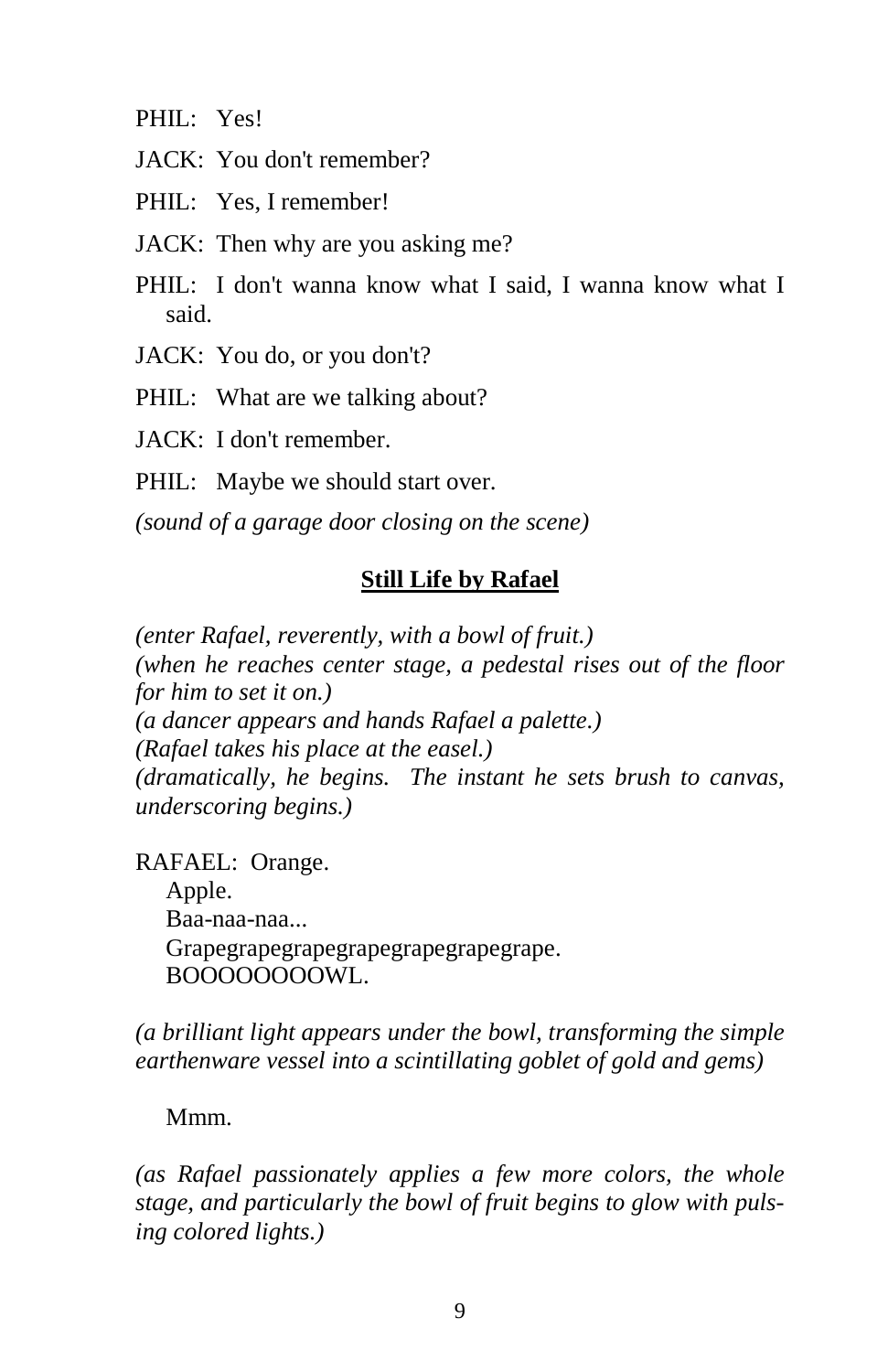Unh.

*(with a slash of his brush, Rafael causes a gigantic platinum sta*lagmite to erupt out of the ground. With a few more strokes, *three more stalagmites emerge through the floor.)* 

Ah mmm.

*(as he continues to paint, the pulsing lights begin to flash more wildly.)* 

*(the music swells.)* 

*(with a synthetic screech, two meteors soar across the stage and off. Their glittering tails remain suspended in the air like patterns of frost on a window.)*

*(large pastel blobs - like bean bag chairs - fall from above, plummeting to the stage and landing with the sound of tympani.)* 

*(a huge wave of water billows in from the side stage. It crests and then crashes in front of the bowl of fruit. It rises again, and billows about the stage, rising and falling, rising and falling as the music thrashes dramatically.)* 

*(Finally, in a cataclysmic display, everything onstage bursts into flames. Music climaxes suddenly. Lights scream.)* 

*(...as the music quickly ebbs, the lights begin to recede. The wave vanishes in a squirt of foam. The pastel blobs get up and saunter off the stage.)* 

*(as Rafael leaves his easel, a final scurry of dancers bearing large plastic bananas and oranges cross the stage behind him and exit.)* 

*(Rafael walks to the bowl of fruit, exhausted.)* 

I need a woman.

*(Blackout)* 

### **Eat your Cheerios, Jesus**

*(lights up on Mary and Jesus at the breakfast table. Jesus playing with his food.)* 

MARY: Eat your Cheerios, Jesus.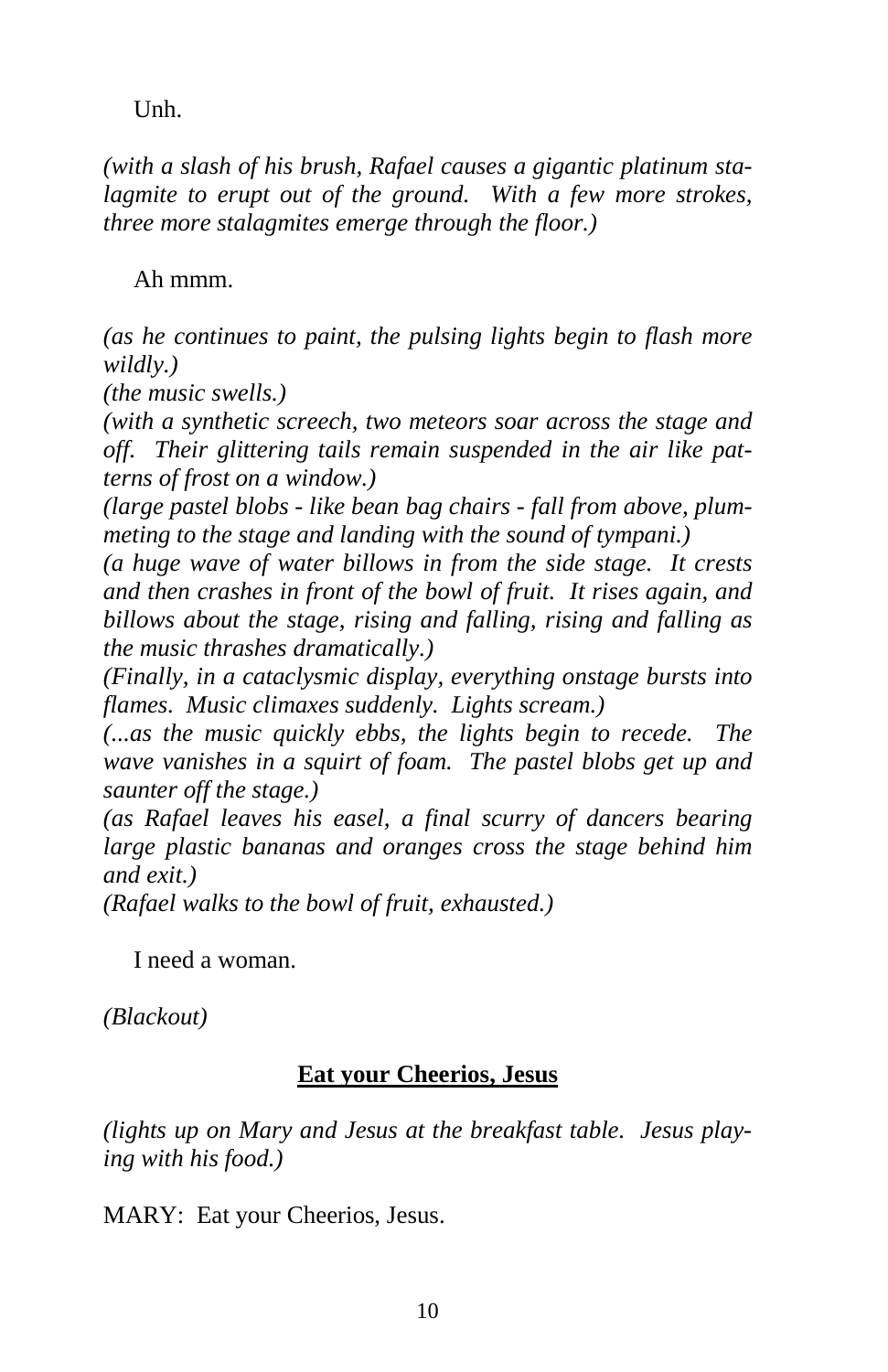*(he eats)* 

Did you clean your room?

*(silence)* 

I'm going to be worshipped someday too, you know. A warped sect of Romans is going to pray to me for favors from God.

And you know what I'm going to say?

"You want me to pull strings for you? I couldn't even get him to eat his Cheerios. I couldn't get him to clean his room. Don't talk to me about intercession."

"Jesus", I said "Don't talk back to the Romans, you'll get yourself killed---"

JESUS: *(completely taken aback)* What!!

MARY: What does he do? "They'll crucify you," I said. Does it do any good? No, it doesn't do any good. "Jesus," I said, "stay away from that Judas boy, he's no good---"

JESUS: What!?

- MARY: What does he do? "He's no good", I said. Does he listen? No!
- *(Jesus, stunned, just stares at her)*  What are you looking at?
- JESUS: Mother, how do you know these things? Is this a prophecy?
- MARY: Son, history puts words in your mouth. Look, who said, "I cannot tell a lie"?
- JESUS: George Washington.
- MARY: WRONG! George Washington's biographer said, "I cannot tell a lie." George Washington never said it. He never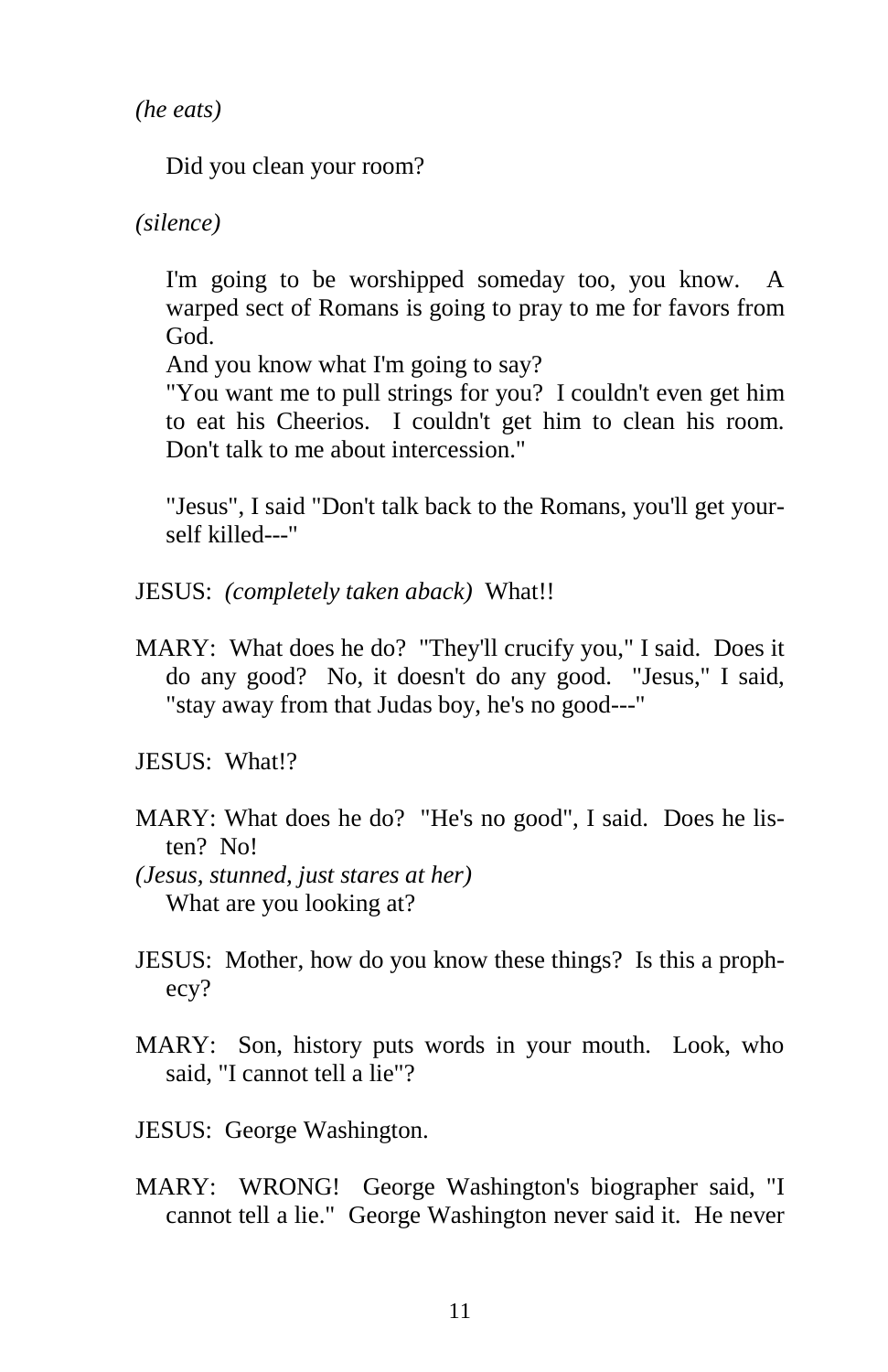chopped down a cherry tree. He lied to his father all the time. But history likes a good story, and now the cherry tree is just as real as his wooden teeth.

*(Jesus digests this idea)* 

You wanna hear a prophecy?

What if I told you that 2000 years from now an overweight woman who looks nothing like me, in a dress I wouldn't be caught dead in, will sit in front of thirty morons, claiming to be me, ranting and spouting language that would make me spin in my grave, that would make me blush to hear it - IF I understood English, which I don't.

And what if I said she'll do this:

*(she does something uncharacteristic)*  And this:

*(does something else)* 

And what if I said she'd do this:

*(does a handspring)* 

And what if I told you her name was...

*(she grabs a program out of the audience and reads the name of the actor playing Mary:)* 

...Daniele O'Laughlin.

You'd say it was preposterous!

*(points at audience:)* 

They'll say it was prophecy!

"That Virgin Mary," they'll say, "what a woman! I used to think she was milk toast, but now I have new insight! Now I understand her a little better! Now, after seeing this travesty, I think I like her! She had spunk. And what a visionary! Her prophecies were so accurate! Down to the letter! Did you know she predicted the crucifixion?"

JESUS: *(flabbergasted)* I - I don't know what to say.

MARY: Then shut up and eat your Cheerios.

*(Blackout)*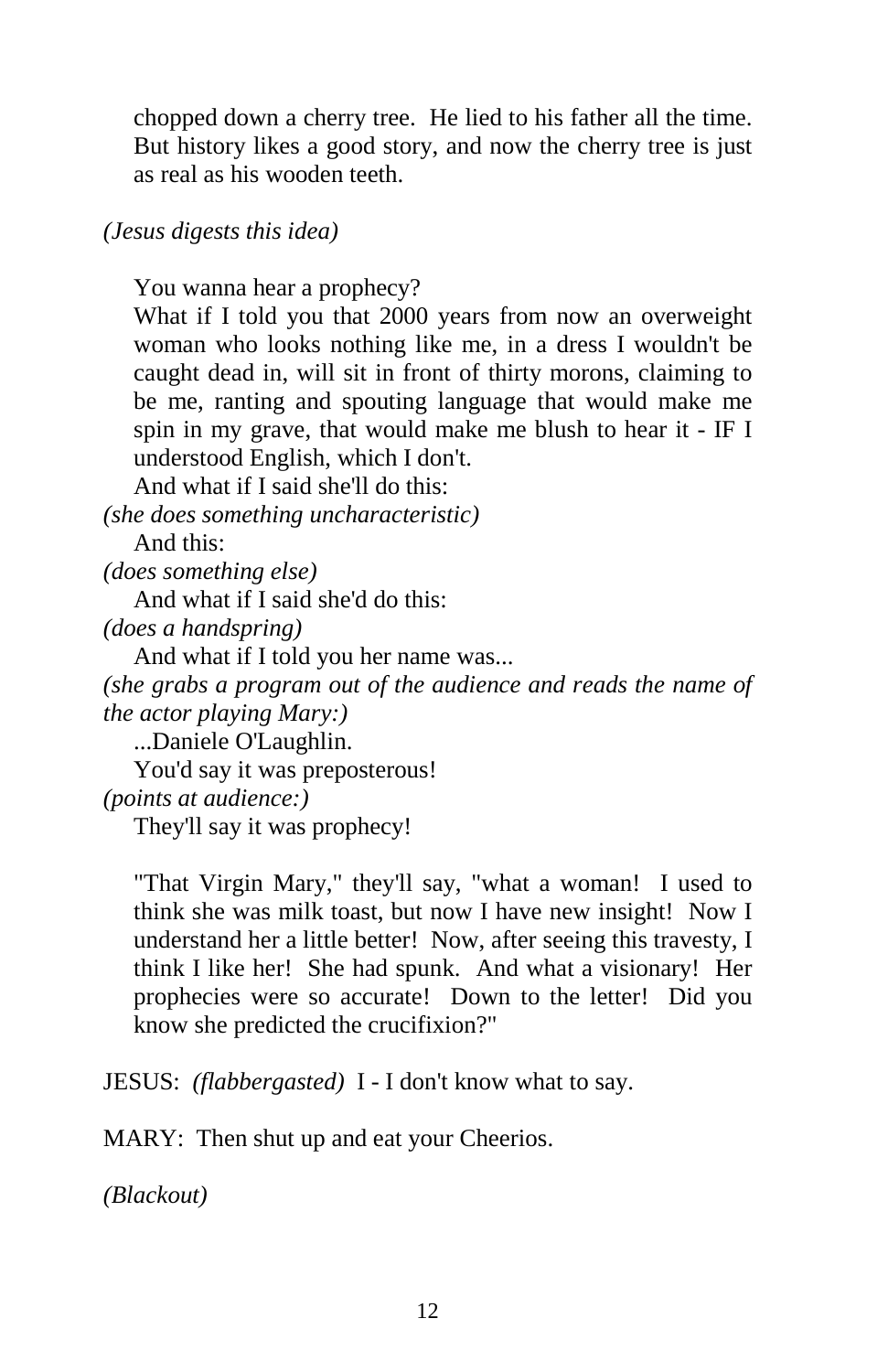## **Rex!**

*(In the darkness, slowly, thunderous footsteps approach) (Lights: a slow sunrise)* 

*(In the dim light, the silhouette of a Tyrannosaurus Rex) (The rumble of a low growl, and the sound of its breathing) (pause)* 

*(lights continue to rise, slowly, until we see that the gigantic silhouette is merely the shadow of a seven foot tall dinosaur figurine backlit so as to cast a large shadow on a scrim.)* 

*(The scrim flies out. Sunrise has become full daylight. Although it is a very good figurine, it seems somehow paltry compared to our first impression.)* 

*(Then it turns its head toward the audience and lets out a roar. The sound is incredible. Deafening. Terrifying. Painful.)* 

*(blackout.)* 

## **Jesus hears Ave Maria**

*(music: Schubert's Ave Maria) (lights slowly rise on Jesus sitting on a rock.) (Jesus is listening to the music, he seems transported, or maybe puzzled.) (long pause) (Mary enters with a load of laundry, she crosses the stage and exits.) (Jesus still listening to the music) (long pause) (offstage, the sound of a car horn, honking) (enter MARY: Jesus still listening to the music.)* 

MARY: Turn off that crap and help your father with the groceries!

*(blackout) (the sound of a garage door opening as:) (a screen rises to reveal two guys in Godzilla suits with little green vests)*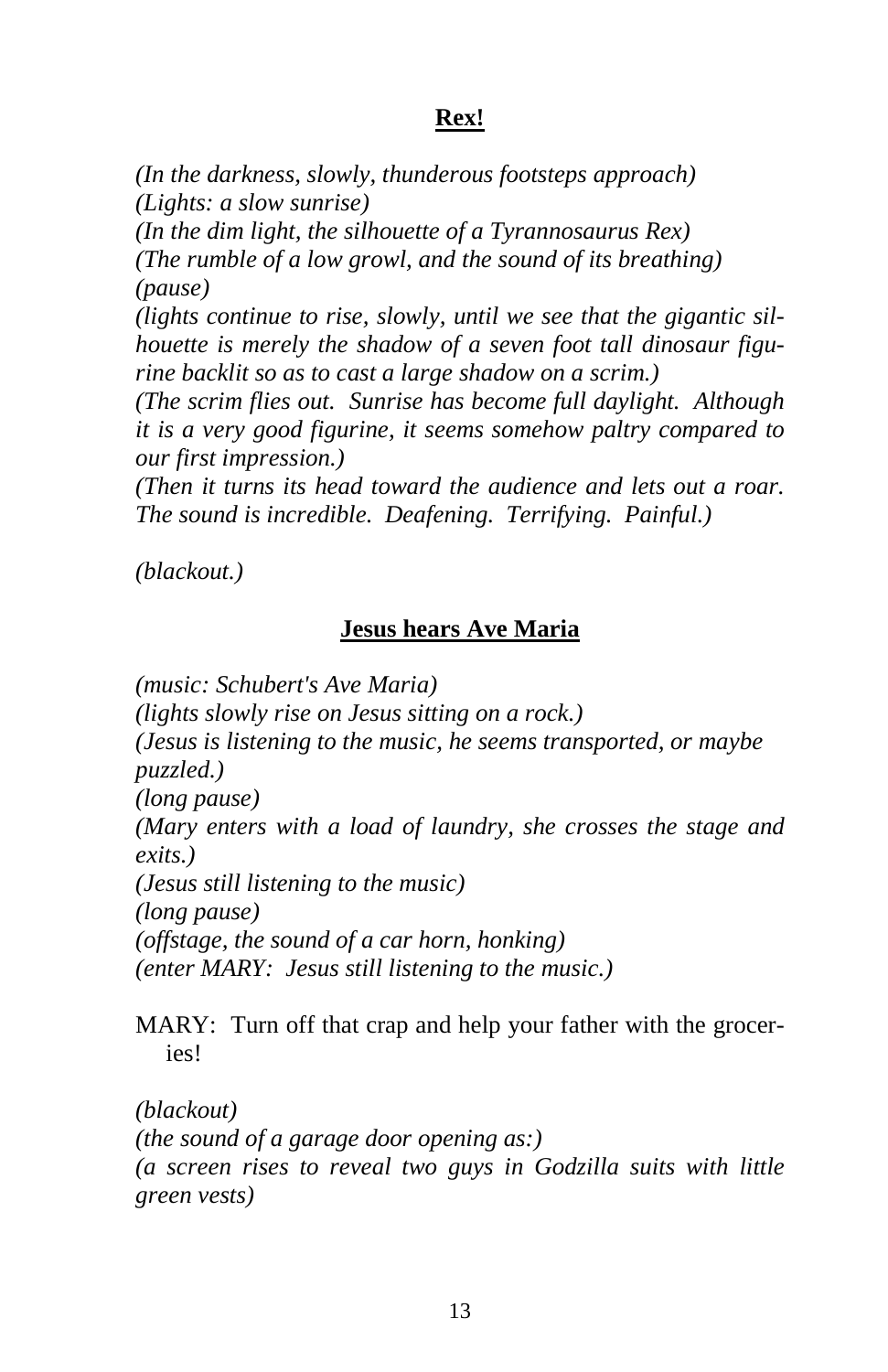#### **The Cafe Saurus**

- PHIL: Mary said something to me the other day.
- JACK: What's that?

*(As they continue to talk, a dancer comes by to refill their coffee.)* 

PHIL: We're not gonna live forever.

- JACK: Me and you?
- PHIL: Yes.
- JACK: Or was she using the royal we?
- PHIL: All of us.
- JACK: All three of us?
- PHIL: Everyone.
- JACK: Everyone in this room or everyone in the world.
- PHIL: Everyone. Every person, everywhere. Everyone.
- JACK: Y'don't need to bite my head off.

PHIL: Everyone.

- JACK: What about 'em?
- PHIL: They're all gonna die.
- JACK: You can say that again.
- PHIL: *(thoughtful)* We're all gonna die.
- JACK: You can say that again.
- PHIL: And y'know what? It made me think.
- JACK: Had you stopped?
- PHIL: Stopped what?
- JACK: Had you stopped thinking?
- PHIL: No.
- JACK: Were you thinking before?
- PHIL: Before what?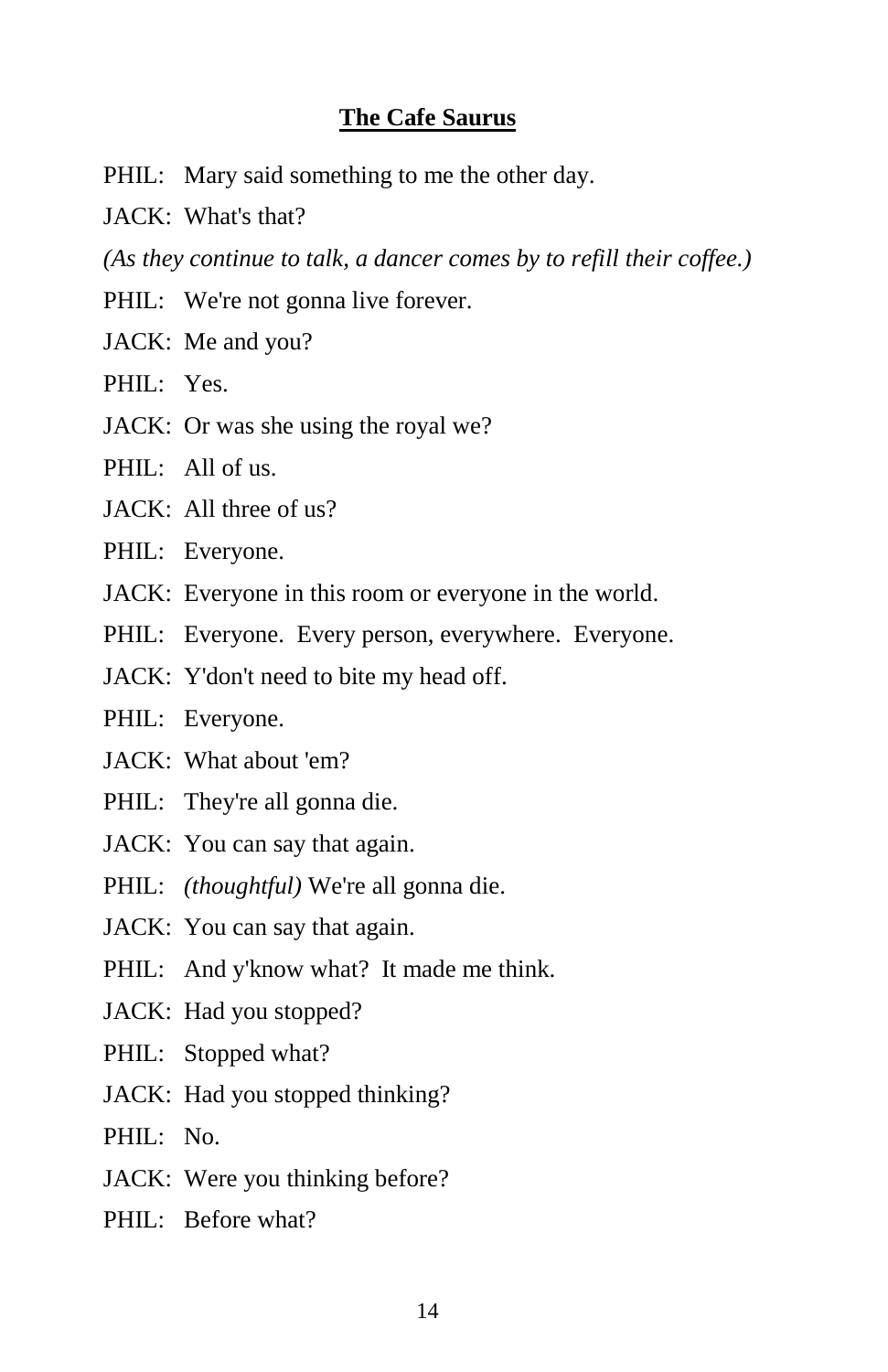JACK: Before Mary talked to you.

PHIL: Was I thinking?

JACK: Yes.

PHIL: I think so.

JACK: And she said to you...

PHIL: "We're not gonna live forever."

JACK: And you didn't stop thinking?

PHIL: No, it made me think.

JACK: It couldn't have made you think.

*(triumphant summation, like Perry Mason:)* 

If you were thinking before and you appear to be thinking now. And you haven't stopped. Then you must have been thinking all along, maybe even thinking straight through. So what Mary said couldn't have made you think. There must have been something farther back that made you think. Possibly something from your childhood. What is your earliest memory?

PHIL: Why do I talk to you?

*(sound of a garage door slamming shut)* 

## **Nude Descending a Staircase**

*(enter Rafael, reverently, with a bowl of condoms) (when he reaches center stage, a pedestal rises out of the floor for him to set it on.) (sound of a knock at the door)* 

RAFAEL: Come in.

*(door opens, Lisa pokes her head in.)* 

LISA: Hi.

RAFAEL: Come in, I said.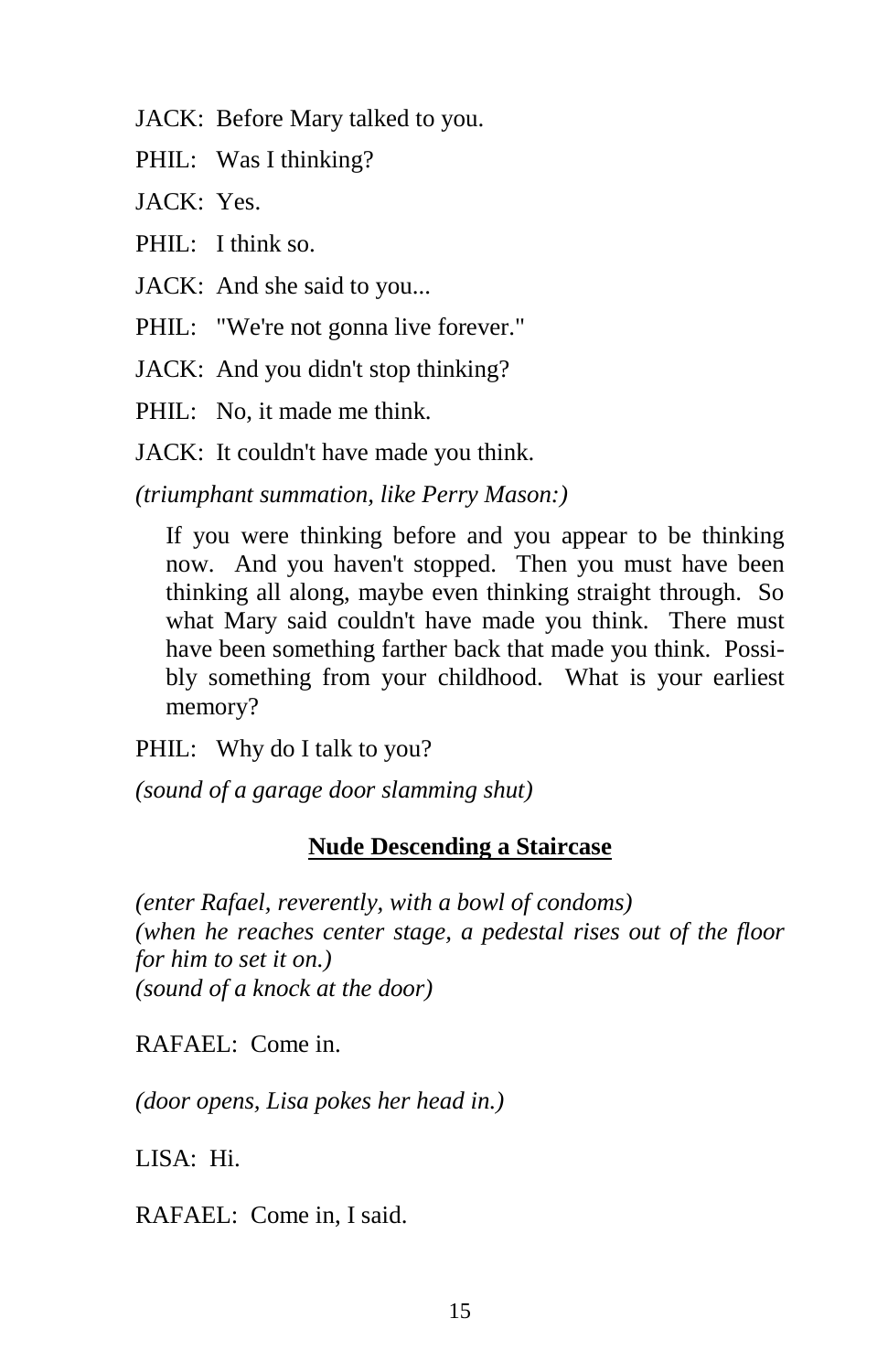*(Enter Lisa, an attractive young woman with a portfolio under one arm. Rafael surveys her lustfully.)* 

RAFAEL: They call you Mona?

LISA: Lisa.

*(Rafael gives her a quizzical look.)* 

RAFAEL: Lisa?

LISA: I hope I'm not disturbing you.

*(Rafael throws a cloth over the bowl of condoms. He looks at her again.)* 

RAFAEL: I was expecting someone else.

LISA: Oh, I'm sorry! I can come another time.

*(Rafael shuts the door.)* 

RAFAEL: No. You will come now.

*(He circles her like a predator. Lisa is uneasy, but tries not to show it.)* 

RAFAEL: I hope I'm not disturbing you.

LISA: No, it's just... Well, I've never been this close to an artist of your... magnitude.

RAFAEL: *(pleased)* You know about my magnitude?

LISA: Yes! You're RAFAEL:

RAFAEL: Master.

LISA: Master RAFAEL: The great painter.

RAFAEL: Artist.

LISA: I saw you at the exhibition.

RAFAEL: You followed me from the marketplace? What do you want from me?

LISA: Master RAFAEL: I want you... to teach me.

RAFAEL: Teach?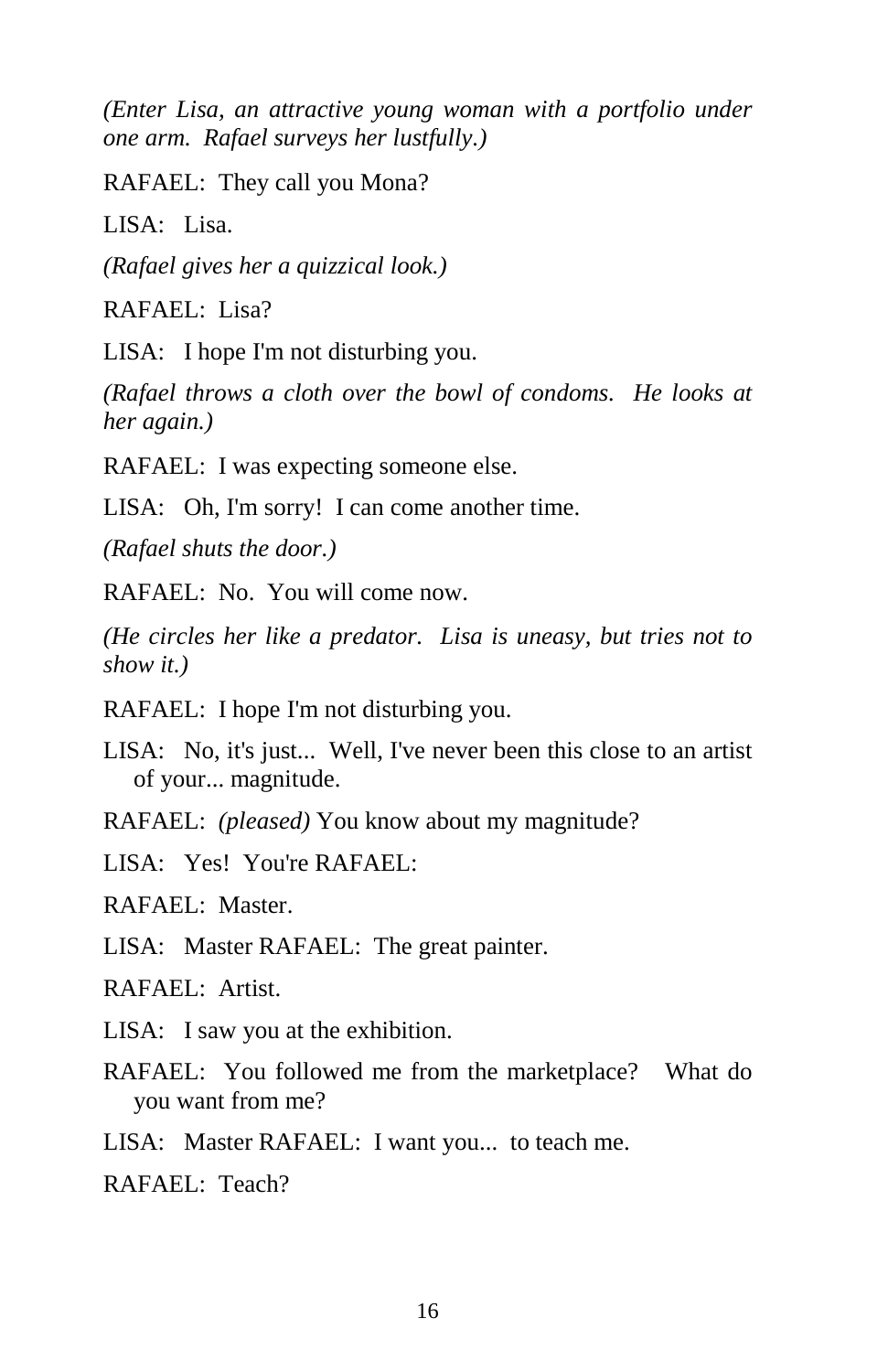- LISA: I'm an artist, too. Well, not like you. I guess I shouldn't even call myself an artist. But I'm very serious. These are some of my paintings.
- *(She hands him the portfolio. Rafael looks at her paintings.)*
- RAFAEL: I am not a teacher. I am an artist.
- LISA: But I think there's so much I could learn from you. I've studied your work. You're a genius. Everything you do is a masterpiece. Please consider it, Master Rafael? You have so much to offer.
- RAFAEL: And what do you have to offer me?
- *(She was afraid he'd ask.)*
- LISA: I'm not wealthy, but I'll give you what I have. Or I could apprentice, or I'll do anything. It would be such a privilege for me. I'd give anything.
- RAFAEL: I will ask only one thing.

LISA: Anything.

RAFAEL: Mona...

LISA: Lisa.

RAFAEL: Do you believe in me?

LISA: Yes, of cour--

*(Rafael tears one of her paintings in half.)* 

LISA: Oh!

RAFAEL: Destroy these.

LISA: Wh--?

RAFAEL: You cannot move forward while you cling to what you are.

*(Lisa doesn't know what to say. Pause.)* 

LISA: But--

- RAFAEL: *(suddenly)* Get out of my sight!
- LISA: What--?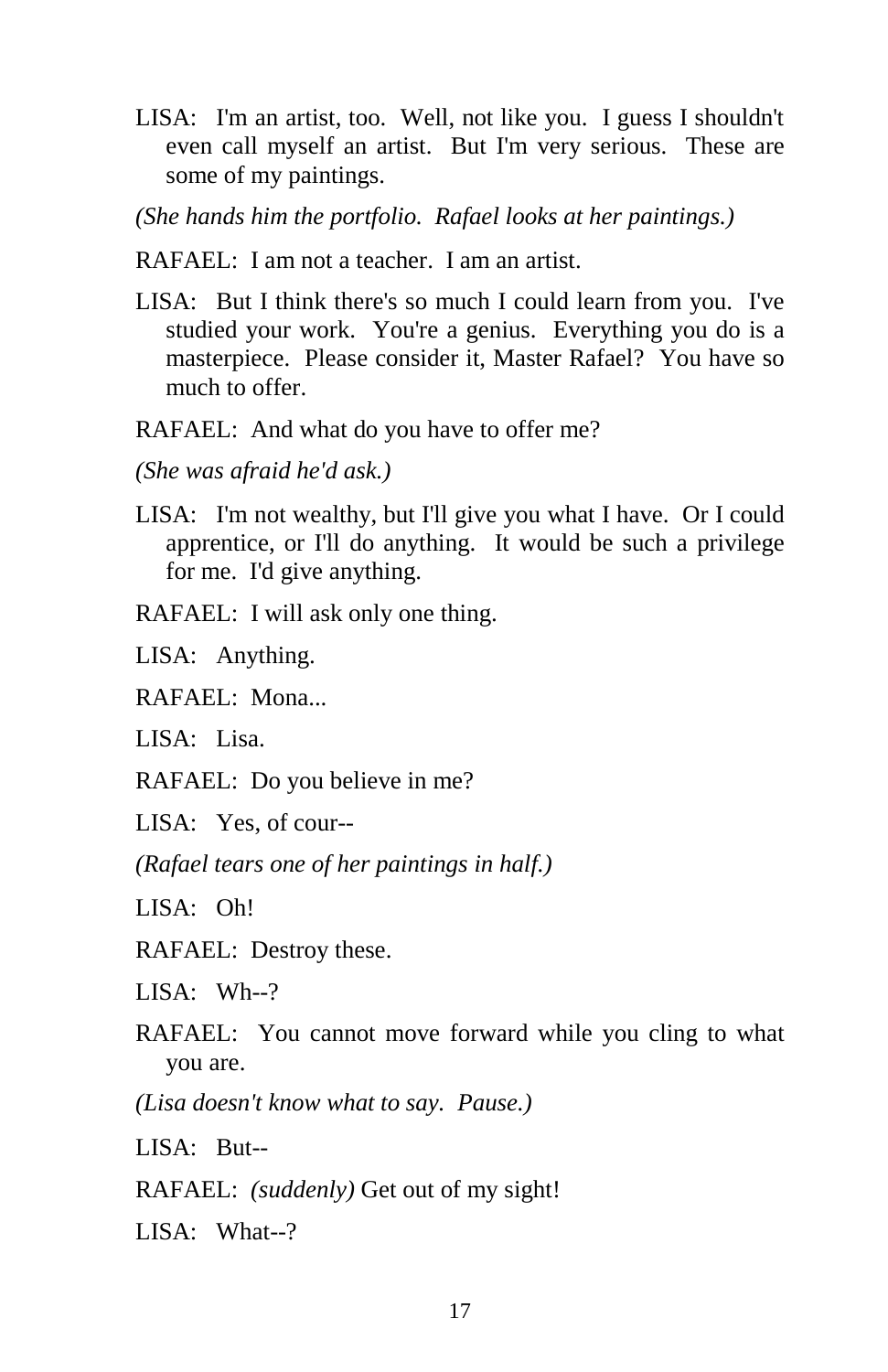RAFAEL: You do not trust me. How can you learn?

*(Pause.)* 

*(One by one, Lisa destroys all of her paintings.)* 

RAFAEL: Too little too late.

LISA: But--

RAFAEL: You cannot believe in me after the fact. You do not trust me. You've shown me that.

LISA: I do. I do trust you, and I believe in you.

RAFAEL: I do not have time for games.

LISA: It's not a game for me. Please, Master Rafael.

*(Pause.)* 

RAFAEL: Do you know that this is what you want?

LISA: More than anything.

*(He considers her for a long time.)* 

RAFAEL: I do not need a student.

*(Pause. Lisa is crushed.)* 

RAFAEL: I need a subject.

LISA: ...For one of your paintings?

RAFAEL: Yes, of course what did you think?

LISA: You want to paint me?

RAFAEL: With every inch of my being.

LISA: I've never sat for a portrait before.

RAFAEL: It is an experience you will never forget.

LISA: I... Yes... Thank you... Yes, thank you, Master RAFAEL:

RAFAEL: Don't be so formal. You may call me Master.

LISA: Yes, Master.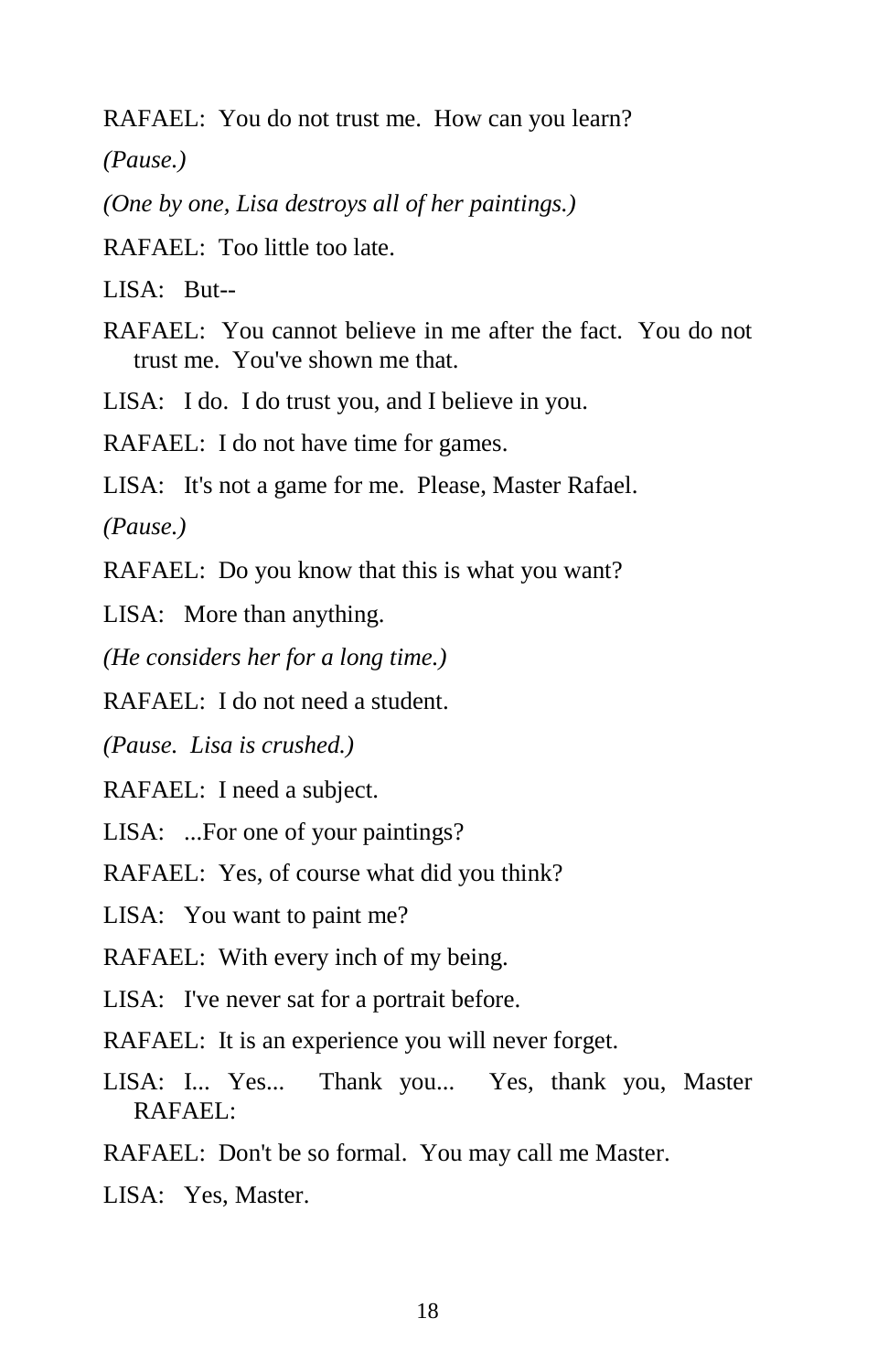*(She sits.)* 

LISA: How do I...?

RAFAEL: You cannot wear that.

*(He tosses her a gown, and gestures toward the changing room.)* 

LISA: No, of course not. I'm sorry.

*(she goes into the changing room. when she turns on the light, Rafael can see her silhouette.)*

*(While Rafael watches her undress, dancers come in and whisk away most of the furniture, and props. As they carry off the torn remnants of Lisa's paintings, we see that they were modern classics - Monet's, Picasso's, etc.)* 

*(When Lisa comes out of the changing room, the studio is empty except for the painter's easel and a small step unit for the model to pose on.)* 

*(She is wearing a beautiful kimono.)* 

LISA: This gown is wonderful.

RAFAEL: It is a kimono, from the Orient. This was worn by the Contessa di Medici Contessa di Medici 68 when she sat for her portrait.

 $LISA: How do I look?$ 

RAFAEL: I think you will satisfy.

LISA: This is such a thrill to be here watching you create firsthand.

RAFAEL: You must not distract me with your...

*(He gestures as if to say, "whatever that is you're doing".) (He sits her down and shapes her into various poses, running his hands along her limbs and across her body.)* 

RAFAEL: Such potential.

LISA: Thank you, I--

RAFAEL: Ssh.

*(Rafael begins applying paint to her, like makeup.)*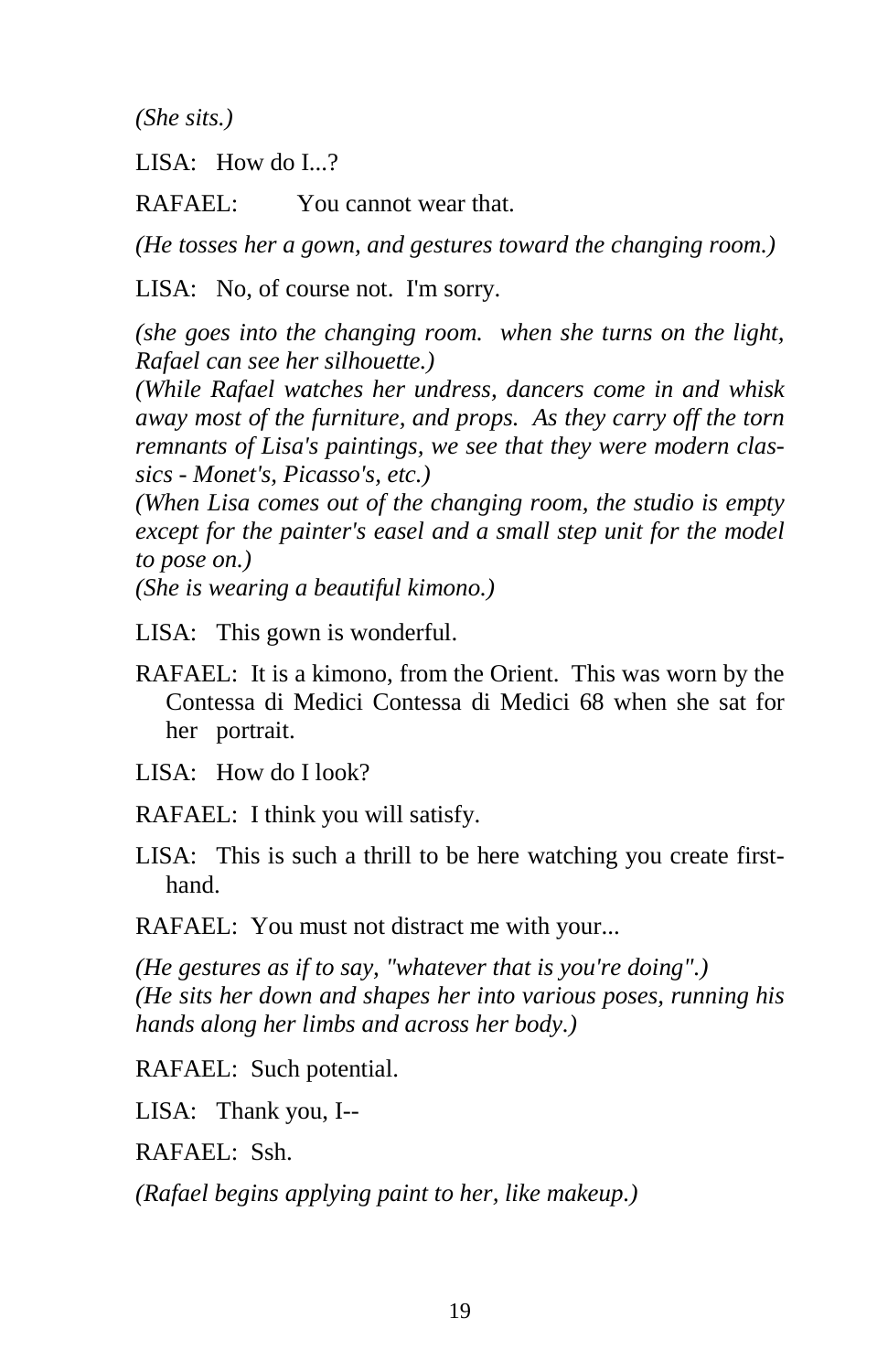LISA: What are you doing?

RAFAEL: You are very beautiful. But to pose for a Master, you must be perfect. Your cheek, your eyes, your... lip.

*(He crosses to the steps.)* 

RAFAEL: Come here, Mona.

LISA: LISA:

RAFAEL: Whatever.

*(Lisa crosses to him. Rafael studies her briefly, then throws open the kimono. Lisa screams and covers herself.)* 

LISA: *(horrified)* Master Rafael!

RAFAEL: *(horrified)* What is this???

- LISA: You animal! *(she slaps him)*
- RAFAEL: You fool! *(he slaps her)* Why do you continue to waste my time? This is a nude. You are to pose naked! Do you think I need your help to paint a kimono? A kimono that hangs in my studio every day, that I can throw over a chair any time I want to paint a kimono. This is a nude. Must I earn every inch of your cooperation? I give you the chance to breathe life into my vision, and you spit in my eye. Do you think this is a game that you may tease me with a bit of compliance here, a hint of inspiration there? If you cannot give yourself over to a great work, as I have done, as I do daily, then you will never call yourself an artist. Everything you touch will be cheapened by your maiden virtue, and your feigned naiveté. You let your virgin propriety hinder a work that you are barely worthy to gaze upon. I will make you immortal and you dare to hold anything back from me? Who do you think you are? Are you any more than clay in the hands of the sculptor? And if you cannot submit to me like the clay, then I will not sully my hands with you. Get out of my studio. Get out of my sight. You have soiled an artist's vision.

*(Lisa is in tears, petrified.) (pause)* 

LISA: I am ready.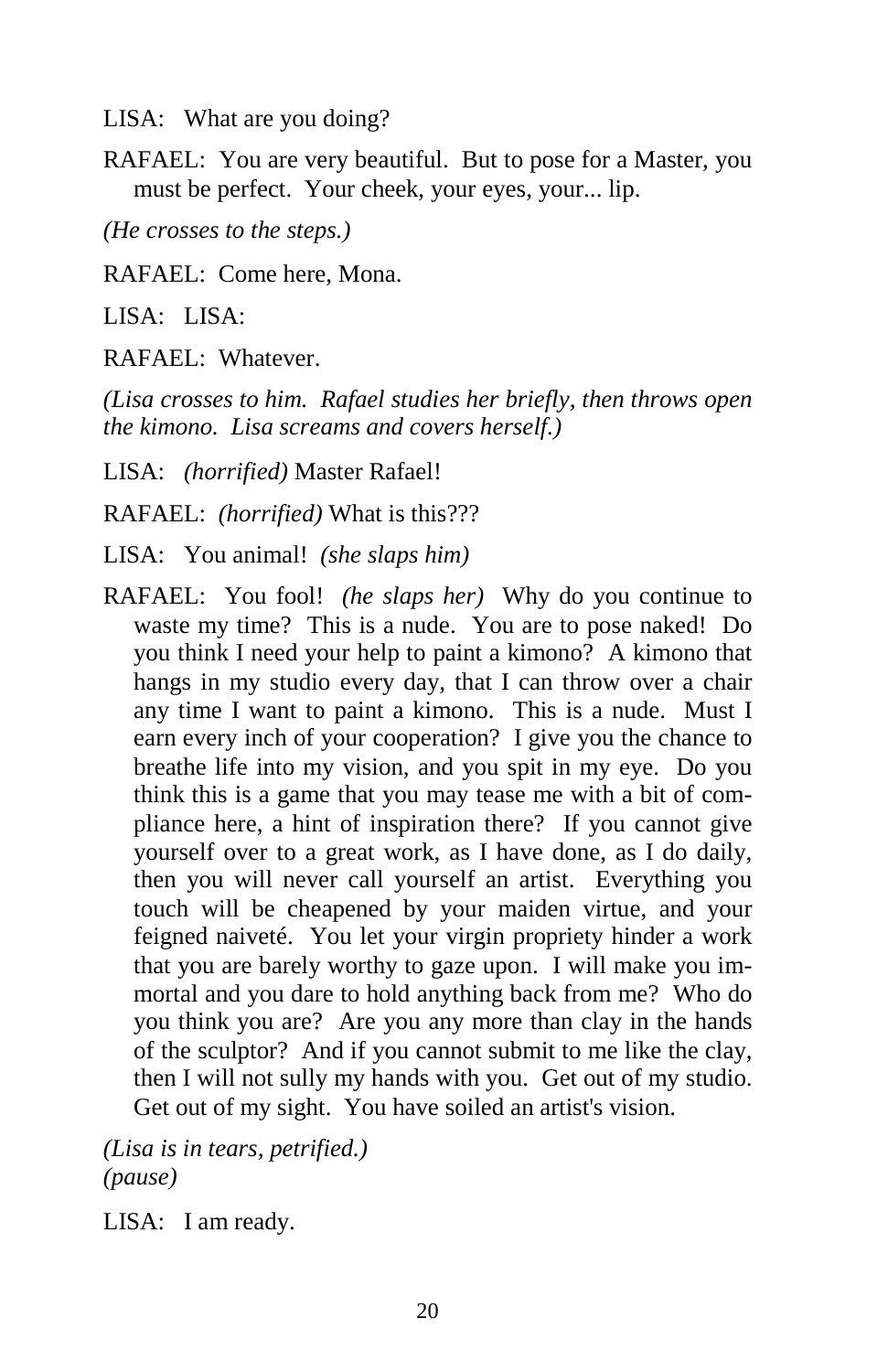RAFAEL: Come here, Mona.

*(he puts makeup on her cleavage. he opens her kimono, this time she does not object.)* 

Sit down.

*(she sits. He applies rouge to her nipples)* 

Lie back.

*(lights slowly fade)* 

## **Mephistopheles**

*(very slowly, lights up to an infernal red glow. music, a primeval drumbeat.)* 

*(dancers enter, primitives dressed in loin cloths and other aboriginal garments sewn from old catholic religious vestments.)* 

*(they perform an unholy ritual. Drums, dancing.)* 

*(a volcano erupts out of the center of the stage. the dancers flee in panic.)* 

*(Mephistopheles, a gigantic man in red body paint, leaps out of the volcano. He dances.)* 

*(the primitives return carrying a young woman, her skin is white. They throw her down before him. Mephistopheles falls upon her to rape her.)* 

*(the lights swirl and disappear.)* 

*(in the darkness, garbled sounds of voices and static. the voices change - like a radio trying to find the right station - to music, such as "Dream Weaver" and Aerosmith's "Dream On", then the radio station changes again to a reading from Revelations)*

*(a dim light comes up on Mary, in bed, dreaming)* 

*(the radio station changes again and again, to music, to Martin Luther King's "I have a dream" speech, to Joseph's dream to get out of Egypt, to Nostradamus' writings, etc.)* 

*(Finally, the radio tunes in on the sound of thunderous footsteps approaching)*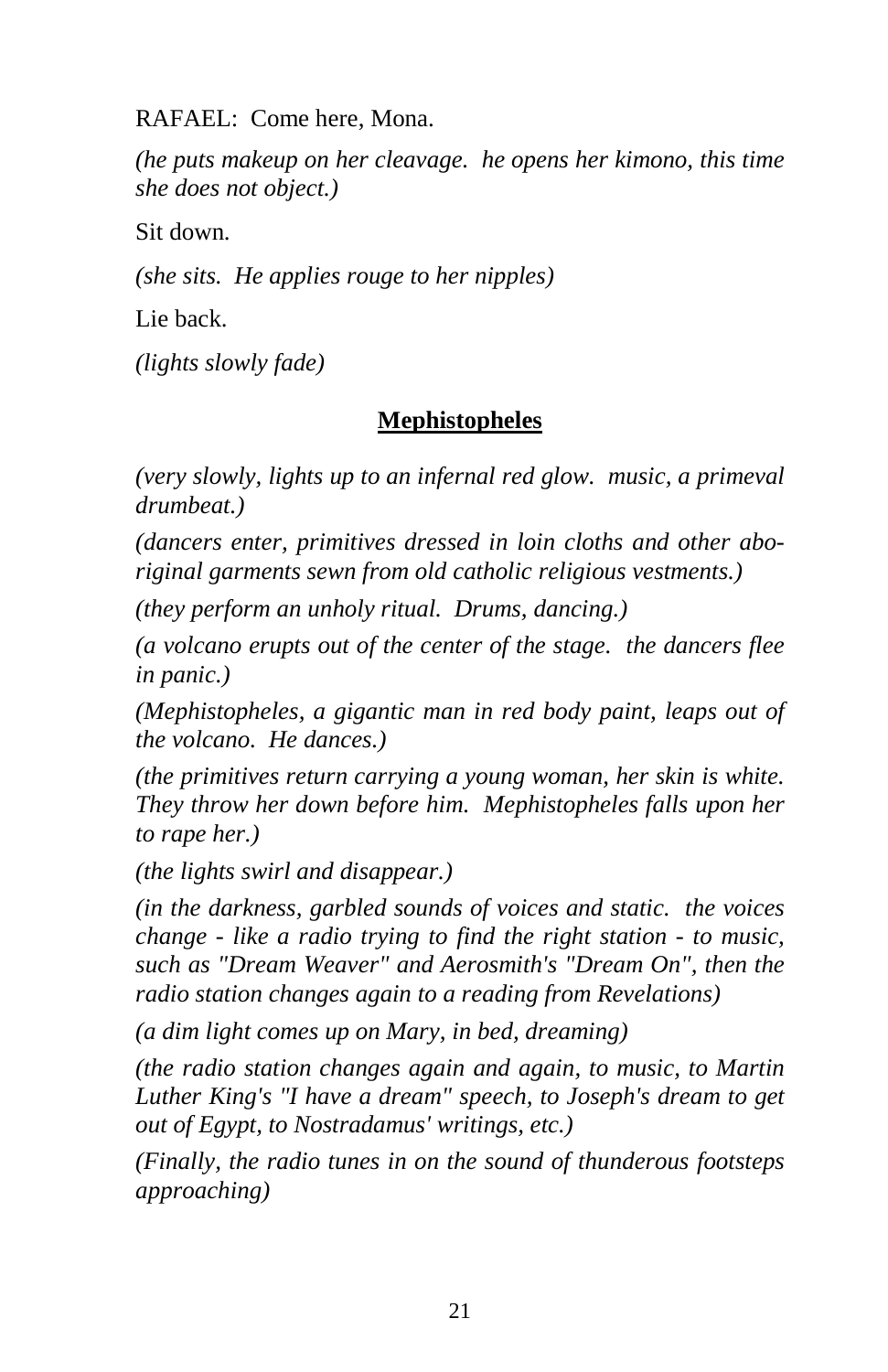## **The Virgin Mary's Dream**

*(lights rise slowly on Rex. the sound of thunderous footsteps and breathing continues as in his previous scene, but each footstep is echoed by tympani and several other drumbeats. And there is a faint dreamlike babble of voices as well, seldom intelligible.)* 

*(Rex is standing next to a large - one foot tall - crucifix. He looks at it. In the babble of voices, "Forgive them for they know not what they do" can be heard, and possibly the conversation with the thieves.)* 

*(the sounds grow louder and louder, drumbeats and footsteps and many voices talking at once. As the sound begins to crescendo, Rex starts to growl - which also crescendos)*

#### REX: ggrrrrrrrrrRrrRrrRrRrRRRRRRRR-CHOMP!

*(Rex eats the crucifix. Blackout. Silence.) (Mary sits bolt upright in bed) (She looks around frantically)* 

MARY: Jesus? Jesus! Jesus! JESUS!!

*(She sits in bed, glancing about fearfully as the lights slowly fade to black.)* 

*(but just before the scene ends, the phone rings)*

MARY: *(answers the phone, puzzled)* Hello?

*(pause)* 

#### WHERE HAVE YOU BEEN ?!?!!

*(blackout)* 

### **Stegosaurus and the Virgin Mary**

*(Leveaux holds up a toy replica of a stegosaurus.)* 

LEVEAUX: The Stegosaurus Stegosaurus 68 is an early Cretaceous early Cretaceous VERIFIED: Stegosaurs is dinosaur from "Jurassic and Cretaceous periods" 68herbivore. It feeds on rough grasses and other grazeable plantlife. The large vertical plates along its spine are either for heat storage, or for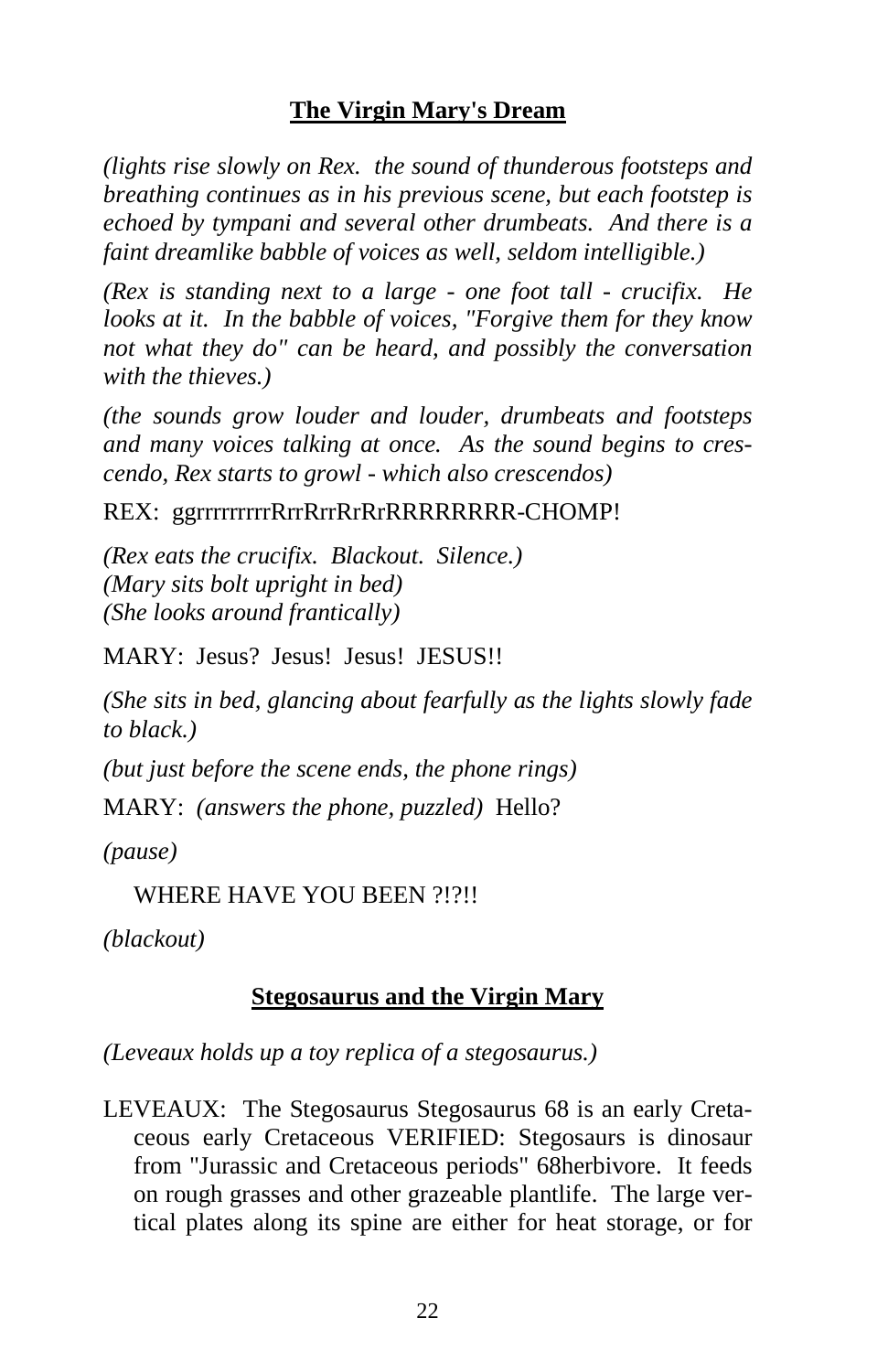defense. Conversely, its tail spikes are its offensive attack against the larger carnivores. Note that the Stegosaur is a quadruped, its neck and tail are slung very low to the ground, and it can attain speeds of only 10 to 15 miles per hour. Its skin is hand-painted fiberglass over a thin aluminum endoskeleton. This makes it relatively sturdy, though still fragile and susceptible to damage from sharp objects or crushing blows.

*(he takes out a Virgin Mary icon)* 

The Virgin Mary, on the other hand, is made of plastic and should be kept away from open flames.

*(sound of a garage door opening)* 

#### **The Cafe Saurus**

- PHIL: She said something to me the other day.
- JACK: What's that?
- PHIL: People don't live forever.
- JACK: They don't?

 $PHII: No.$ 

- JACK: That's strange, I thought they did.
- PHIL: You did???
- JACK: (a bit offended:) I did not!
- PHIL: You said you did.
- JACK: No, I didn't, they did.
- PHIL: They did?
- JACK: I thought they did.
- PHIL: You thought they lived forever?
- JACK: I thought they did.
- PHIL: You didn't.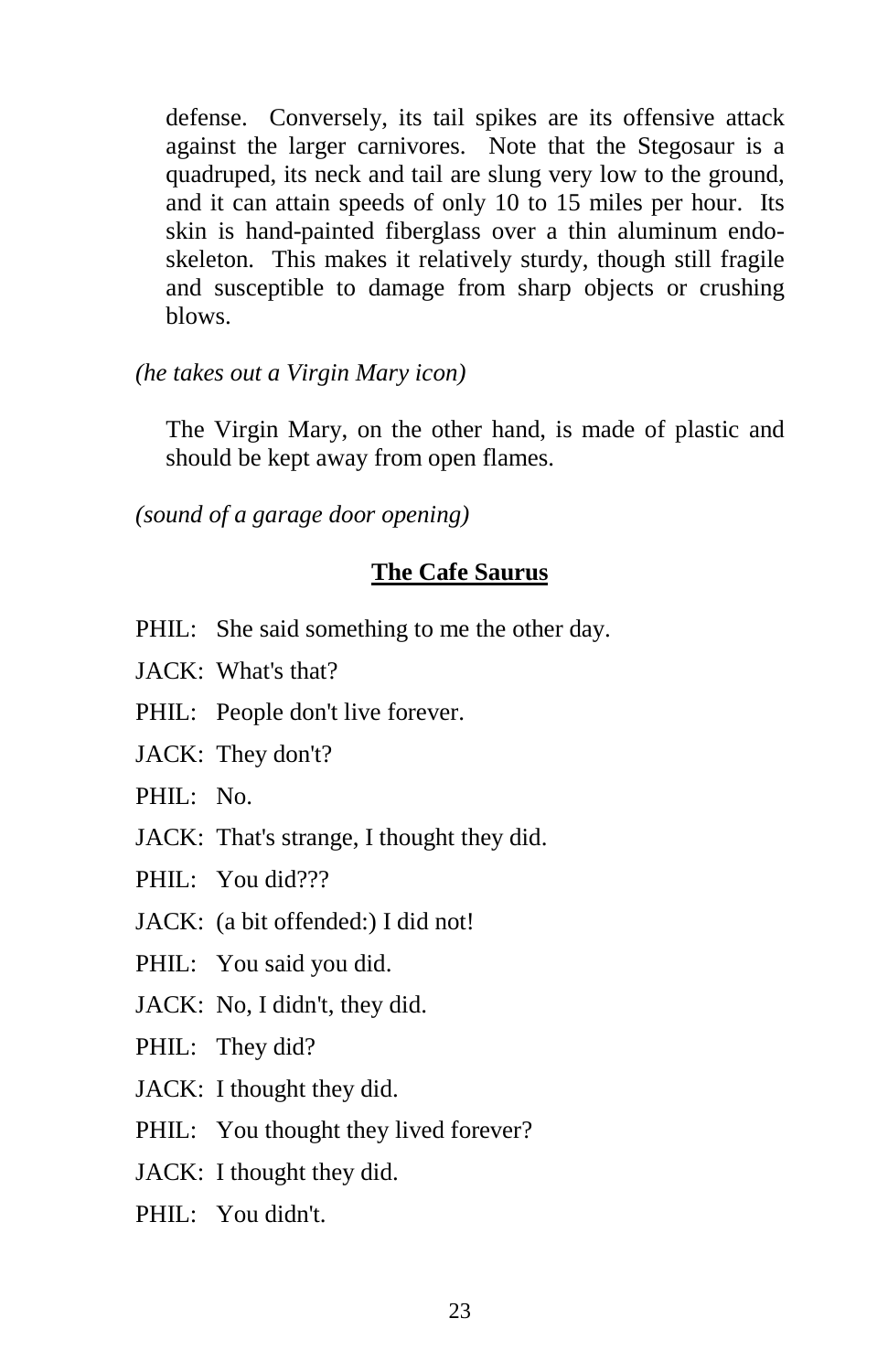- JACK: Didn't you?
- PHIL: No, I didn't.
- JACK: That's strange, I thought you would.
- PHIL: Why would you think that?
- JACK: You seem like the type.
- PHIL: You think I seem like the type who thinks people live forever?
- JACK: Good God, no! What gives you that idea?
- PHIL: That's what you said.
- JACK: Why would you think people lived forever?

PHIL: I don't.

- JACK: Then why did you say it?
- PHIL: I didn't say any such thing.
- JACK: People don't live forever.

PHIL: I know

JACK: You do?

- PHIL: That's what I said in the first place.
- JACK: Are you sure?

PHIL: Yes.

- JACK: Oh. Then, I must have misunderstood you.
- PHIL: What did you think we were talking about?

JACK: I don't remember now.

*(sound of a garage door closing)* 

*(sound of a garage door opening)* 

*(A dancer is refilling their coffee.)*

- PHIL: So the other day she says to me "Nobody lives forever"
- JACK: Oh, I know.
- PHIL: And it made me think.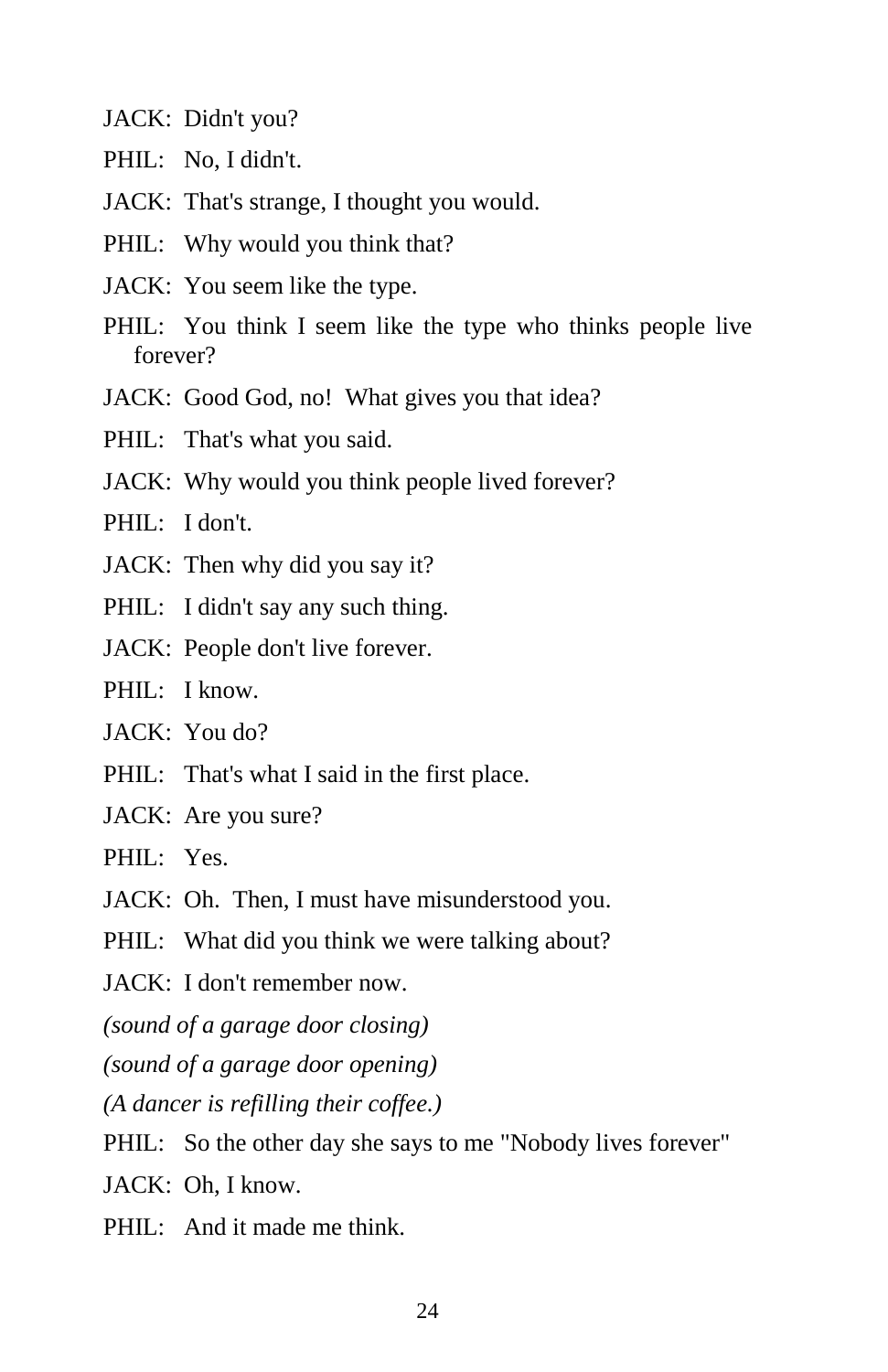- JACK: Everybody's gonna die.
- PHIL: Exactly.
- JACK: The mind just reels.
- PHIL: Exactly. ...what do you mean?
- JACK: Well, you had such hopes, such aspirations...
- PHIL: Exactly.
- JACK: I mean, what's the point if it all just ends.
- PHIL: Is something wrong? I feel like we're on the same wavelength.

*(garage door closes and opens)* 

- PHIL: She said something last week that really made me think.
- JACK: Really?
- PHIL: "You're not gonna live forever."
- JACK: Don't threaten me, Phil.
- PHIL: Nobody lives forever.
- JACK: Nobody?
- PHIL: Nobody.
- JACK: That hardly seems fair.
- PHIL: If it was fair, it wouldn't be life.
- JACK: What would it be?
- PHIL: Everything is transient.
- JACK: No, seriously, what would it be, 'cause I wanna get some.
- PHIL: It's mind boggling when you think about it.
- JACK: I'd rather not think about it.
- PHIL: Our... everything, our -- what do you call this? Our race.
- JACK: We're going to die
- PHIL: We're going to die out.
- JACK: Scary.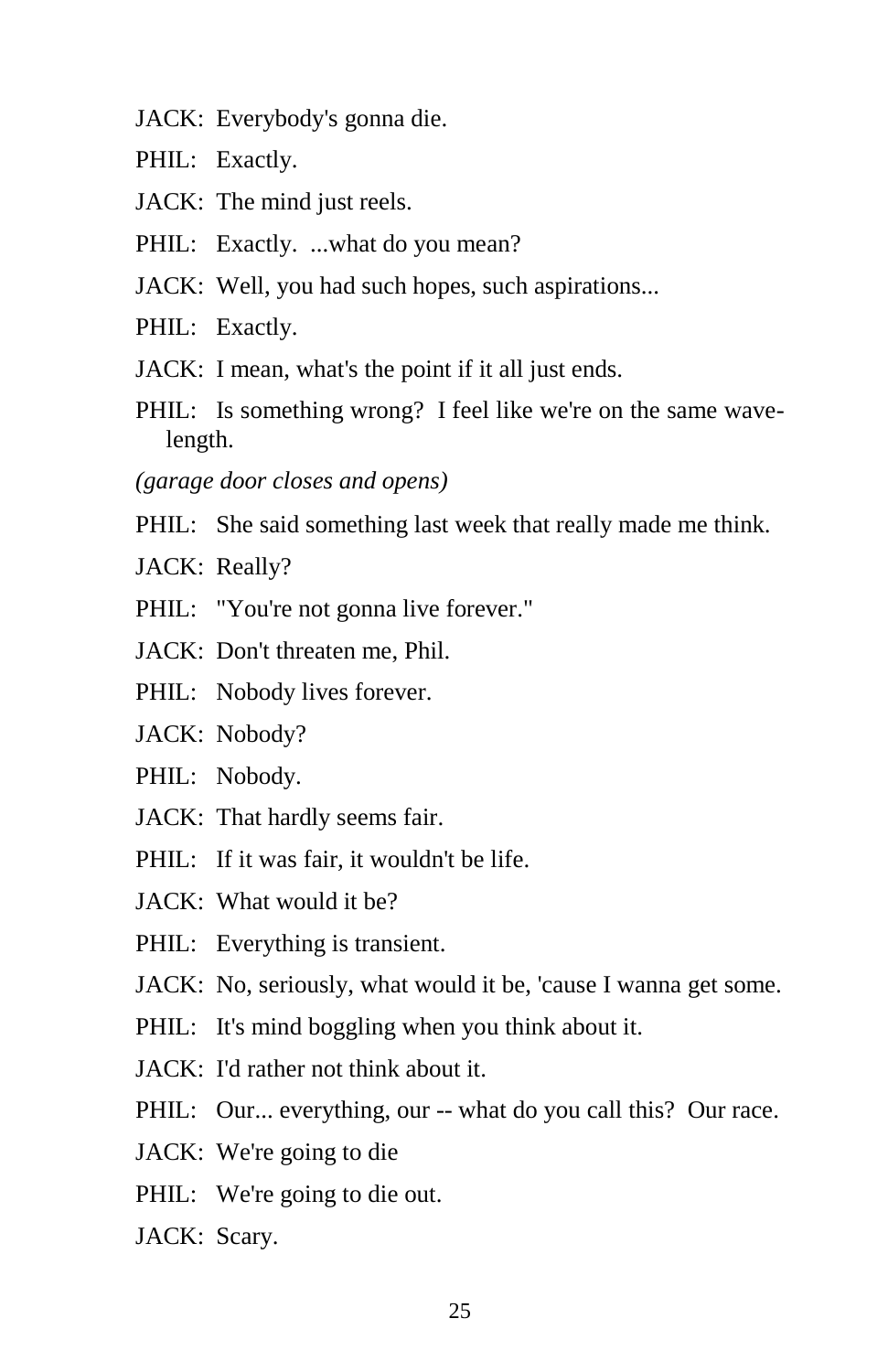PHIL: It gives one pause.

#### *(The following speeches are simultaneous.)*

PHIL: I mean, look at us, Jack.

What do we do? We work, we try to… what? Make money, I guess. And why? Why do we need money? To buy things? Household appliances. A new car.

 Maybe save up for that vacation. Then summer comes and fall, and that vacation's behind us. And we start saving for next summer. It all goes by so fast. So maybe you play it smart, plan ahead. Work harder, try to put something away for retirement. Work and save, work and save. But it doesn't matter, because you can't take it with you. And we're all gonna die. It isn't fair. We want something… a legacy, a future.

So maybe you have children. Two or three, maybe five. And now your life has meaning, something to live for. For the kids, for their trust fund. Their college fund. To make sure they get something in the will. So the grandkids have something. Something to remember you by. And the great Grandchildren. But maybe you don't have grandchildren. Maybe your kids don't want kids. Or maybe, God forbid, something happens. Nobody lives forever, you know.

 How many family trees have been cut off at the trunk? So what do you do? Still you work, struggle to... Make a mark. Have an impact on society as a whole, or maybe you wanna go down in history. Something, whatever, something to live on after we're gone and after our kids and their kids are gone.

Something eternal. But what if that dies? What if civilization as we know it just dies out, or self destructs, or inbreeds to the point that roaches become the dominant species, or dolphins. And Lord knows a dolphin doesn't care if you wrote the definitive text on cross-training. What do you do then?

JACK: When you think about it, it's really a helluva coincidence. I mean, how many of us are there? Millions? Or is it billions? And how many are going to live forever? You would think there would be at least two or three.

But no, every single time: Born, dead. Born, dead. Born, dead.

What are the odds of that?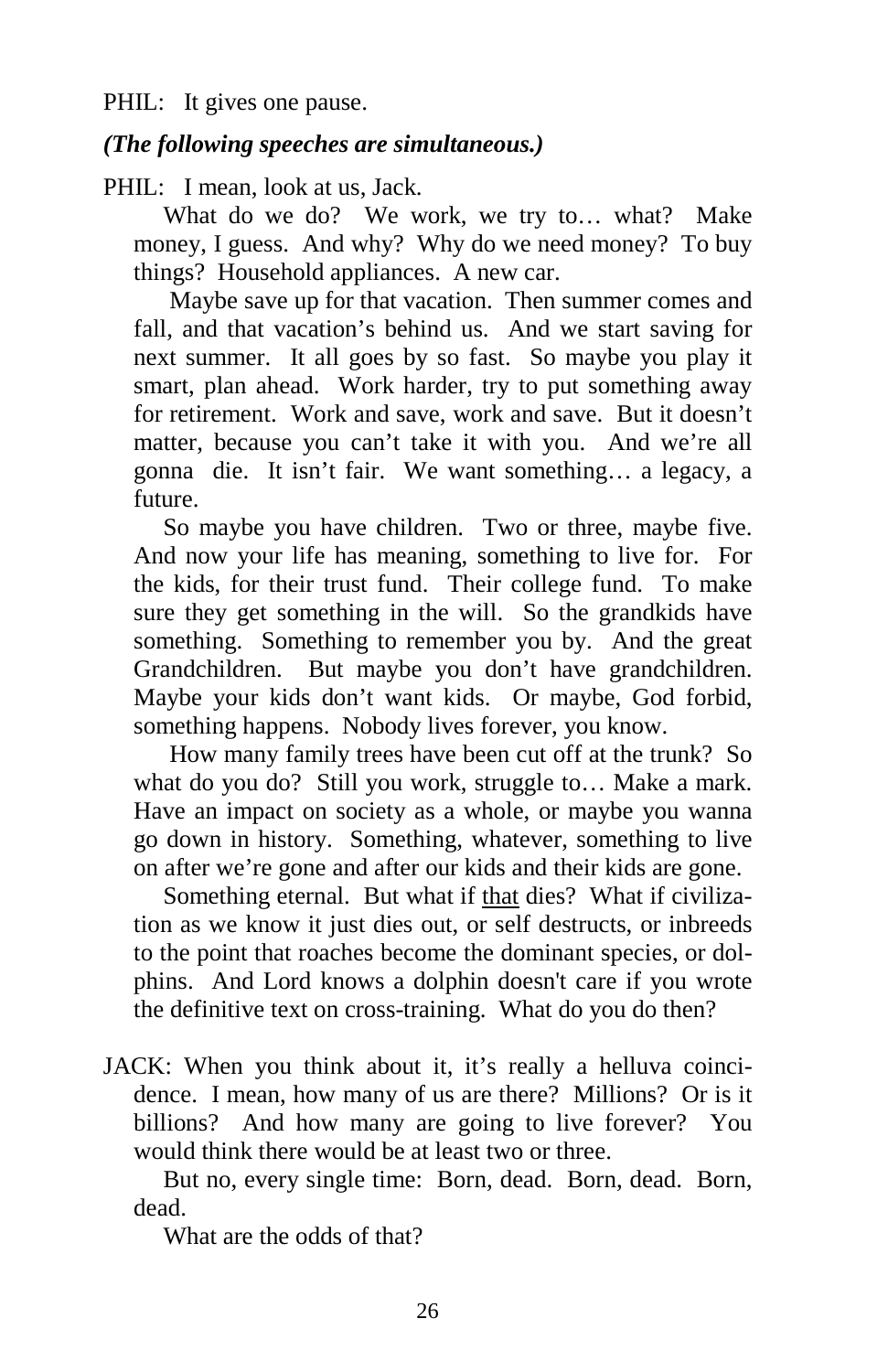You know, the more I think about it, the more preposterous it sounds.

Everybody can't die. That's too much of a coincidence. There must be someone.

Well, look at us!

 We're not dead yet. How do we know we're not gonna live forever?

 Maybe I'm the one. Maybe I'm that one in a million who just happens to live forever.

Like winning the lottery. It's possible.

 No, it's not possible. Who am I kidding? I've never won anything in my life.

You might live, but I'm dead.

 I may as well give it up right now. And throw myself in a tarpit. This is so depressing. I can't believe I've wasted my life.

I don't even own a digital watch.

Maybe I should donate my body to science.

### *(End of overlap.)*

*(Phil pauses, Jack looks at his paws.)* 

JACK: You really wanna know?

PHIL: Yes.

JACK: Are you buying lunch? 'Cause if I give you the answer to this one, I expect at least a sandwich.

*(sound of a garage door closing with a resounding slam)* 

*(Jesus sitting on a tree stump)* 

#### **The Parable of the Brontosaurus**

JESUS: A farmer had three sons. And when it came to pass that he was on his deathbed, he called them to him to settle his estate. The farmer's estate came to 300 talents, some grazing land and a small herd of dinosaurs, which he had kept secretly for many years, and the sons, not knowing what they were, divided the herd between them.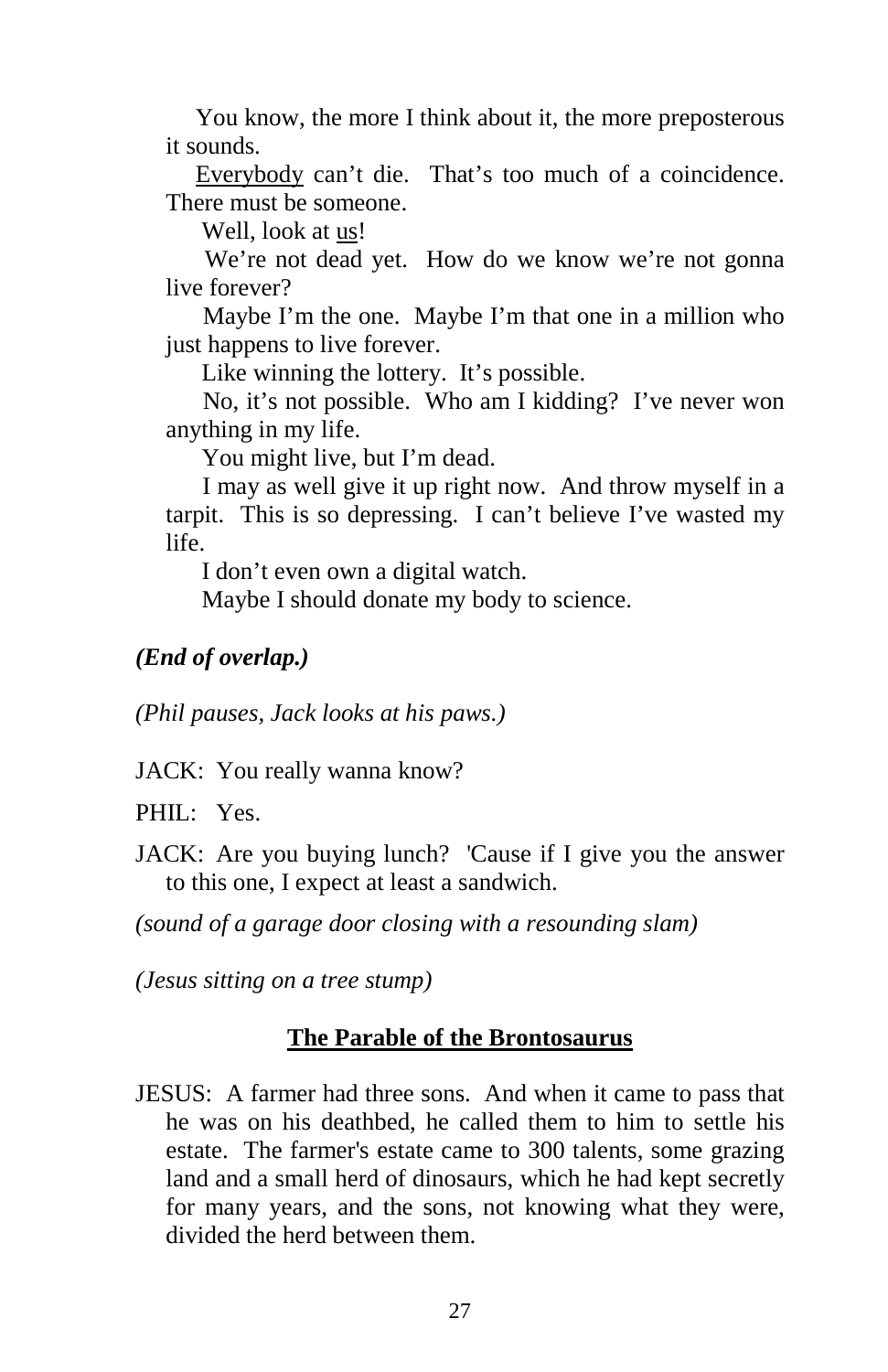The eldest son was something of a fool, and he thought that the Brontosaurs must be very large sheep, so he let them graze in his fields, and every year he tried to shear them, but they never yielded him even a handful of wool. He spent the money his father had left him tending these sheep, and his family began to starve.

The second son was even more of a fool than his brother, for he believed the Brontosaurs were a herd of oxen. He yoked one of them to his plow and to his surprise, the mighty Brontosaurus pulled it so well, that the young farmer was able to till and sew his fields in half the normal time. He rented other fields from his brother the sheep herder and planted them as well. He was looking forward to a bountiful harvest, when he was accidentally crushed while trying to milk one of the cows.

The third son was considered the greatest fool of all, for he believed the Brontosaurs were chickens. He worked for forty days to build a coop for the enormous flock. He had to sell his land to buy feed for them. But when they began to lay gigantic eggs, he was able to sell them at great profit in the market place, and he grew to be a very wealthy man, although he was still considered a great oaf.

#### ...Who is the greater fool?

The son who treated his dinosaurs like hens and died rich? Or the son who treated them like cattle and died young? Or the son who treated them like sheep and went on welfare?

Or was it their father, the old farmer, who knew what the animals were, but forgot to share that wisdom with his sons?

*(lights slowly fade)* 

#### **Movie Review**

*(a light snaps up on Leveaux, the clack of an old movie projector, the light flickers like a projector's beam.)*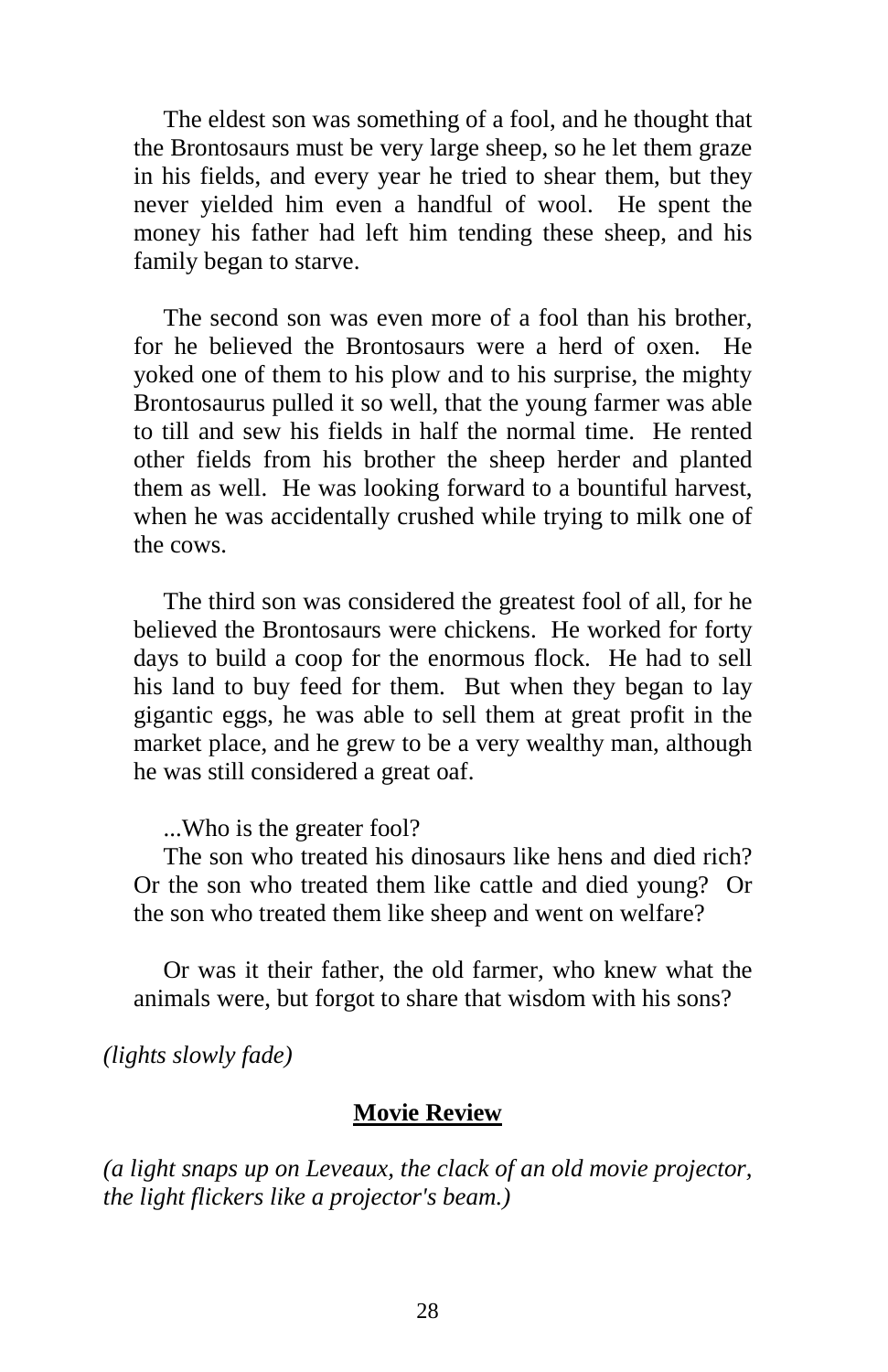LEVEAUX: The Brontosaurus walked the earth between 165 million and 140 million BC million and 140 million BC 68, notice how its long neck enables it to reach grazeable foliage even at the tops of trees. The Brontosaurus' arch enemy was the Allosaurus Brontosaurus' arch enemy was the Allosaurus 68, a bipedal carnivore, smaller than the Tyrannosaurus, but also faster and nimbler. As you can see, the Allosaurus can make vertical leaps of up to... that must have been 30 feet, wouldn't you say? And then, oh.

*(The film Leveaux is watching has cut to a different scene. He waits.)* 

...That's Marshall, Will and Holly.

*(The film returns to dinosaurs.)* 

The triceratops grew to between 18 and 25 VERIFIED: Triceratops is 20 feet in length. This specimen looks to be a young adult about 7 years old. Although it did not live at the same time as the Allosaurus, you can see how it might have used its horns for defense. Now, um...

*(The film returns to Will and Holly. Leveaux waits.)* 

...Oh, if you look over Holly's shoulder you can see a pteranodon. Not a pterodactyl.

Notice how it glides and doesn't fly, as we will see later with the archaeopteryx.

...uh, well, let's fast forward past the scene with the Sleestaks.

*(He fast forwards the tape via remote control. The clack of the projector speeds up, the light flickers faster.)* 

Scientists believed dinosaurs were relatively unintelligent, but you can see by the way they repeatedly thwart the evil Sleestaks that they were really quite cunning.

*(growing impatient, he tries to use the remote control to make the film go faster)*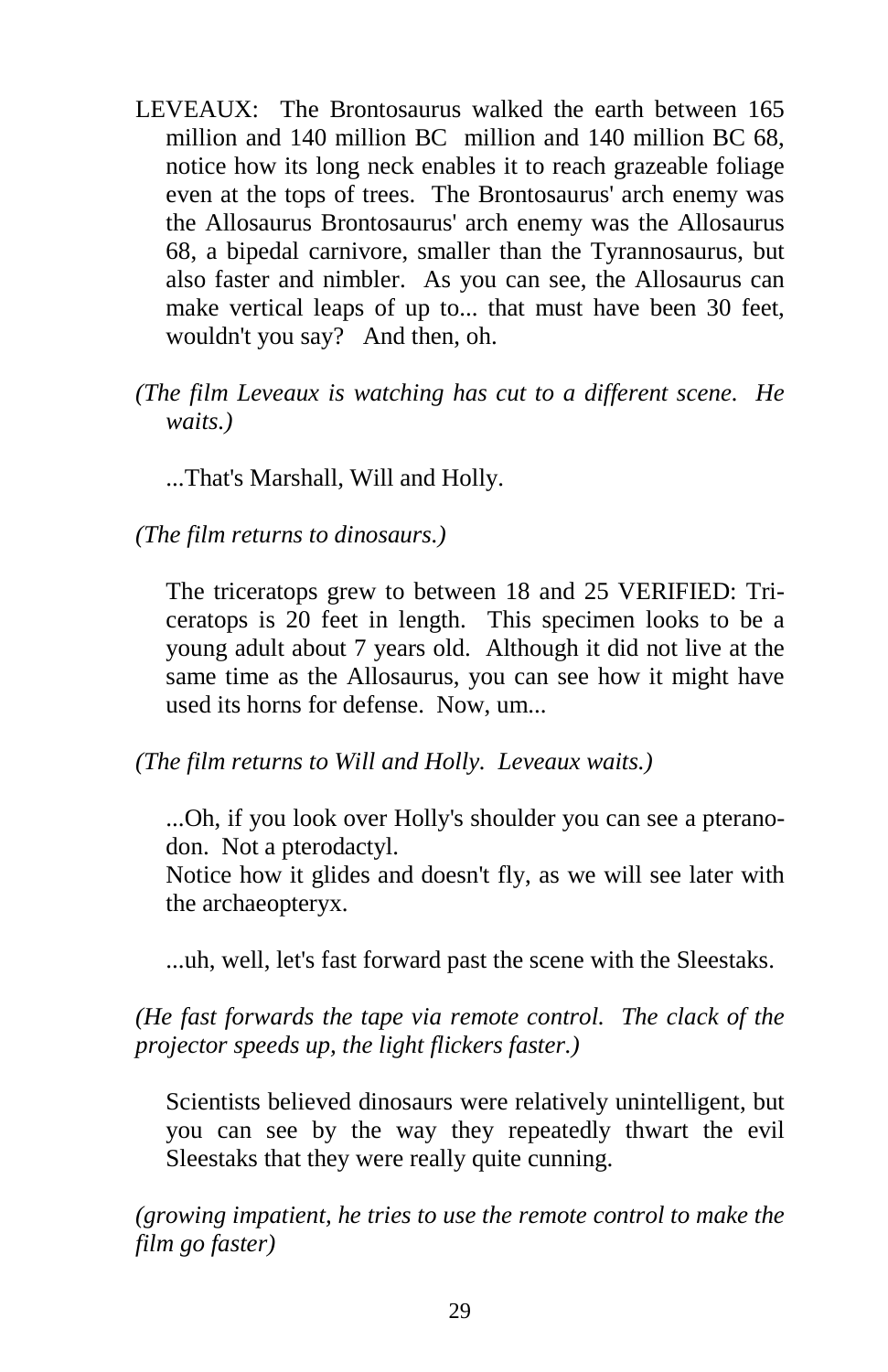I wanted to get to the scene where the little girl rides the tricerat ---

*(sound of the film breaking. The light flicker a moment longer, but then turn into a solid square beam on Leveaux)* 

Well, this is embarrassing.

*(pause, he looks about nervously.)* 

Lights please.

*(lights snap on, but a fuse blows and everything goes black) (pause)* 

...Jesus Christ!

*(a match striking, lights a candle)* 

*(light dimly up on Lisa holding a candle. She is in modern dress, like a dancer, but with a white sequined scarf. Many years have passed.)* 

## **Lisa's Song**

LISA: Remember when you were fifteen? The songs you heard on the radio, about men and lovers and how they would do you wrong?

*(Lisa sings:)* 

*They tell you that he'll hurt you He'll deceive you and desert you. But they never say you'll never be the same.* 

*They say he'll bring you pain And leave you crying in the rain. But they never say you'll never be the same.*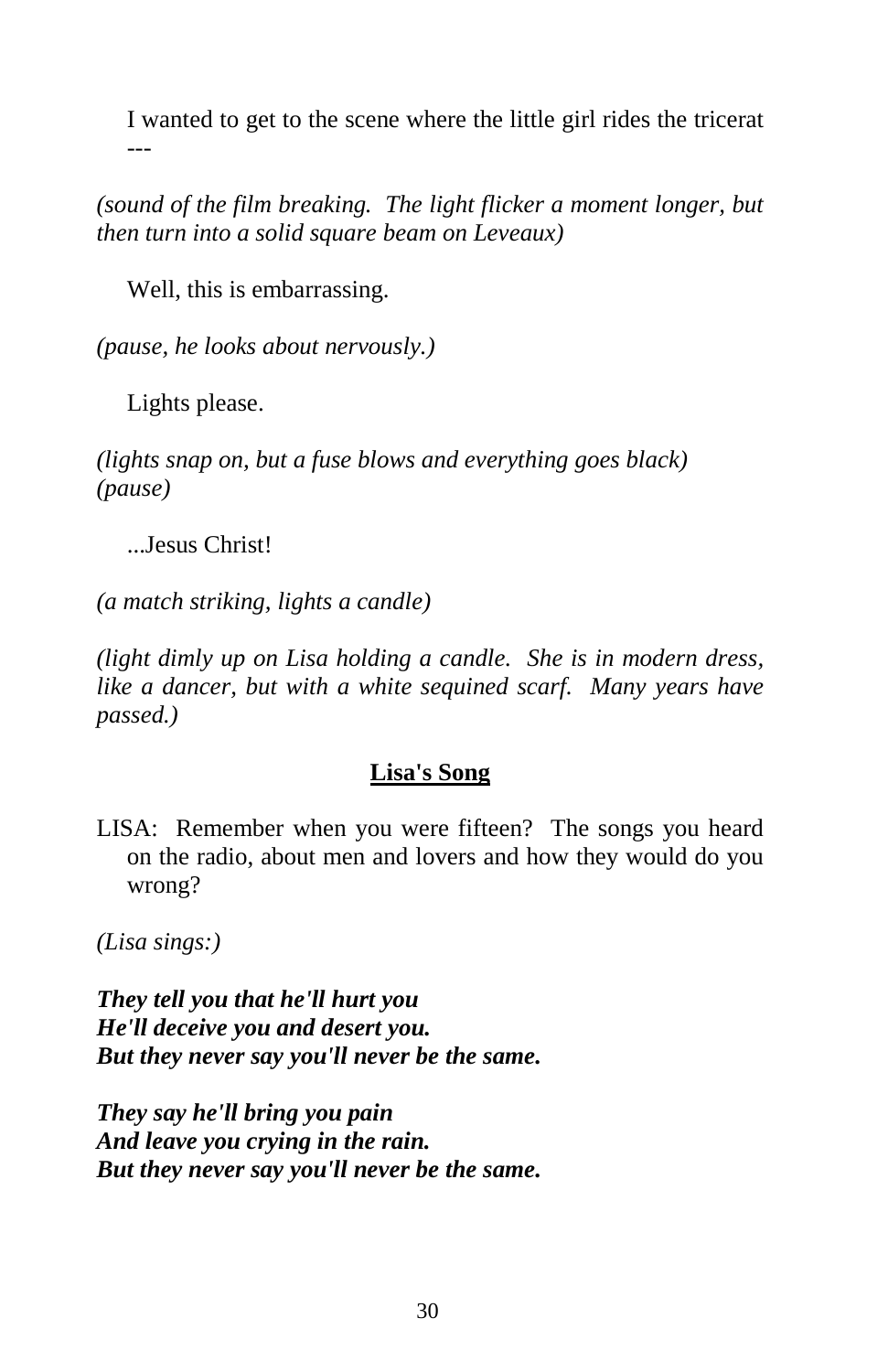*A broken bone might heal itself, a broken glass cannot. (trust) And innocence can't be unlost, or fears once learned, untaught.* 

*(A female dancer enters. She would like to dance. She moves about.)* 

*(A male dancer enters. He dances his part of a pas de deux. She circles about the perimeter of the dance. He is beautiful, dynamic.)* 

*(He dances around the edges of the stage. She watches him from center.)* 

*(They dance together. They waltz, without touching. They dance.)* 

*(Their finale is an acrobatic lift. His hands leave a bloody imprint. He exits.)* 

*(Gradually, she stops dancing, and her light fades.)* 

*They say that he'll reject you He'll despise and disrespect you. But they never say you'll never be the same.* 

*They tell you you'll be blue And all the wrong a man can do. But they never say you'll never be the same.* 

*A broken glass can be replaced, A broken trust cannot. And innocence can't be unlost, And tears you've shed undroptor fears once learned, untaught.* 

*He'll take you by the heart And he will tear your world apart And you will never never never be the same.* 

*(the stage is dark)* 

*(slide up: The Mona Lisa, projected onto a blank canvas.slide up: The Mona Lisa, projected onto a blank canvas.)*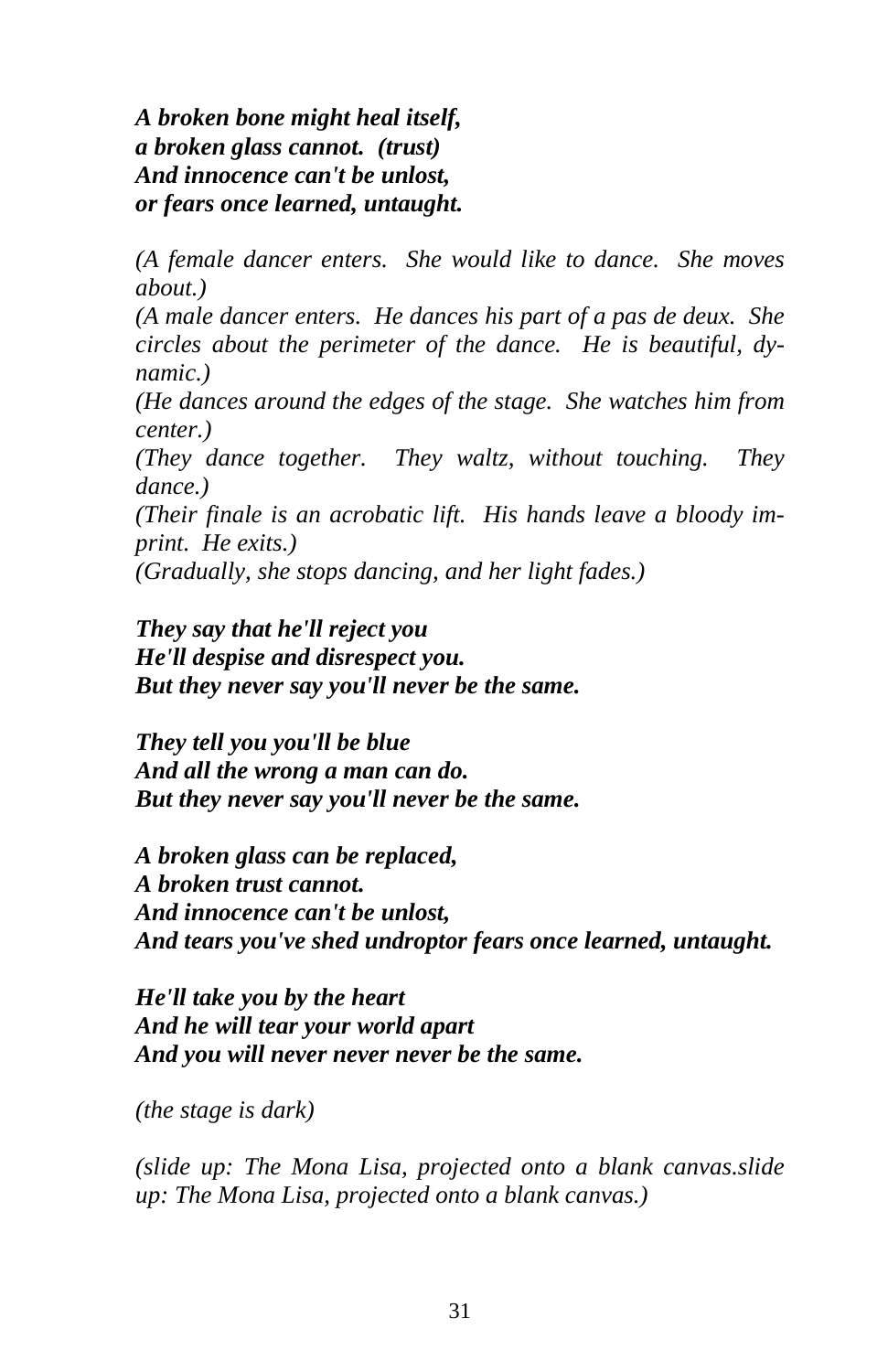*(Leveaux's voice can be heard from the darkness:)* 

LEVEAUX: The Mona Lisa, Leonardo da Vinci, circa 1505

*(a dancer exits with the canvas and another dancer enters with another blank canvas onto which Botticelli's Birth of Venus is projected.)* 

The Birth of Venus, Botticelli, 1480

*(and another dancer enters for a slide of The Venus de Milo)* 

Venus de Milo

*(another dancer for a slide of the Virgin Mary)* 

The Virgin Mary, 1542

*(and another slide)* 

Olympia, 1863

*(and another)* 

Virgin Mary

*(and another)* 

Venus

*(a trio of dancers enter for three slides all at once)* 

Mary. Mary. Mary.

*(a new slide)* 

Mona Lisa

*(new slide)*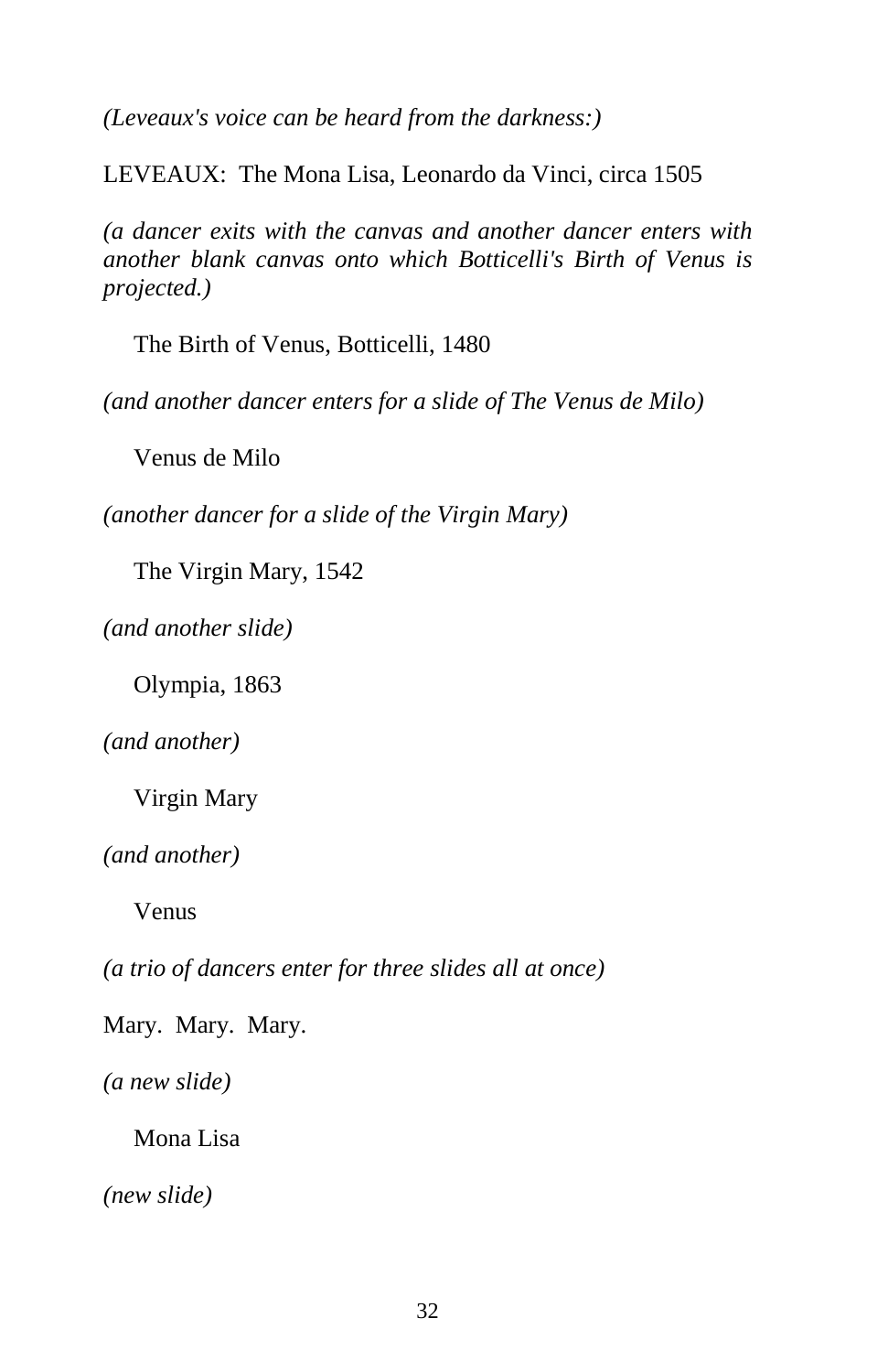Virgin Mary

*(new slide)* 

Virgin and Child

*(new slide)* 

Virgin and Two Children

*(new slide)* 

Olympia

*(new slide)* 

Venus

*(new slide)* 

and Mary.

*(pause, silence)* 

*(from the darkness, another voice:)* 

Mary is a cunt.

*(lights up on Mephistopheles)* 

MEPHISTOPHELES: I bet you've always wanted to say that.

*(he is sitting cross-legged on the floor, or behind a desk, red body paint, wearing only a loincloth of some kind)* 

Well, maybe not, but it got your attention.

*(evil grin)*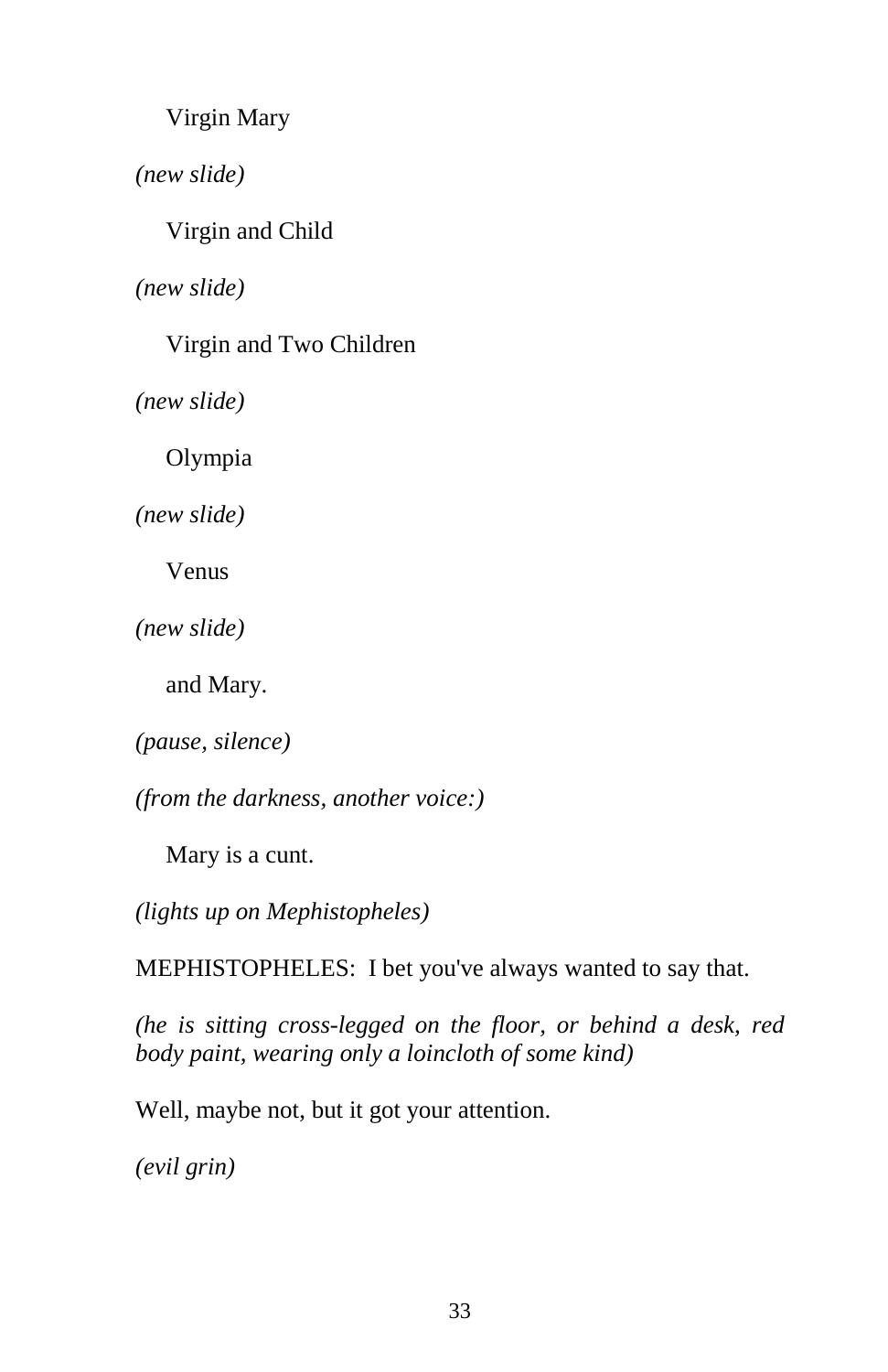#### **Temptation**

Let's play a game.

*(he takes out a hotdog, and a doughnut, puts the hotdog through the doughnut)* 

What are you thinking?

Aha! I thought so.

*(he takes out a Barbie doll.)* 

Let's do another one.

*(He hums striptease music as he removes her clothing.)* 

*(When Barbie is naked, he says:)*  Now, be honest, are you disappointed? Wait, I wanna give everyone a chance.

*(He quickly repeats the striptease with a Ken doll.)* 

You gotta admit you were hoping for something more... specific.

Hey, what does this make you think of?

*(He puts Ken and Barbie in the missionary position)*

And this?

*(puts them in 69 position)* 

Shall I make slurping sounds?

*(He makes slurping sounds)* 

And which is naughtier? This or this?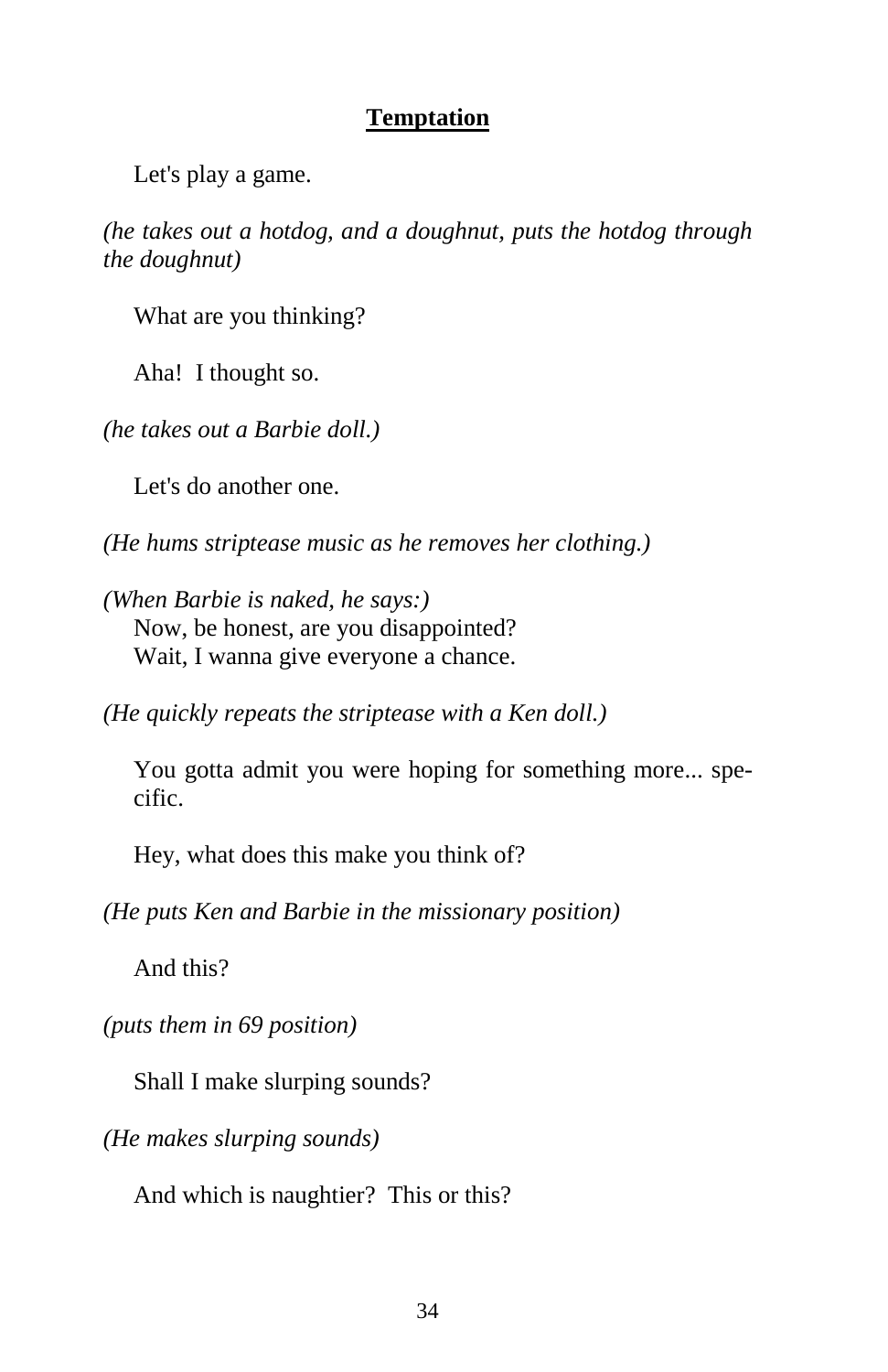*(He puts Ken and Barbie in doggie position, first with Barbie on top, then switching so Ken is on top.)* 

That's strange...

*(he indicates the dolls' neutral plastic pubes)* 

...because they're both the same!

You see, it's all in the mind. F-U-C-K, I wonder what that spells. Gotcha.

A friend of mine once said, A man who sins in his heart has already committed that sin. That makes my job so much easier. Let's try another.

*(he stands up. He is dressed only in a loin cloth with a red phallic prosthesis attached. The phallus is large enough to be unreal, realistic enough to be obscene.)* 

What part of my anatomy were you thinking about? No, you don't have to tell me. We all know.

*(pulses his pelvis a bit)* 

Now just suppose... I was to invite one of you up onto the stage. Just try to imagine this. And suppose you came up here and stood in front of me, about there. And I placed my hand on your crotch. And gave it a little squeeze. Nothing special, just a gentle little "hi, how are you" kind of tickle. And just suppose while I'm standing here with my hand on your, you know. My thumb gently brushing against your pubic hair. That you were to become slightly aroused. We're just supposing now. I know that none of you would be turned on by this at all. But just suppose you were just slightly aroused. And if at that moment of arousal, I were to ask you. "Are you slightly aroused?" Would you lie and say you weren't?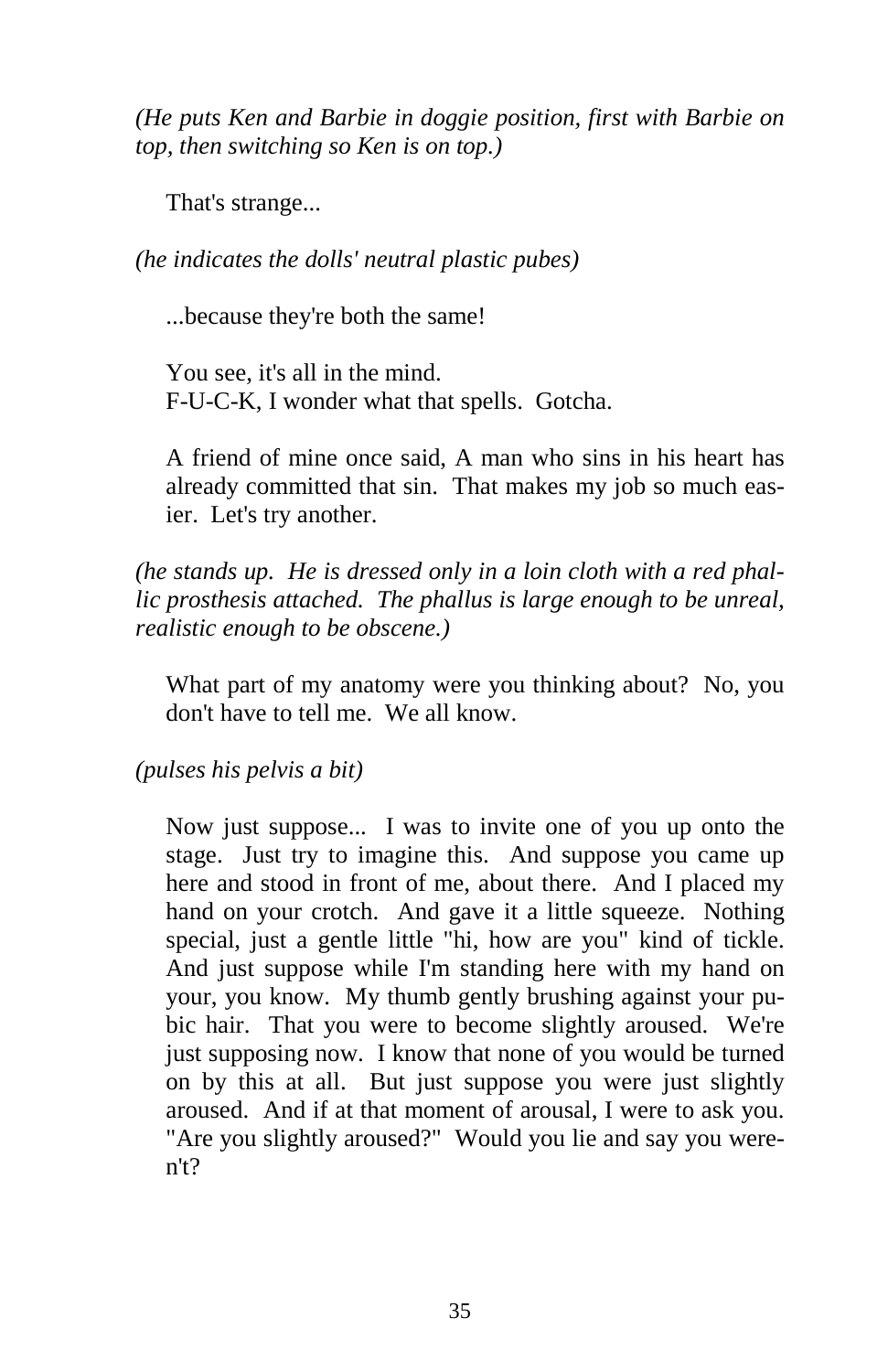I wonder how many of you thought about lying. I wonder how many are lying to yourself right now. You see, it's that easy. That's all I'm asking. Is that so wrong? I'm not asking you to kill Jews or anything.

That can come later.

*(slow blackout.)* 

### **"Jack, I need a new model"**

*(the darkness, sounds of a telephone call:)* 

*(ring) (ring) (cl-click) (sleepy female voice:)* Hello?

*(Rafael's voice:)* Is this Mona? *(Lisa's voice:)* Who? *(Rafael's voice:)* Mona? *(Lisa's voice:)* There's no one here by that name. *(Rafael's voice:)* ...oh...

*(click) (dial tone)* 

*(lights up on Rafael with a telephone. He is wearing the kimono from before. On an easel near him is an unfinished painting. The painting is so rough that it would be unrecognizable as a human figure, except that it has a pair of breasts and maybe a pubic area rendered in explicit detail)* 

*(he dials the phone)* 

*(ring) (ring) (cl-click)* 

*(Lisa's voice:) (pause)* Hello?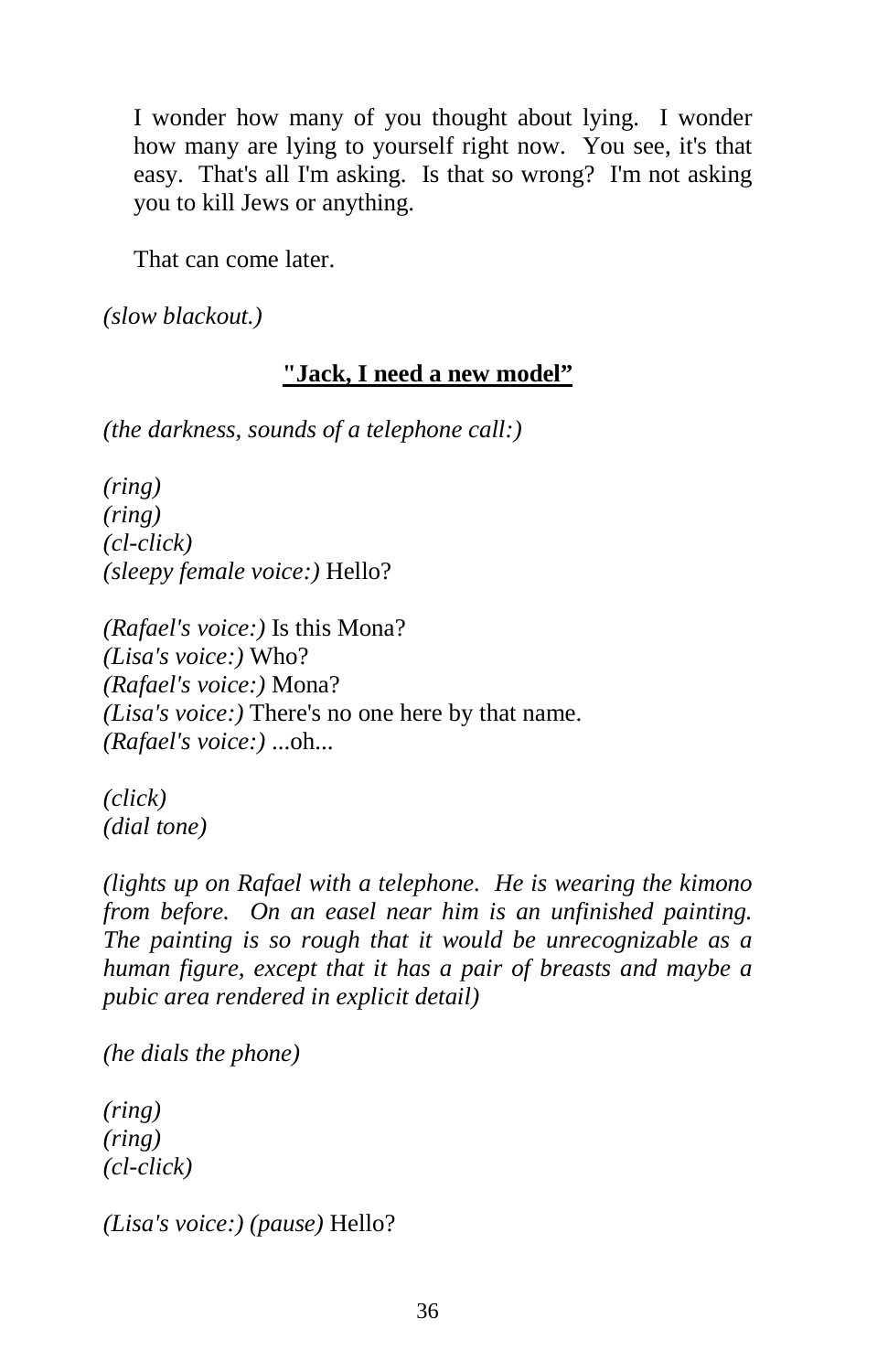RAFAEL: Is this 555-4124?

*(Lisa's voice:)* Yes.

Is this Mona?

*(Lisa's voice:)* ... No.

I recognize your voice, Mona.

*(Lisa's voice:)* Who is this?

Listen, I've got this painting of you...

*(Lisa's voice:)* Painting of me?

We started it a couple months ago and I thought I could finish it this weekend, or at least work on it some more.

*(Lisa's voice:)* Rafael?

I know I probably should have called sooner, but it's busy work being a Great Master.

*(Lisa's voice:)* Oh my...

Listen, why don't I come over. I'll pick up a bottle of wine on the way. I could look at some of your paintings. And then maybe I could, y'know, sketch you. Maybe do a study. You paint, right?

*(Lisa's voice:)* Why are you calling me?

Well, I was looking through my portfolio and I found your portrait. And I thought, it's too bad I didn't go further with this one. It has potential.

*(Lisa's voice:)* I don't want to see you.

Now, don't be shy.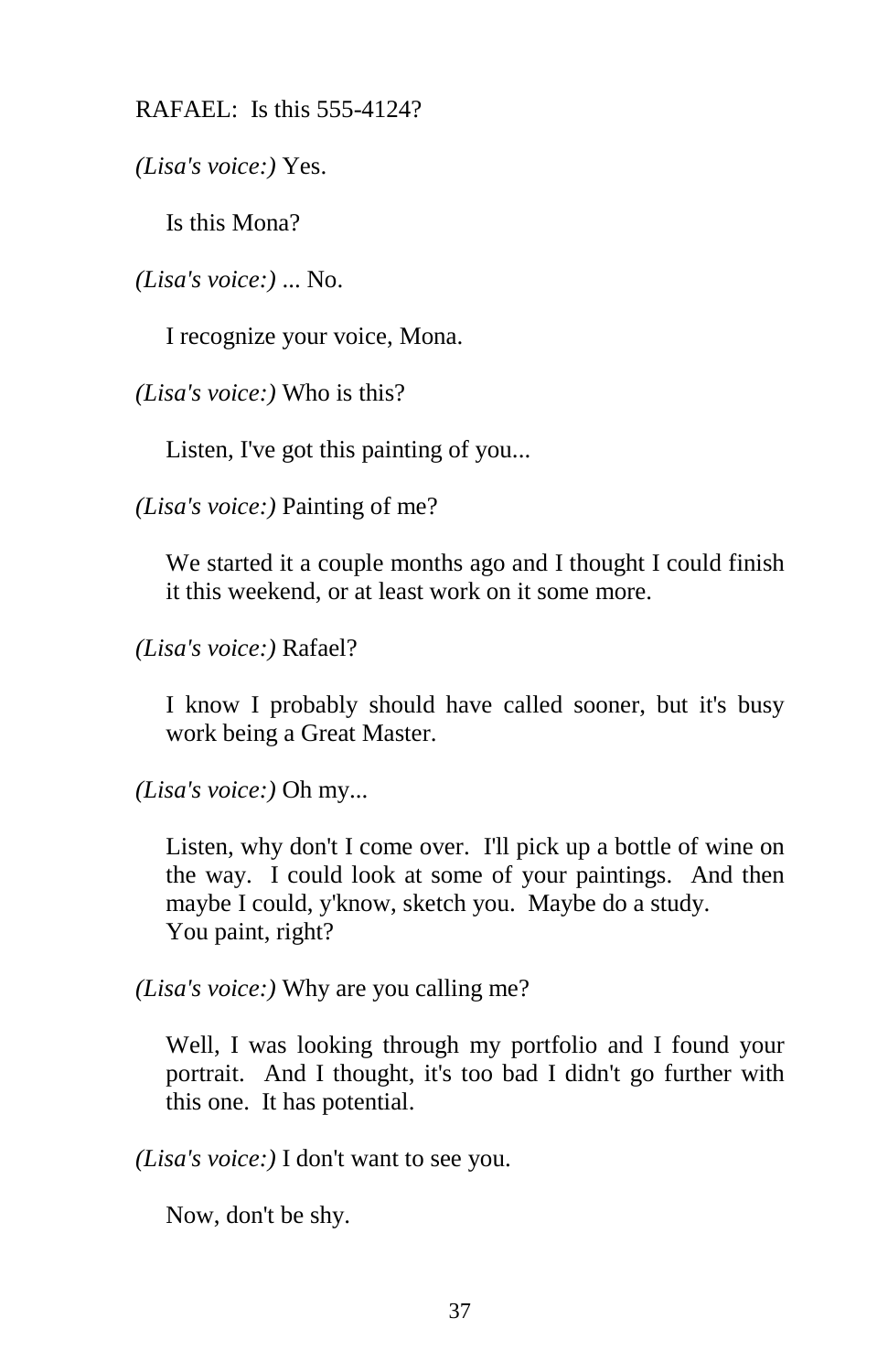*(Lisa' voice:)* I'm not shy, I don't want to see you.

Of course you do.

*(Lisa's voice:)* What makes you think I would ever be alone with you again?

Because you are a woman.

*(Click) (dial tone)* 

*(Rafael dials again)* 

*(ring) (ring) (ring) (ring) (cl-click)*  You hung up on me.

*(silence)* 

You are beautiful in my painting. I think it is going to be a masterpiece. You would like that, wouldn't you?

*(silence)* 

Mona?

*(Lisa's voice:)* My name is LISA:

I'm sorry. LISA: A beautiful name. A beautiful woman. You are an artist, aren't you? You must see that this is something that was meant to be. You must know that it is... wrong... to leave a great work unfinished. I am the man who can... complete you. You need me, I need you. I love you, Lisa.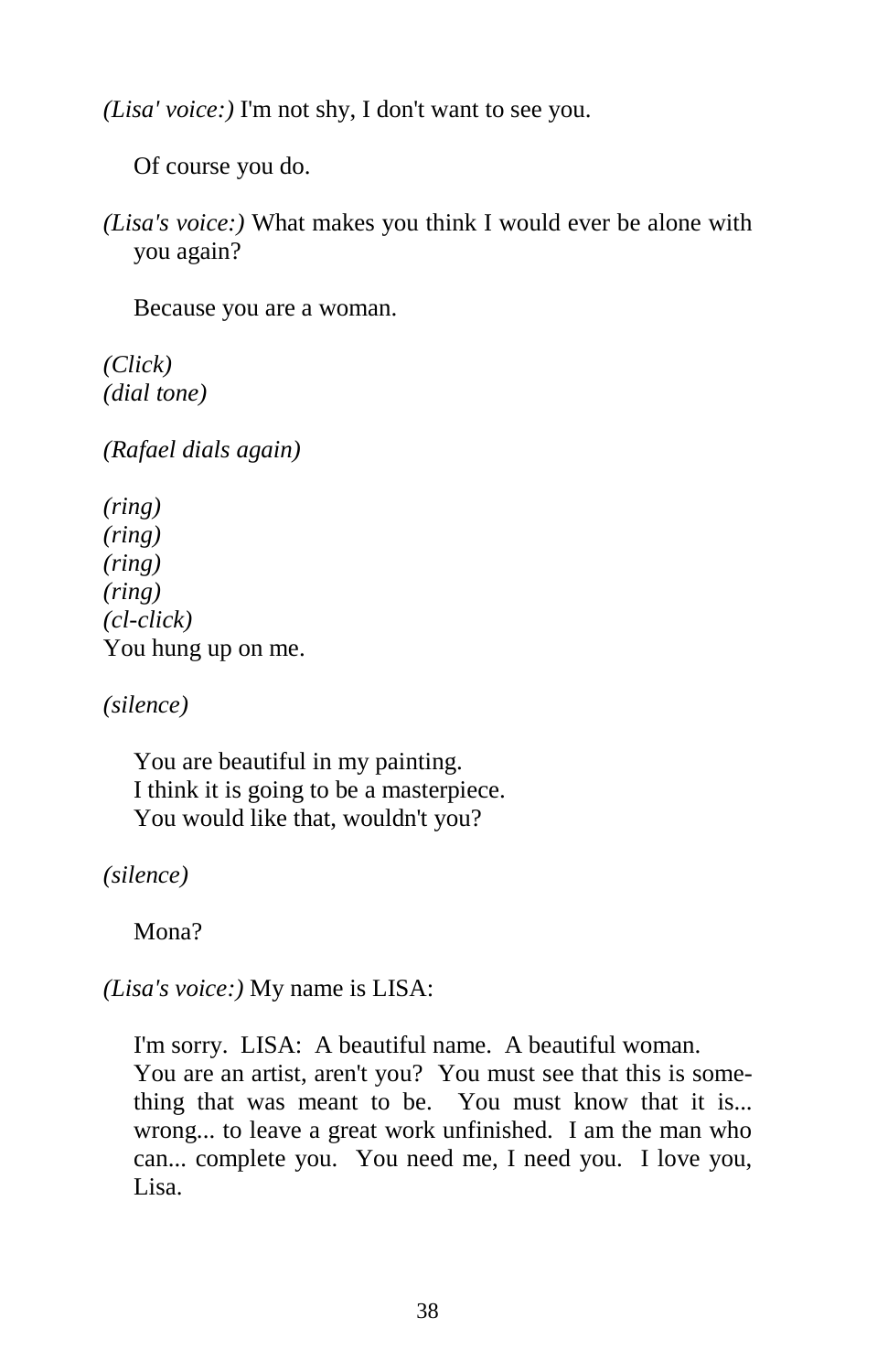*(Lisa's voice:)* You fuck! You fuck! I trusted you, I put myself in your hands and you... you used me like paint! You treat me like dirt. I feel like dirt. I called you, you didn't want to talk. You wanted to fuck. Well, fuck you. I don't know who I am. I can't work. All I see is my heart in your fists and I... *(sobs)* ...dammit I hate you.

*(click) (dial tone)* 

*(Rafael dials again, as he talks on the phone this time, he crudely sketches in the rest of the painting.)* 

*(ring) (ring) (ring) (ring) (cl-click)* 

*(Lisa's voice:)* Hi!

Hello, Mona--

*(beep)* 

Listen, frankly, I don't need you. I think I got what I wanted and I'll probably be able to finish without you, so forget I called. Don't worry, the Renaissance will go on without you. Thanks for nothing. Don't call me. Don't speak to me. Don't talk to me. Don't think about me. I don't need you. ...I don't need you! I don't need you!! I don't need you!!!

*(Rafael hangs up, slams the phone down.)* 

*(he looks at the finished painting, it looks terrible)* 

*(Rafael picks up the phone, dials again)* 

*<sup>(</sup>Lisa's voice:)* This is LISA: I'm not in right now, but leave your name at the beep. Bye.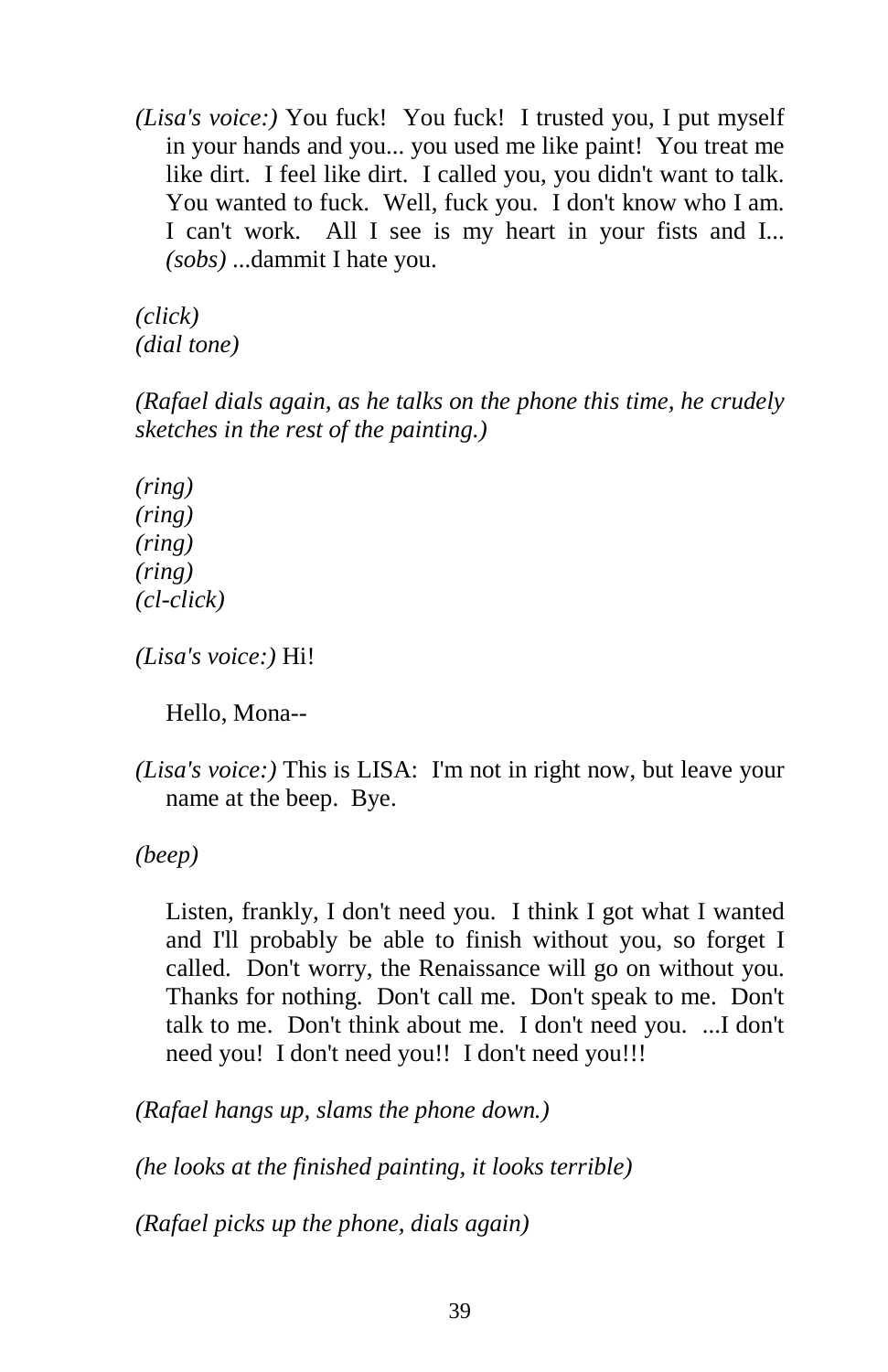*(ring) (cl-click)* 

Hello, Jack, I need a new model.

*(lights up on Mary, ironing the clothesMary, ironing the clothes)* 

#### *(Mary irons)*

MARY: Someone oughta write a book about me... They could call it "The Woman Behind the Man" But then you could say that about every woman. Maybe they should call it that. "Everywoman". Heck, let's not be sexist, you can call it "Everyman". "Everyman: The Virgin Mary Story" No, no it's definitely a woman thing. You don't see Joseph in here ironing the Messiah's underwear. He's out building a toolshed. Not for the Messiah. For himself. He wants a toolshed, so he builds one. I want new curtains, so I iron the clothes. Do you think I want to be ironing the clothes? You think I need this much underwear? Men's underwear? I don't need this.

*(picking up a pair of underwear)* 

I don't need this.

*(picking up a pair of Bermuda shorts)* 

I don't need one of these.

*(picking up a sweatshirt)* 

I need one of these, but this one's too big for me. I don't need this one.

I don't need any of this! Joseph wants a new toolshed, Joseph builds a new toolshed.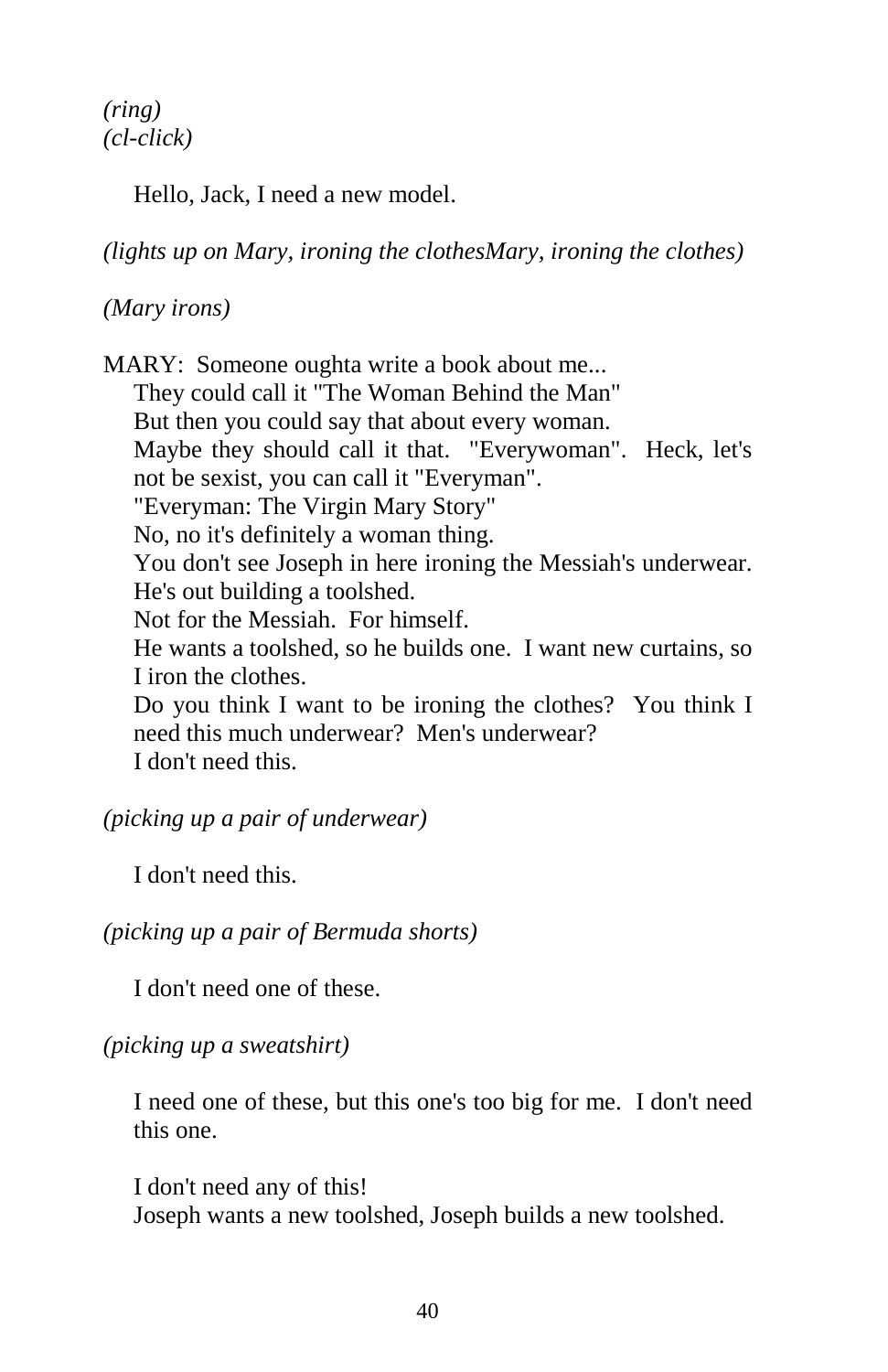Mary wants a new toolshed, Mary irons clothes. Mary asks Joseph for a new toolshed, Joseph says, "Not now, I'm building my own toolshed." Mary asks Jesus for a new toolshed, Jesus says, "Mom, I'm the Savior of Mankind. I don't know anything about construction work." What did you learn from your father?? I could build a toolshed. If I had the time. I don't even want a toolshed...

*(she notices something in the pile of laundry.)* 

What the  $\sqrt{2}$ 

*(calling offstage:)*  JESUS EMMANUEL CHRIST! GET IN HERE!

*(enter Jesus)* 

What is this?

*(she holds up a piece of fabric. It's the Shroud of Turin.)* 

JESUS: *(evasive)* Nothin'.

*(Exasperated, Mary throws up her hands and rolls her eyes.)* 

*(Freeze)* 

*(slide: a famous painting of The Virgin Mary in the same position as Mary, but in the painting the pose reads as supplication to the heavens.)* 

*(lights fade on Mary and Jesus, but the slide stays up)* 

## **The Temptation of Tyrannosaurus Rex**

*(Rex onstage, looking at the slide of the Virgin Mary)* 

*(enter Mephistopheles out of a flaming pyre.)*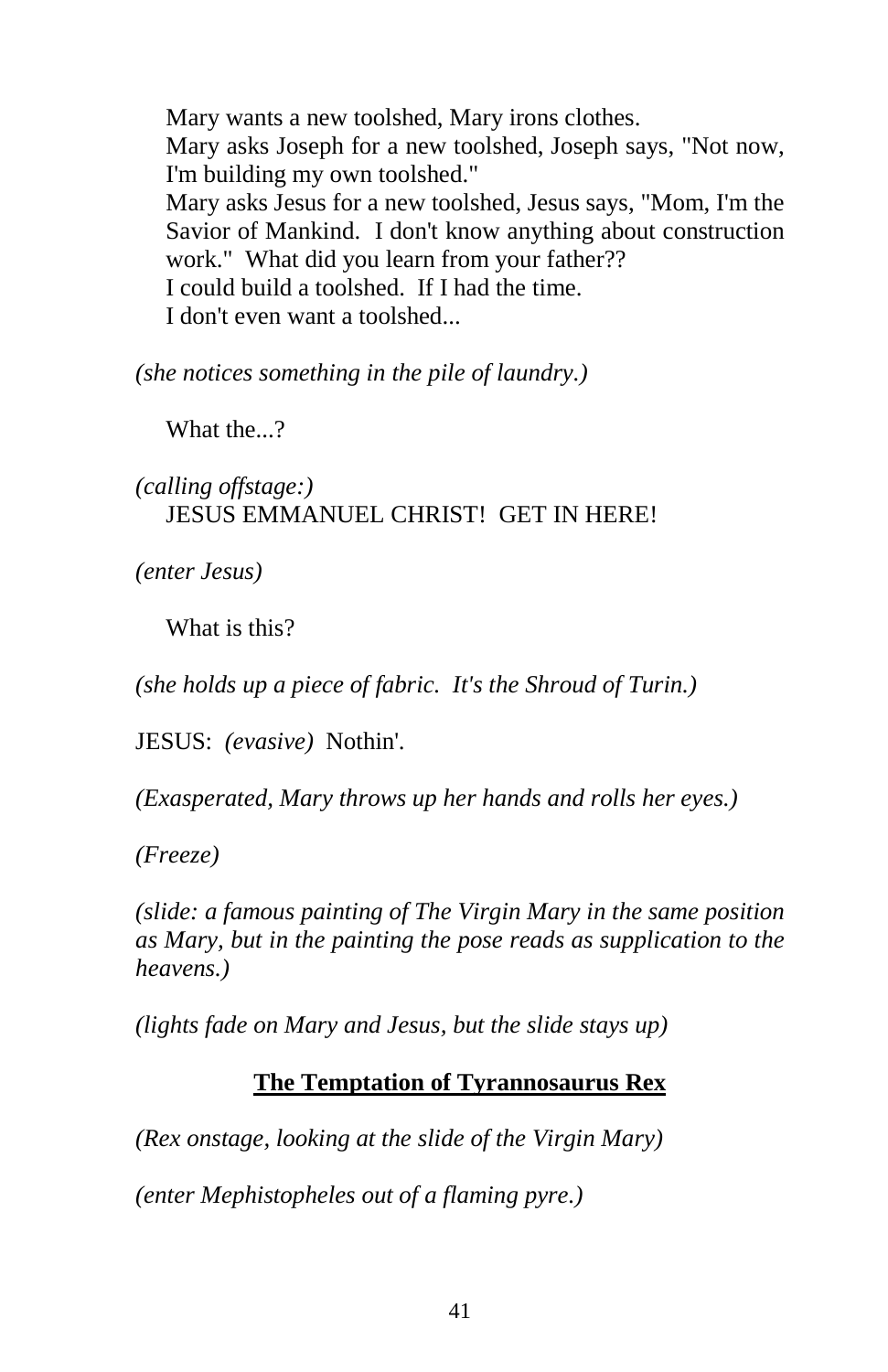*(he swirls and dances about the dinosaur as he tempts it)* 

MEPHISTOPHELES: She's hot, isn't she? Wouldn't you like to get you some juicy virgin cootchie? Get your hot dino patty into some milky white Hebrew Poonjabba? You're the King! You're the King, my friend. T.Rex, and you know what the "Rex" stands for.

*(rubs Rex's nipples)* 

You can almost see her breasts through the traditional Hebrew garb. Just thinkin' 'bout those nipples is making your nipples hard. Here, let me grease you down. Take her. Take her, my friend. Who's gonna stop you? You're 20 feet tall! You weigh 12,000 pounds20 feet tall! You weigh 16,000 poundsverify weight of Tyrannosaurus 68. You can rip off her panties in the streets of Jerusalem and there ain't no Roman Army gonna stop you.

*(Rex roars, Mephistopheles is deafened, jumps back)*

Ow!

*(Rex looks at Meph, growls)* 

Is that a "yes"?

*(blackout)* 

*(sound of a garage door opening, screen rises on two guys in Godzilla costumes with green vests, sitting at a café.)* 

#### **The Cafe Saurus**

- PHIL: Yes!
- JACK: No!
- PHIL: Yes!
- JACK: No!
- PHIL: Yes!
- JACK: No, it's not.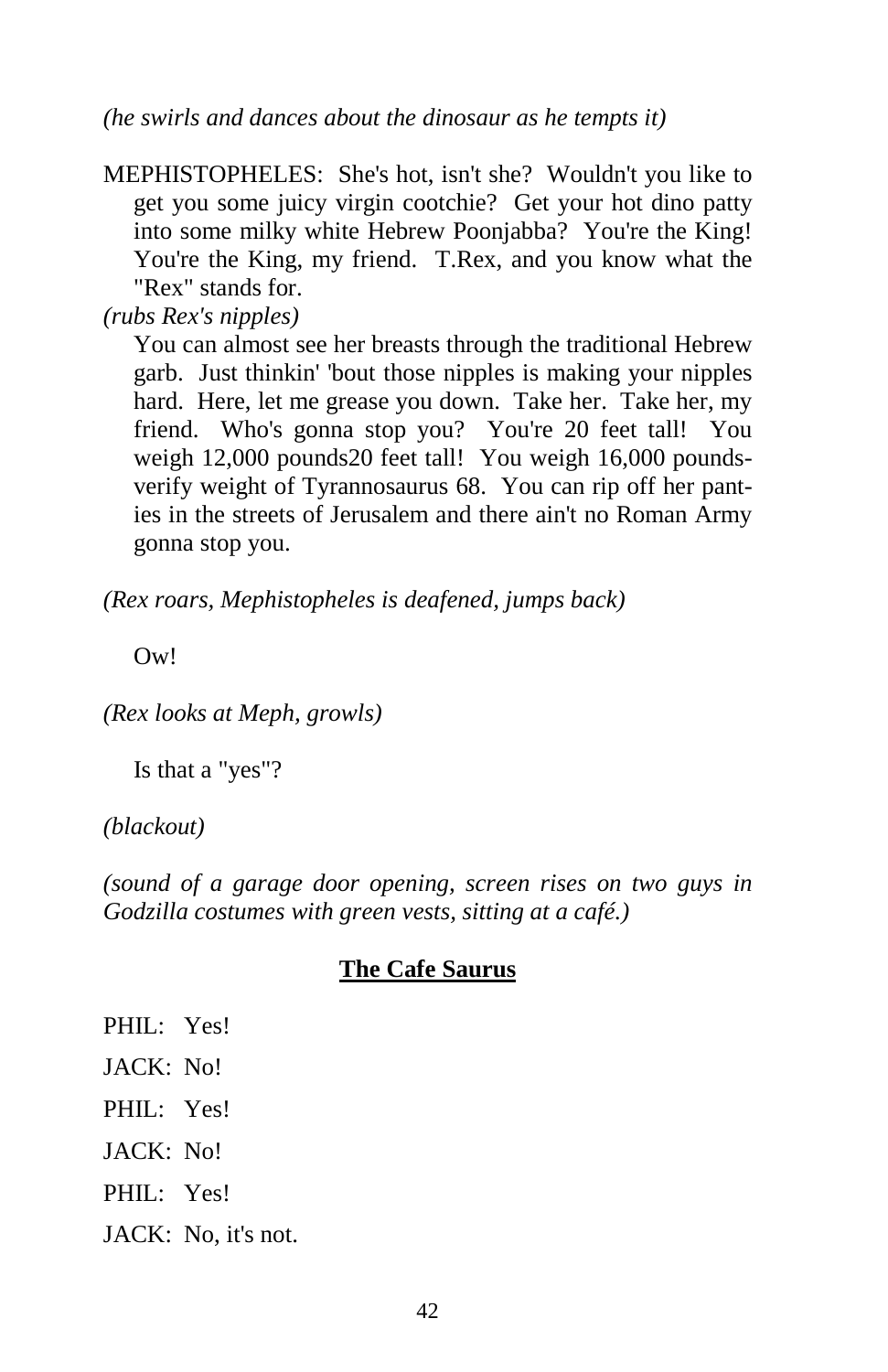PHIL: Yes, it is!

JACK: No, it's not!

PHIL: How can you say "no" when you haven't tried it?

JACK: How do you know I haven't tried it?

PHIL: I asked you first.

JACK: None of your beeswax.

*(enter Jeff. Jack and Phil look at him quizzically)* 

JEFF: *(to the reader, sheepishly)* I think I'm going to skip over this scene for now and we'll get back to it later when I figure out what these guys are talking about.

*(Jeff exits)* 

*(pause)* 

*(Phil looks at his watch, taps it, listens to it.)* 

PHIL: I gotta get a digital watch.

*(Jack takes a pocket watch out of his vest)* 

PHIL: What time do you got?

JACK: Late Jurassic.

PHIL: Late Jurassic?? I gotta get outta here.

*(Phil runs out.)* 

*(pause)* 

JACK: Check, please!

*(screen drops, garage door closes)* 

*(Leveaux has several back issues of Popular Mechanics or Popular Science which he shows as he recites the cover topics:)*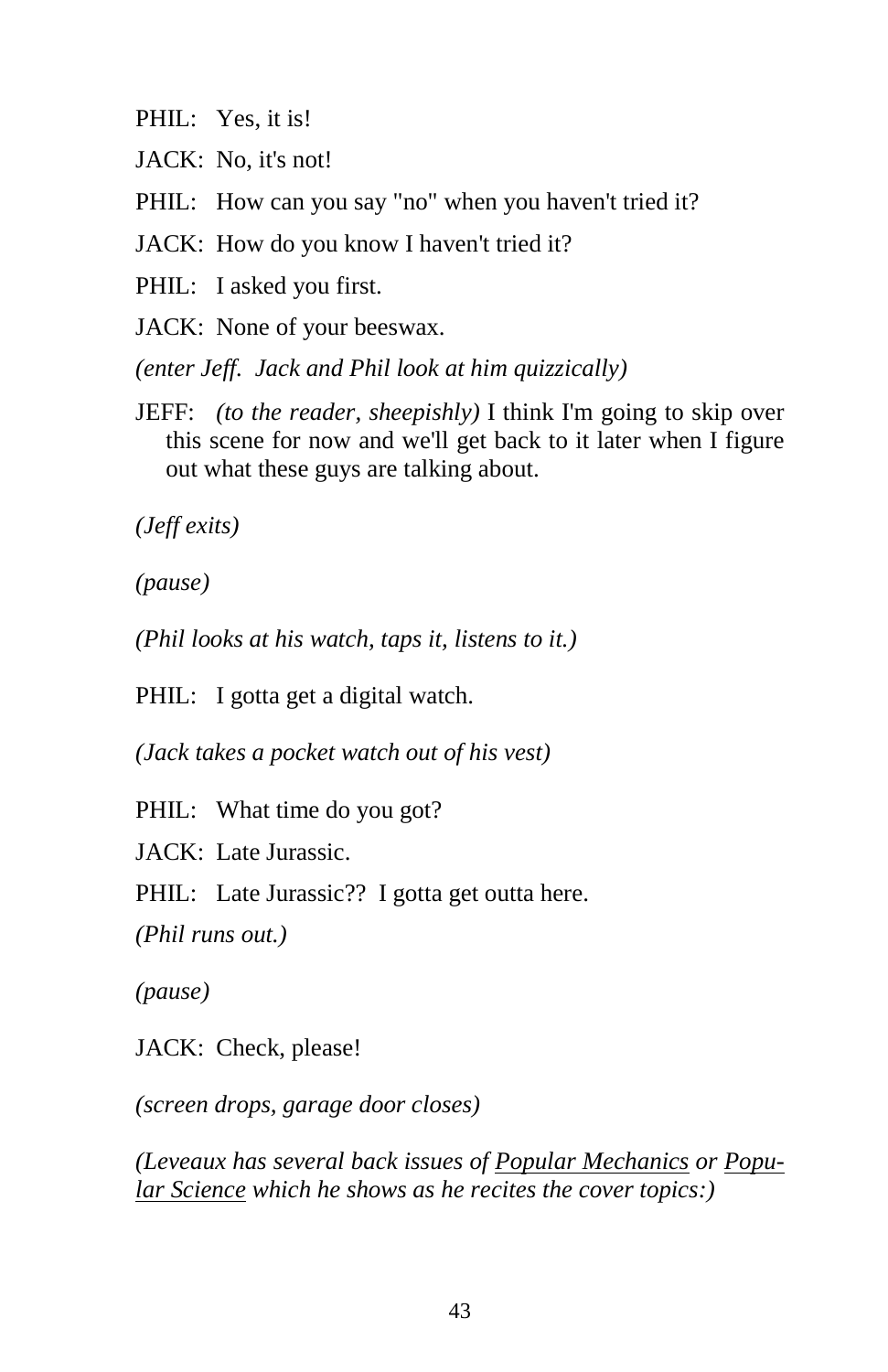LEVEAUX: Genetic Engineering. Stealth Technology. Cold Fusion - nuclear reactions you can make in your kitchen sink. Computers. More computers. Computers capable of storing billions of pieces of information in the space of a small briefcase. The entire operating system can be pressed into a silicon chip the size of a cockroach.

Mankind has been around for one million years. Recorded history, and hence, technology as we know it, goes back only 20,000 years. All our technology, all of this, has been developed in 20,000 years. We've gone from stone wheels to space travel in that amount of time.

Now, let's look at another factor. We call it "the bomb". We have the power to destroy our planet. And to some extent we've started to do that: Air pollution, Water pollution, Radiation leaks, Acid rain, clear cutting the rain forests. Depleting the ozone layer. All this environmental destruction, plus the possibility of an atomic apocalypse looming on the horizon. The future looks bleak.

But, we're not stupid! We've come a long way since the grunting

retarded half apes who came out of the trees to invent real estate. We recognize that we're ruining our environment, and we're working on it. Emission restrictions, bans on fluorocarbons and nuclear testing, recycling, composting, everything is biodegradable, phasing out the use of plastics, biodegradable plastics. In fact, the only environmentally hazardous thing that we insist on keeping around is the atomic bomb.

Okay, we always talk about "where will our technology be" in 10 or 20 years, or in a century. But I wanna ask you, where will our technology be in a thousand years or ten thousand years. Remember, all of our technology is only 20,000 years old. The computer is only 50 years old 50 years old 68. From a calculator the size of a small factory to a semi-intelligent cockroach in 50 years! Where will our technology be in another 50,000 years? How about a million years? How about a HUNDRED million years, where will our technology be? I'll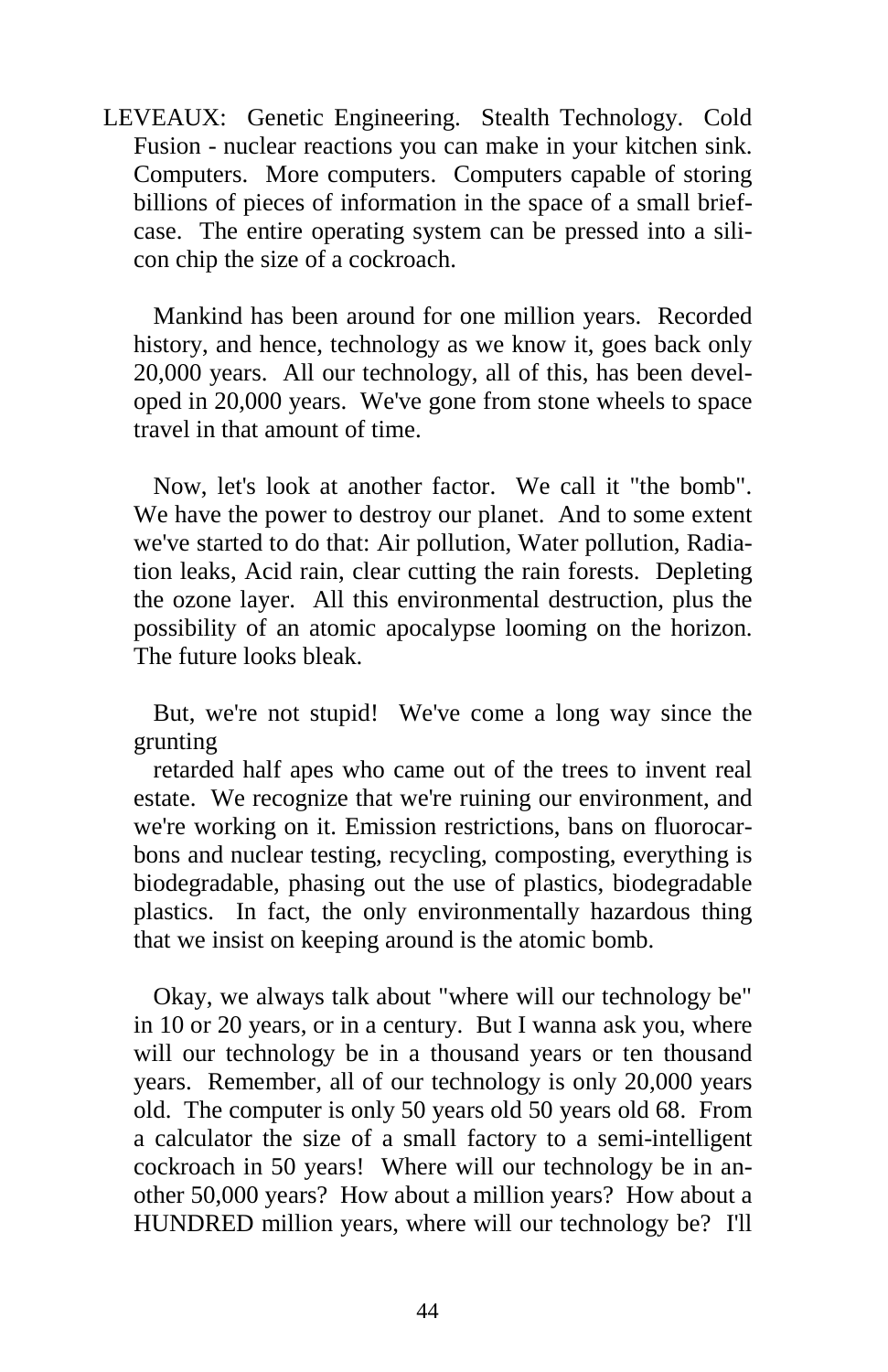tell you. Tiny minuscule supercomputers inscribed on silicon atoms. Machines capable of doing anything we 20th Century Neanderthals could even imagine in the blink of an eye. Faster than that. Tiny invisible uber-brains capable of fulfilling our slightest whim before we even think it. Go anywhere. Do anything. Be anyone.

And... AND... All of it Biodegradable. All of it completely environmentally, globally compatible.

...Except for the atomic bomb.

*(significant pause)* 

The Dinosaurs walked the Earth for 180 million years 180180 million years is correct. (Glut says, 120 million) million years 68.

If they had language, culture, you're not gonna find a fossil of it.

If they developed biodegradable computers the size of an ants' eggs, you're not gonna find a fossil of it.

If, after struggling to preserve their environment for 180 million years, they finally wiped themselves out in a nuclear holocaust because none of them had the courage to live without the "security" of the bomb, you're not gonna find a fossil of it.

But you might find dead bodies. And a whole lot of sand.

You tell me what happened to the dinosaurs.

### **Dance of Destruction**

*(Dancers enter and perform the "Dance of Destruction". No props. Only lights and sound, maybe slides)*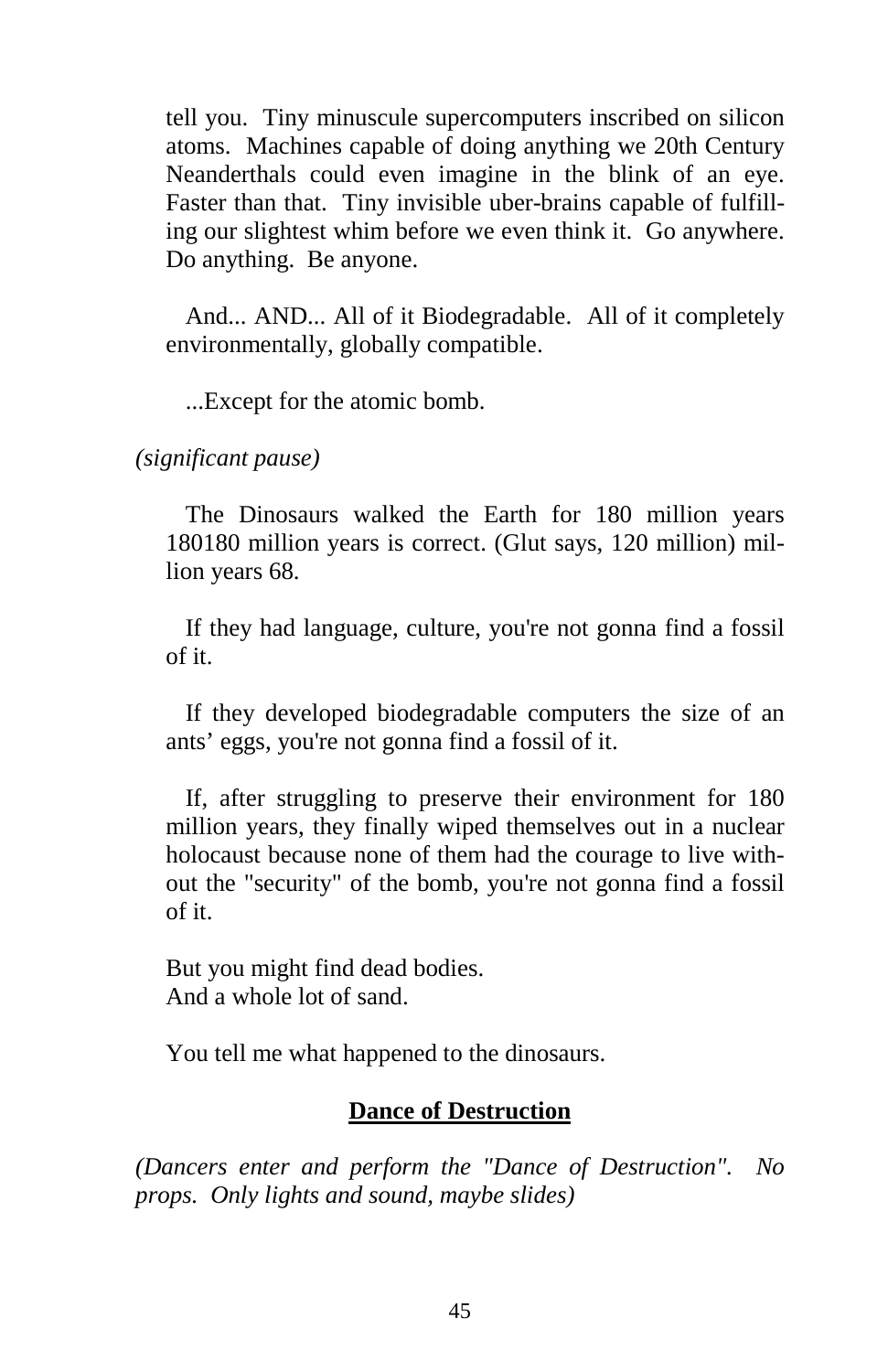*(Images of Martyrs burned, Leaders assassinated. Images of Great Cathedrals being built up and slowly falling into decay and ruin. Dreams becoming corrupt. Empires falling. Creations on the brink of completion, destroyed. Flags proudly raised, then burned.)* 

*(Some of the destruction is sudden, but much of it occurs slowly.)* 

*(Virtues - Justice, Truth, etc. - like monumental marble Venuses. Time and the elements erode their features. They lose their arms, their noses, their faces. Eventually they stand as sooty crumbling torsos which collapse into rubble, and dust drifting away on the wind.)* 

*(Finally everything is dead. And the sun goes down.)* 

*(blackout)* 

A VOICE IN THE DARKNESS *(Add dancers to this scene. Standing around, being the voices)*  I am.

Therefore... I think.

Therefore...

I think.

*(Lights slowly up on Rex, his lips do not move, but the voice is his, his thoughts)* 

Therefore... I am.

*(Lights are up. A Mesozoic desert landscape.)* 

REX's VOICE: I was standing in the desert. Someone was walking toward me. I did not know his name. But he seemed eager to see me. Stranger, I said, do you know me?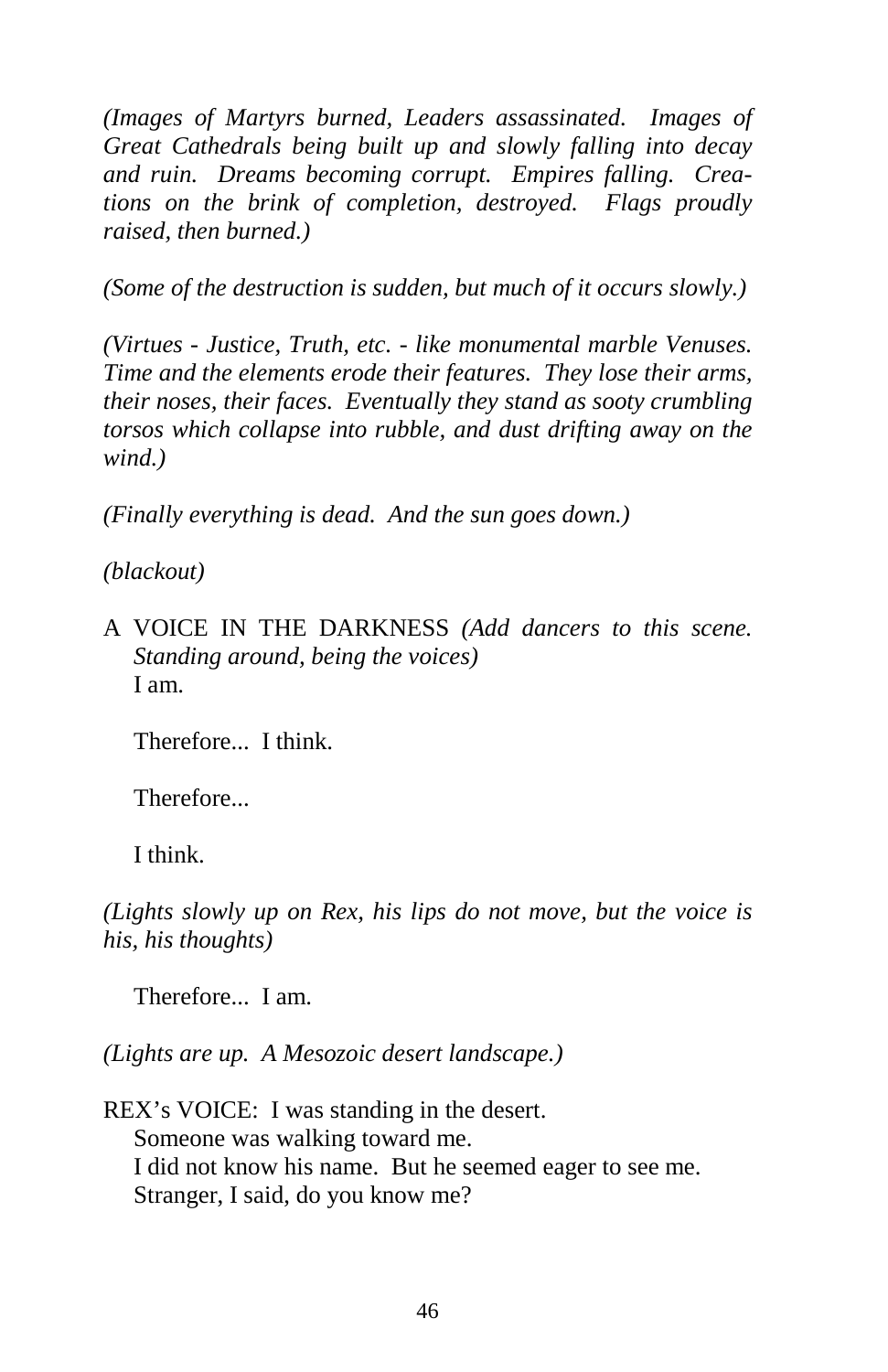- REX's VOICE: *(same voice, but coming from a different amplifier)*  I know you, he said, you are the brother-slayer, the One who Kills.
- REX's VOICE: And I asked him, how do you know this to be true?
- REX's VOICE: It is true, he said, because I believe it.
- REX's VOICE: Am I a figment of your imagination?
- STRANGER's VOICE: *(second voice is different now, perhaps Leveaux's)* You are a figment of scientific fact.
- REX's VOICE: Have you seen me kill? Have you seen blood on my teeth?
- STRANGER's VOICE: I have seen your teeth. And they are good for only one thing. You are good for only one thing.
- REX's VOICE: Am I good then?
- STRANGER's VOICE: You are murder. You are evil.
- REX's VOICE: That is not my intent.
- STRANGER's VOICE: You cannot escape your biology.

*(pause, Rex contemplates this)* 

REX's VOICE: I think. ...Therefore... I can.

*(music swells, blackout)* 

*(lights up on Phil and Jack, not at the Cafe Saurus, they may have top hats or canes)*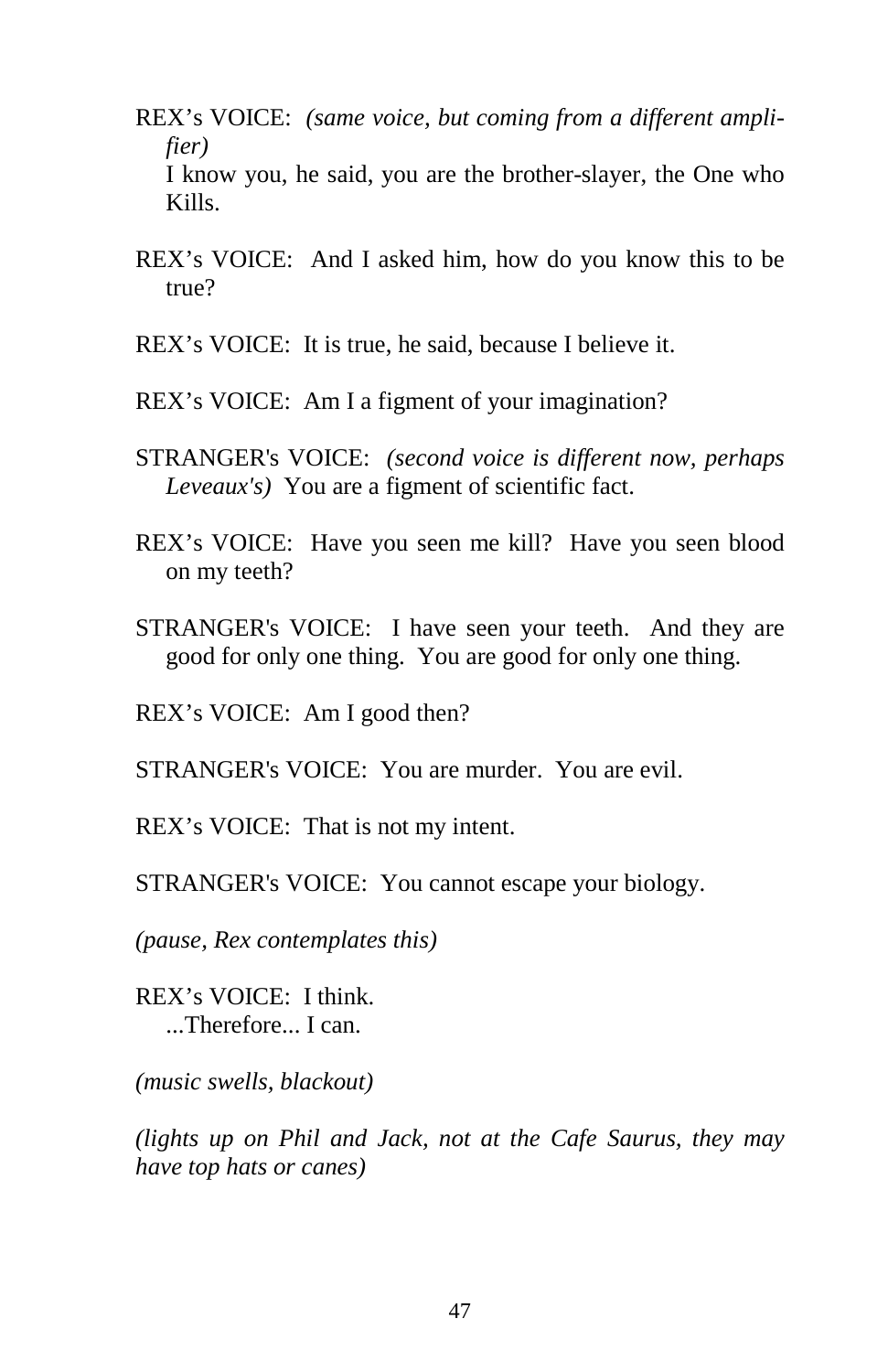- JACK: Hi, I'm Jack and this is Phil, and we thought, it's such a shame to end the act on kind of a down note, so we thought we'd come out and entertain you a bit. Phil?
- PHIL: This is a number from our nightclub acta number from our nightclub act, which is not in the show, so we thought we'd share it with you now. Maestro?

*(music starts, they tap dance) (then they vamp while they talk)* 

- JACK: Dinosaur goes into a confessional. He says, "Bless me father, for I have sinned. It's been 100 million years since my last confession"
- PHIL: Priest says, "100 million years! What have you been doing for 100 million years?"
- JACK: Dinosaur says, "Waiting for someone to build a church!"

*(they tap dance)* 

*(they vamp)* 

- JACK: Pterodactyl walks into a bar. Bartender says, "Long time no see"
- PHIL: Pterodactyl says, "Yeah, I just flew in from the Coast"
- JACK: Bartender says, "You look tired."

PHIL: Pterodactyl says, "Just my arms."

*(they tap dance, something a bit fancier) (they vamp)* 

PHIL: Say, Jack, why are we wearing these stupid suits?

*(Jack stops dancing, music stops)* 

JACK: I thought you wanted to wear 'em.

PHIL: I thought you wanted to wear 'em.

*(they look at themselves, they are wearing Godzilla suits with little green vests and top hats)*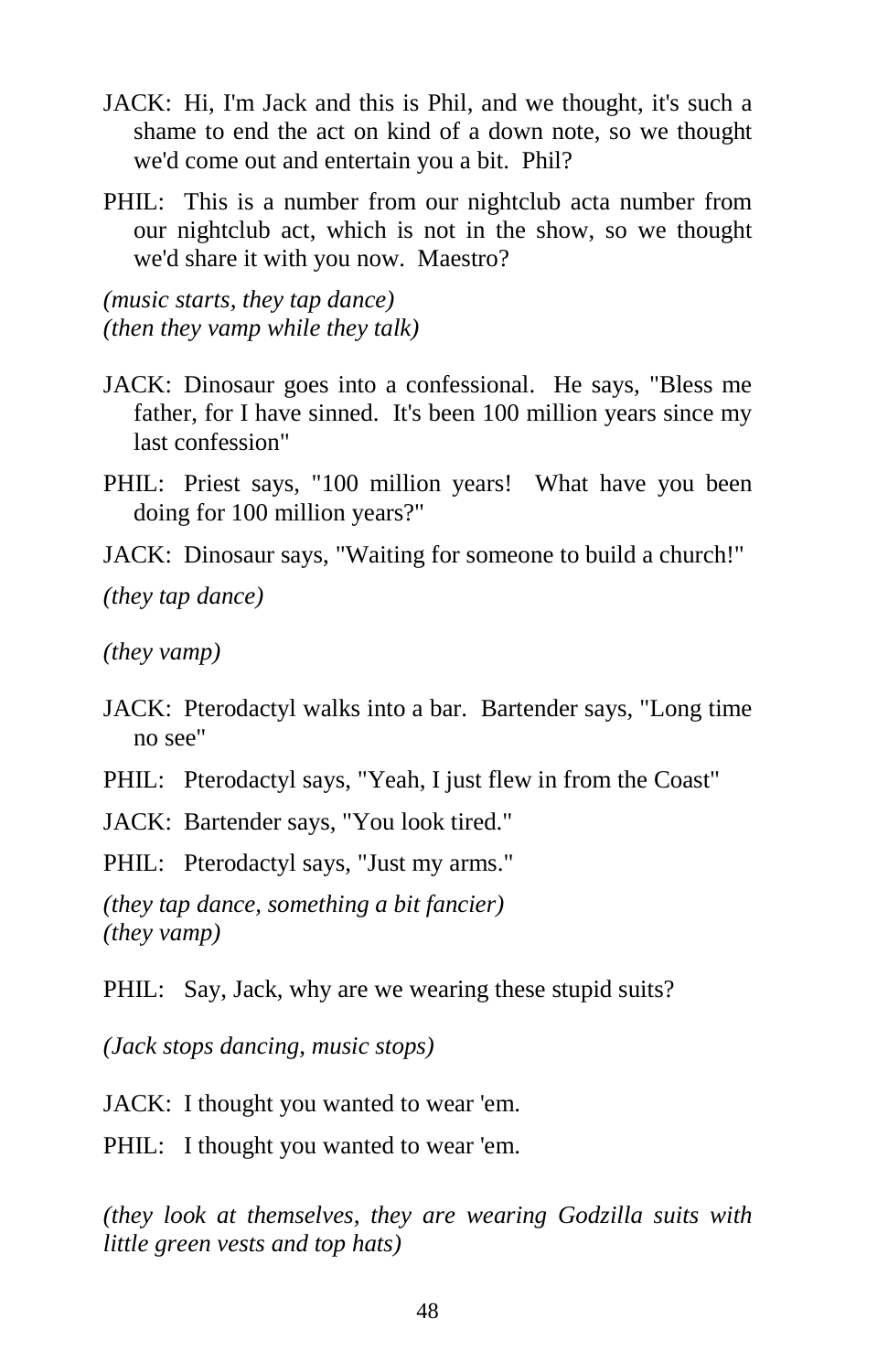JACK: Well, let's take 'em off.

PHIL: Okay.

*(they take off their little green vests, and throw them away.) (music resumes and they start dancing again.)* 

- PHIL: Well, folks, thanks for joining us. We hope you'll be back for the second act. We've got a lot of fun in store for you.
- JACK: We'll take another look at the high fashion world of Renaissance modeling. And we're gonna go behind the scenes on Phil's new talk show.
- PHIL: My special guest tonight will be The Virgin Mary.
- JACK: We've got some excitement ahead of us with Mephistopheles still out there.
- PHIL: And in the second act, somebody dies! We won't say who, but it's not who you think.
- JACK: Also the talking T. Rex, the P.V.M. dancers, and more from someone who we haven't really seen much of in the first act.
- PHIL: That's true. In fact, why don't we bring him out here right now?
- JACK: Ladies and Gentlemen... You know him, you love him...
- PHIL: And he loves you...
- JACK: The Lamb of God, The Son of Man...
- PHIL: The Hostess with the Mostest...
- JACK: Ladies and Gentlemen, Jesus of Nazareth!

*(they applaud, Jesus enters, he tap dances with them. He's better than they are.) (they vamp)* 

PHIL: Will you be performing one of your numbers for us tonight, Jesus? Jesus. I thought I'd do something from the book of Matthew.